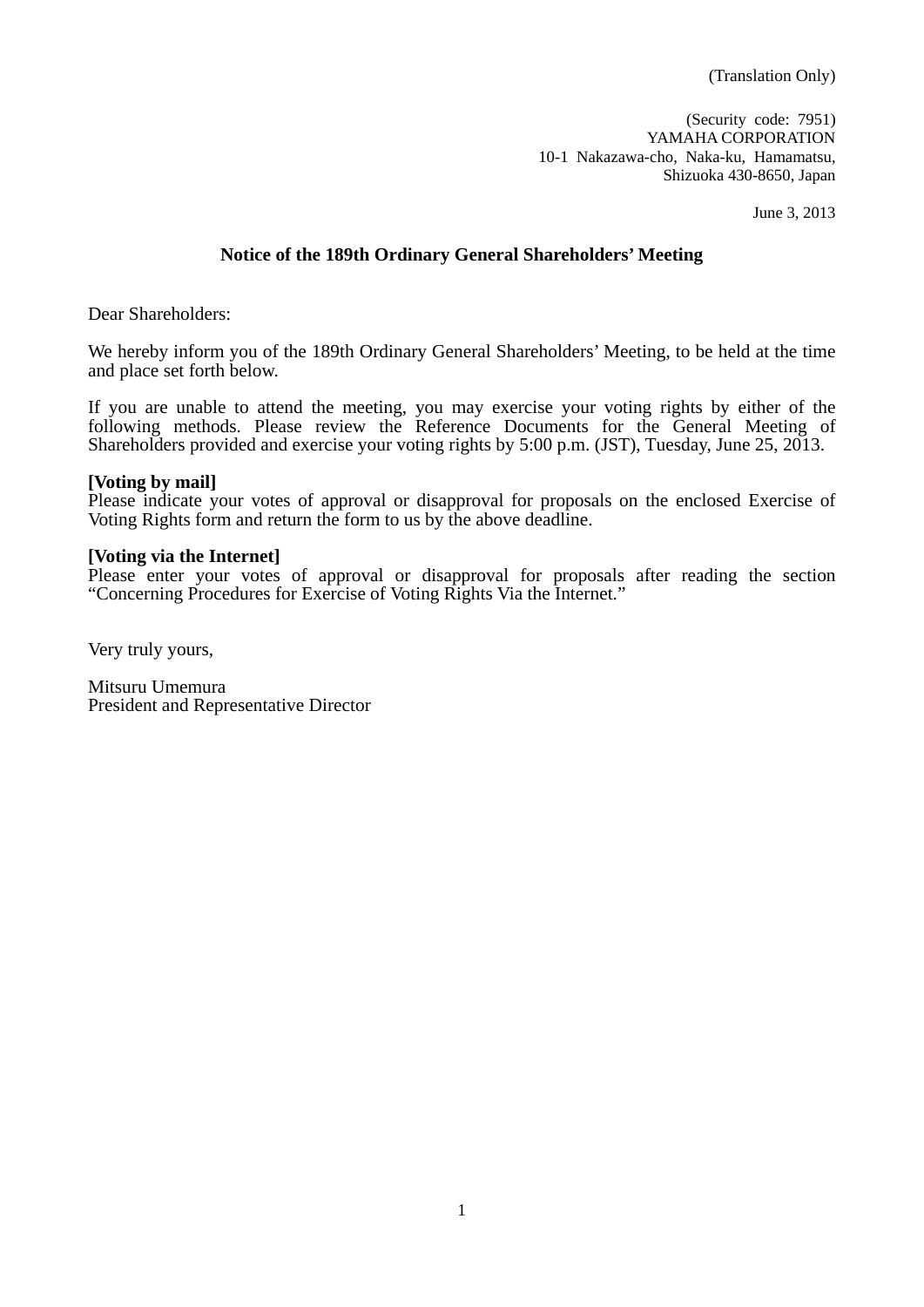### **The 189th Ordinary General Shareholders' Meeting**

- 1. Date and time: Wednesday, June 26, 2013 at 10:00 a.m.
- 2. Location: First floor of Building No. 18
	- YAMAHA CORPORATION
		- 10-1 Nakazawa-cho, Naka-ku, Hamamatsu,
			- Shizuoka, Japan

(Please refer to map in Japanese original)

### 3. Agenda of the meeting

Matters to be reported:

- 1. The Business Report, the Consolidated Financial Statements, and the Audit Reports of the Consolidated Financial Statements by the Independent Counting Auditor and the Board of Corporate Auditors, for the 189th Fiscal Year (from April 1, 2012 through March 31, 2013).
- 2. The Non-consolidated Financial Statements for the 189th Fiscal Year (from April 1, 2012 through March 31, 2013)

Matters to be resolved:

- Proposal 1 Appropriation of Surplus
- Proposal 2 Election of Six Directors
- Proposal 3 Payment of Bonuses to Directors
- Proposal4 Renewal of Measures for the Large Purchase of Company Shares (Anti-Takeover Measures)
- 4. Predetermined terms of the convening
- (1) If you do not indicate your vote of approval or disapproval for any proposal on the Exercise of Voting Rights form, you will be deemed to have approved that proposal.
- (2) Handling of voting several times
	- 1) When voting rights are exercised more than once via the Internet, the vote that arrives the latest will be deemed the valid one.
	- 2) When a shareholder exercises voting rights via the Internet and by the Exercise of Voting Rights form, the vote via the Internet will be deemed the valid one.
- (3) When a shareholder exercises voting rights by proxy at the meeting, the shareholder may appoint one shareholder with voting rights to act as his or her proxy. If you wish to exercise your voting rights by proxy at the meeting, please submit to the Company your Exercise of Voting Rights form together with a document evidencing the Proxy's power of representation for the meeting.
- 5. Other matters in relation to this Notice

 From among the documents to be provided with this Notice, the "Notes to the Consolidated Financial Statements" and "Notes to the Non-Consolidated Financial Statements" are not included in the "Yamaha Report for the 189th Fiscal Year" attached hereto. These documents are disclosed on our Internet website (http://jp.yamaha.com/) in accordance with laws and ordinances and the provisions of Article 18 of the Articles of Incorporation.

Notes: 1. For those attending, please present the enclosed Exercise of Voting Rights form at the reception desk on arrival at the meeting.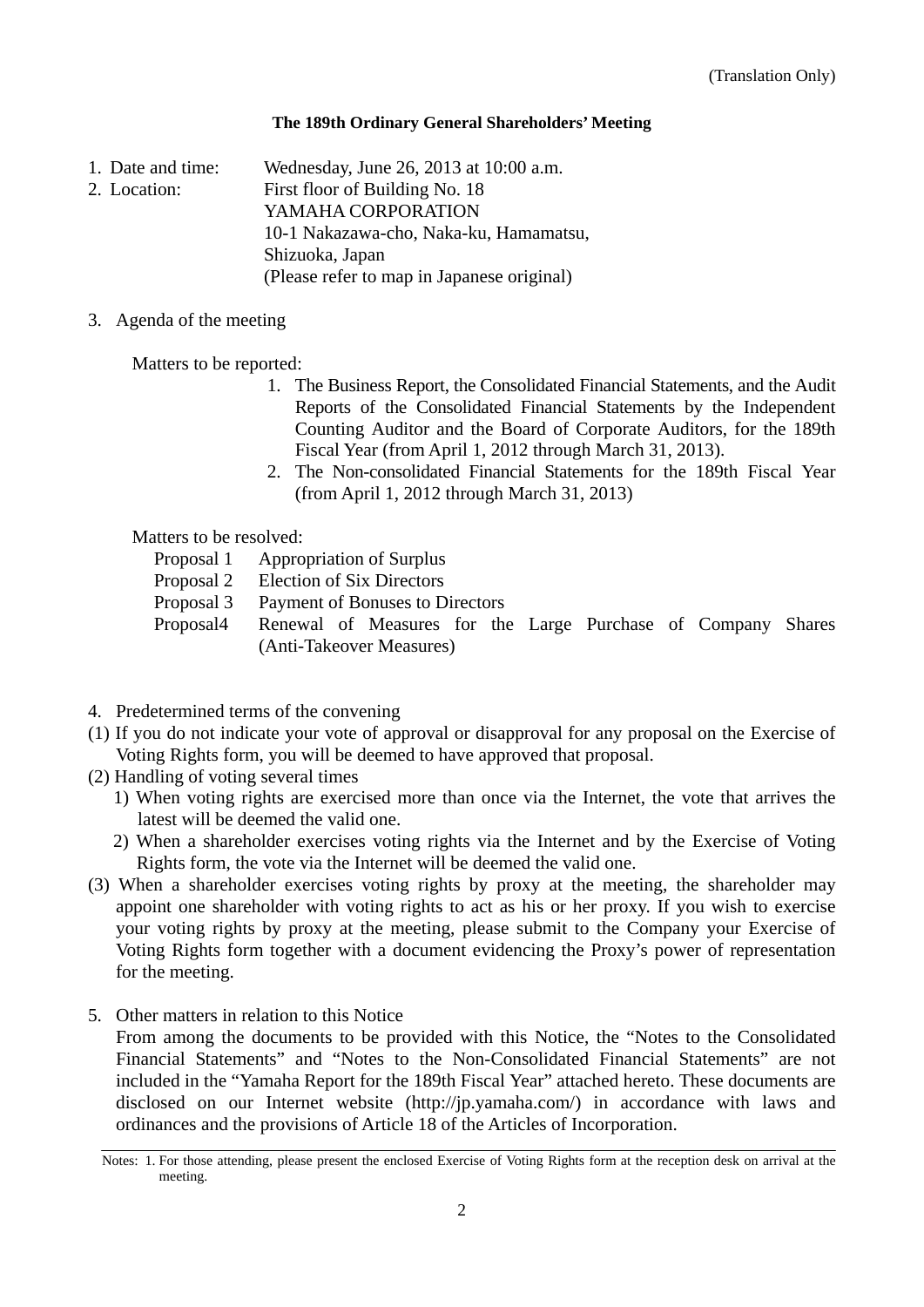2. If the Reference Documents for the General Meeting of Shareholders and the Attached Documents are amended, the amended items will be announced on our Internet website (http://jp.yamaha.com/).

3. This document has been translated from the Japanese original for reference purposes only.

In the event of any discrepancy between this translated document and the Japanese original, the original shall prevail.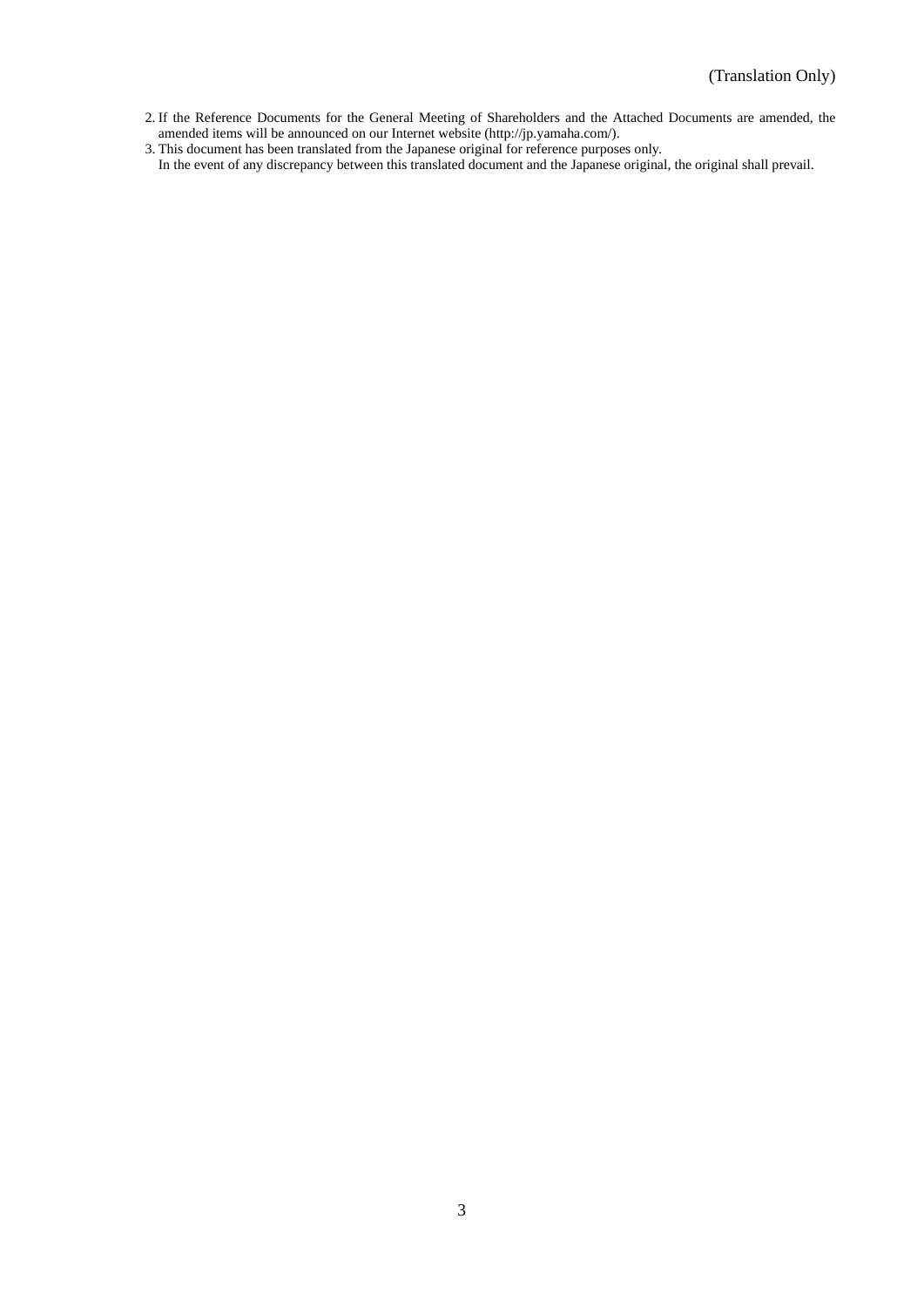### **Reference Documents for the General Meeting of Shareholders**

### **Proposals and Reference Information**

**Proposal 1** –Appropriation of Surplus

We will propose the appropriation of surplus as follows.

Taking into account the improvement of consolidated return on equity, and based on the level of the medium-term consolidated profits, the Company is adopting a basic policy of ensuring appropriate internal reserves in order to strengthen its operating base, such as R&D, sales investments, and capital investments, and of paying dividends that closely reflect the consolidated operating results.

### Year-end dividend

We will propose the following as the year-end dividend for the 189th fiscal year, in

consideration of the consolidated operating results for the year.

(1) Type of assets for dividends

Cash

- (2) Allotment of assets for dividends to shareholders and the total amount of dividends Year-end dividend: 5.00 yen per share of common stock of the Company Total amount of dividends: 968,155,700 yen As a result, the annual dividend, combined with the interim dividend of 5.00 yen per share, amounts to 10.00 yen.
- (3) Effective date of distribution of surplus June 27, 2013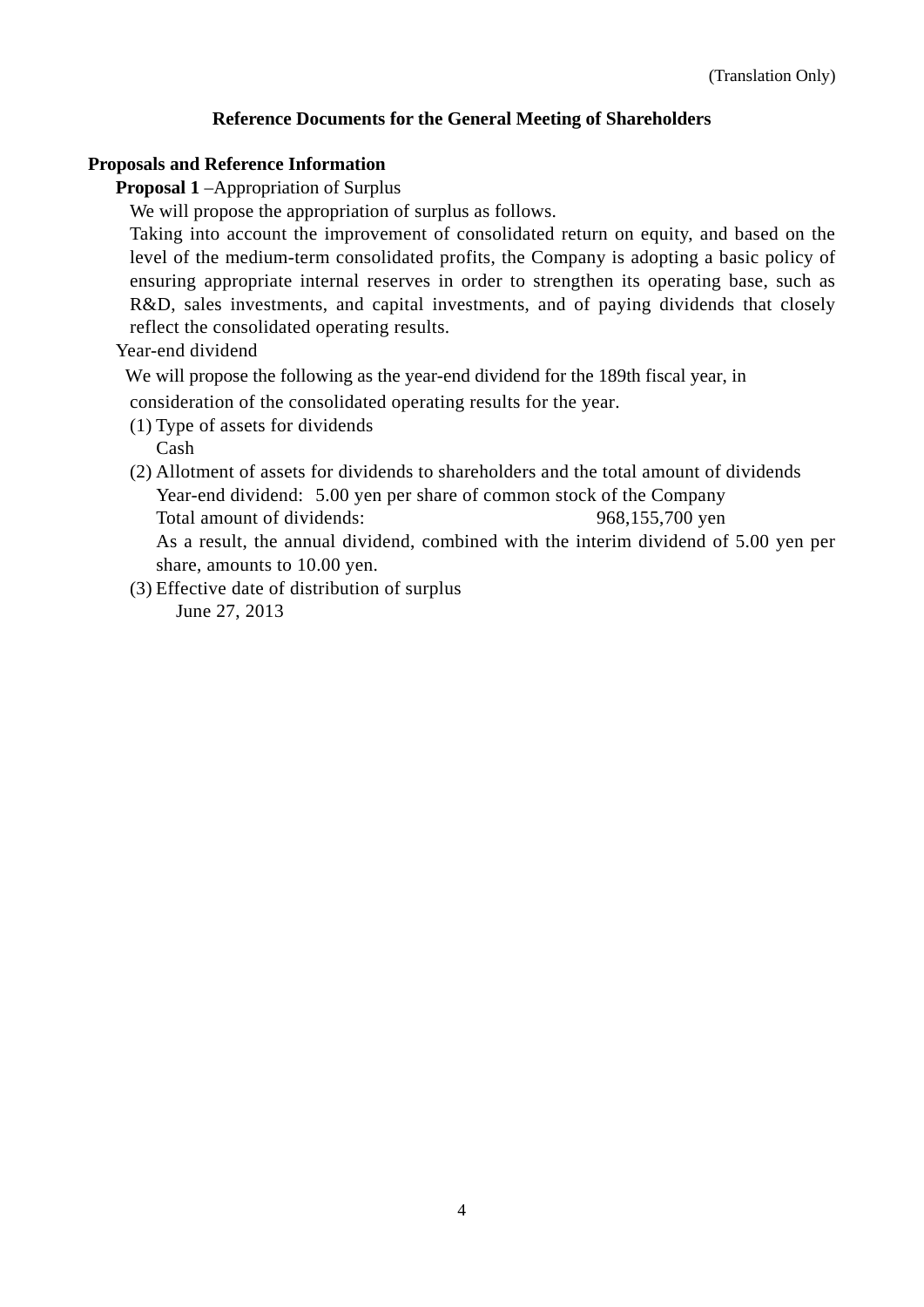## **Proposal 2** – Election of Six Directors

All of the six directors will complete their respective terms of office at the conclusion of this meeting. Accordingly, we shall propose the election of six directors.

| No.            | Name                | Brief personal history; position; charge; and important |                                                 | No. of the             |
|----------------|---------------------|---------------------------------------------------------|-------------------------------------------------|------------------------|
|                | (Date of Birth)     | concurrent duties                                       |                                                 | Company shares<br>held |
|                |                     | April 1974:                                             | <b>Entered the Company</b>                      |                        |
|                |                     | April 2000:                                             | General Manager of Wind & Educational           |                        |
|                |                     |                                                         | <b>Musical Instruments Division</b>             |                        |
|                |                     | June 2003:                                              | <b>Executive Officer</b>                        |                        |
|                |                     |                                                         | November 2003: Vice General Manager of Musical  |                        |
| 1              | Hiroo Okabe         |                                                         | <b>Instruments Group</b>                        | 30,000                 |
|                | (November 15, 1951) | June 2006:                                              | Director                                        |                        |
|                |                     | June 2007:                                              | Director and Managing Executive Officer         |                        |
|                |                     |                                                         | (to the present)                                |                        |
|                |                     | Octorber 2012: General Manager of Corporate Reserch &   |                                                 |                        |
|                |                     |                                                         | Development Group                               |                        |
|                |                     |                                                         | (to the present)                                |                        |
|                |                     | April 1974:                                             | <b>Entered the Company</b>                      |                        |
|                |                     | <b>August 1999:</b>                                     | President and Director of Yamaha Europe         |                        |
|                |                     |                                                         | GmbH                                            |                        |
|                |                     |                                                         | February 2001: Executive Officer of the Company |                        |
|                |                     | May 2006:                                               | <b>General Manager of Corporate Planning</b>    |                        |
| $\overline{2}$ | Motoki Takahashi    |                                                         | Division                                        | 15,400                 |
|                | (December 4, 1951)  | June 2007:                                              | Director and Executive Officer                  |                        |
|                |                     | June 2009:                                              | Director and Managing Executive Officer         |                        |
|                |                     |                                                         | (to the present)                                |                        |
|                |                     | Octorber 2012: General Manager of Musical Instruments   |                                                 |                        |
|                |                     |                                                         | & Audio Products Sale & Marketing Group         |                        |
|                |                     |                                                         | (to the present)                                |                        |

The table below lists the nominees for those positions.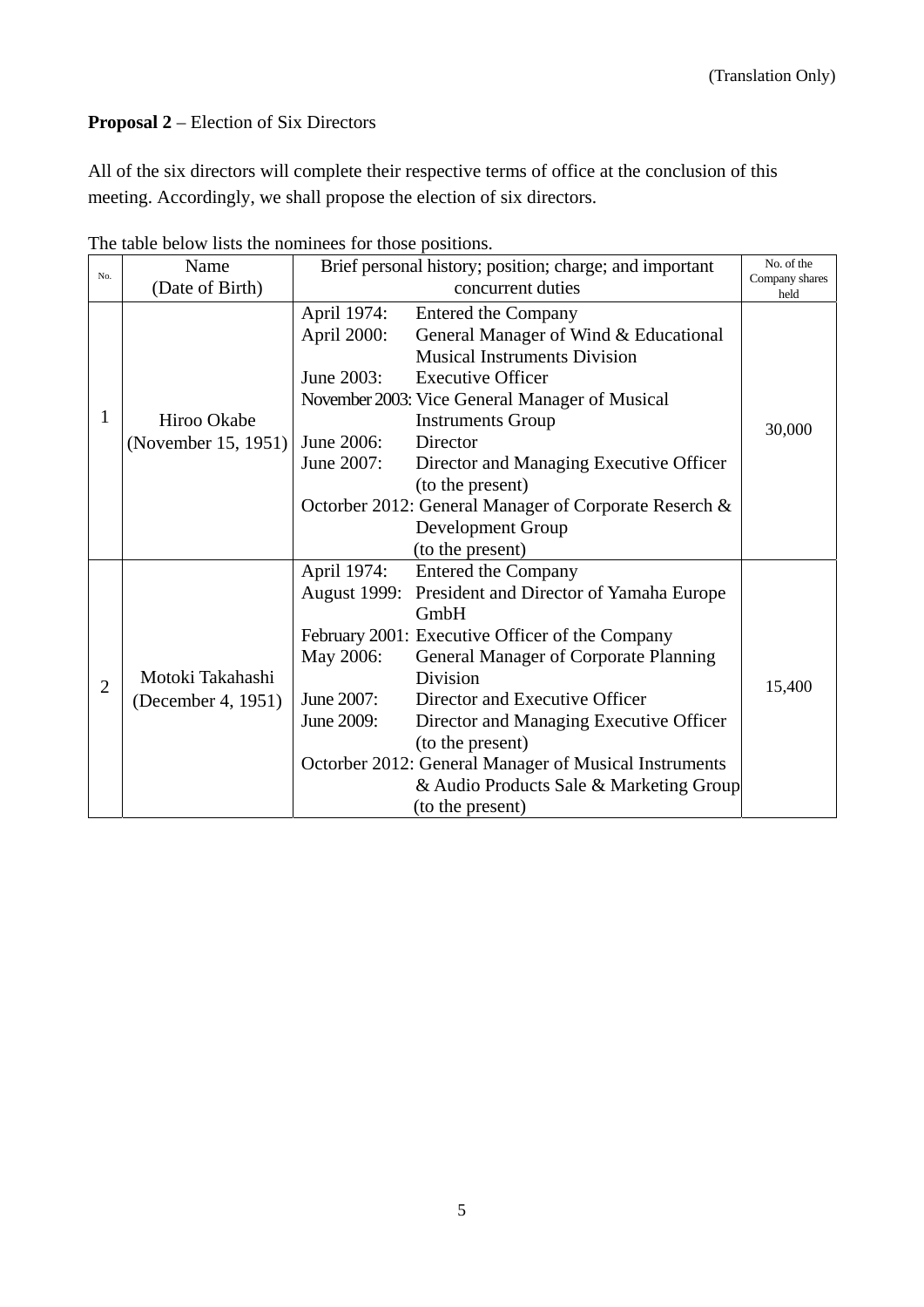| No.            | Name                                | Brief personal history; position; charge; and important |                                                        | No. of the             |
|----------------|-------------------------------------|---------------------------------------------------------|--------------------------------------------------------|------------------------|
|                | (Date of Birth)                     | concurrent duties                                       |                                                        | Company shares<br>held |
|                |                                     |                                                         | September 1983: Entered Arthur Andersen                |                        |
|                |                                     | March 1987:                                             | Registered as Certified Public Accountant              |                        |
|                | Haruo Kitamura<br>(August 21, 1958) | August 2002:                                            | <b>Established Kitamura Certified Public</b>           |                        |
|                |                                     |                                                         | <b>Accounting Office</b>                               |                        |
|                |                                     |                                                         | (to the present)                                       |                        |
|                |                                     | June 2004:                                              | Corporate Auditor of Rohm Co., Ltd.                    |                        |
|                |                                     |                                                         | (Outside Corporate Auditor)                            |                        |
|                |                                     |                                                         | (to the present)                                       |                        |
|                |                                     |                                                         | December 2005: Director of MonotaRO Co., Ltd. (Outside |                        |
| 3              |                                     |                                                         | Director)                                              | $\overline{0}$         |
|                |                                     |                                                         | (to the present)                                       |                        |
|                |                                     | June 2006:                                              | Supervising Officer of MID REIT, Inc.                  |                        |
|                |                                     |                                                         | (to the present)                                       |                        |
|                |                                     | June 2009:                                              | Corporate Auditor of the Company                       |                        |
|                |                                     |                                                         | (Outside Corporate Auditor)                            |                        |
|                |                                     | June 2010:                                              | Director of the Company (Outside                       |                        |
|                |                                     |                                                         | Director)                                              |                        |
|                |                                     |                                                         | (to the present)                                       |                        |
|                | Hiroyuki Yanagi                     | April 1978:                                             | Entered Yamaha Motor Co., Ltd.                         |                        |
|                |                                     | <b>March 2007:</b>                                      | <b>Executive Officer of Yamaha Motor</b>               |                        |
|                |                                     | <b>March 2009:</b>                                      | Senior Executive Officer of Yamaha Motor               |                        |
|                |                                     | <b>March 2010:</b>                                      | President and Representative Director of               |                        |
| $\overline{4}$ |                                     |                                                         | Yamaha Motor, concurrently serving as                  | 3,500                  |
|                | (November 20, 1954)                 |                                                         | <b>Chief Executive Officer</b>                         |                        |
|                |                                     |                                                         | (to the present)                                       |                        |
|                |                                     | June 2011:                                              | Director of the Company                                |                        |
|                |                                     |                                                         | (Outside Director)                                     |                        |
|                |                                     |                                                         | (to the present)                                       |                        |
|                |                                     | April 1964:                                             | Entered Minolta Camera Co., Ltd.                       |                        |
|                |                                     | June 1991:                                              | Director of Minolta Camera                             |                        |
|                |                                     | June 1995:                                              | Managing Director of Minolta Co., Ltd.                 |                        |
|                |                                     | June 1999:                                              | President and Representative Director of               |                        |
|                |                                     |                                                         | Minolta                                                |                        |
|                |                                     | August 2003:                                            | Director, Representative Executive Officer             |                        |
|                |                                     |                                                         | and Vice-President of Konica Minolta                   |                        |
|                |                                     |                                                         | Holdings, Inc.                                         |                        |
| 5              | Yoshikatsu Ota                      | April 2006:                                             | Director, Representative Executive Officer             | $\overline{0}$         |
|                | (December 28, 1941)                 |                                                         | and President of Konica Minolta Holdings               |                        |
|                |                                     | April 2009:                                             | Director and Chairman of the Board of                  |                        |
|                |                                     |                                                         | Konica Minolta Holdings                                |                        |
|                |                                     | June 2012:                                              | Director of the Company                                |                        |
|                |                                     |                                                         | (Outside Director)                                     |                        |
|                |                                     |                                                         | (to the present)                                       |                        |
|                |                                     | March 2013:                                             | Director and Chairman of the Board of                  |                        |
|                |                                     |                                                         | Konica Minolta, Inc.                                   |                        |
|                |                                     |                                                         | (to the present)                                       |                        |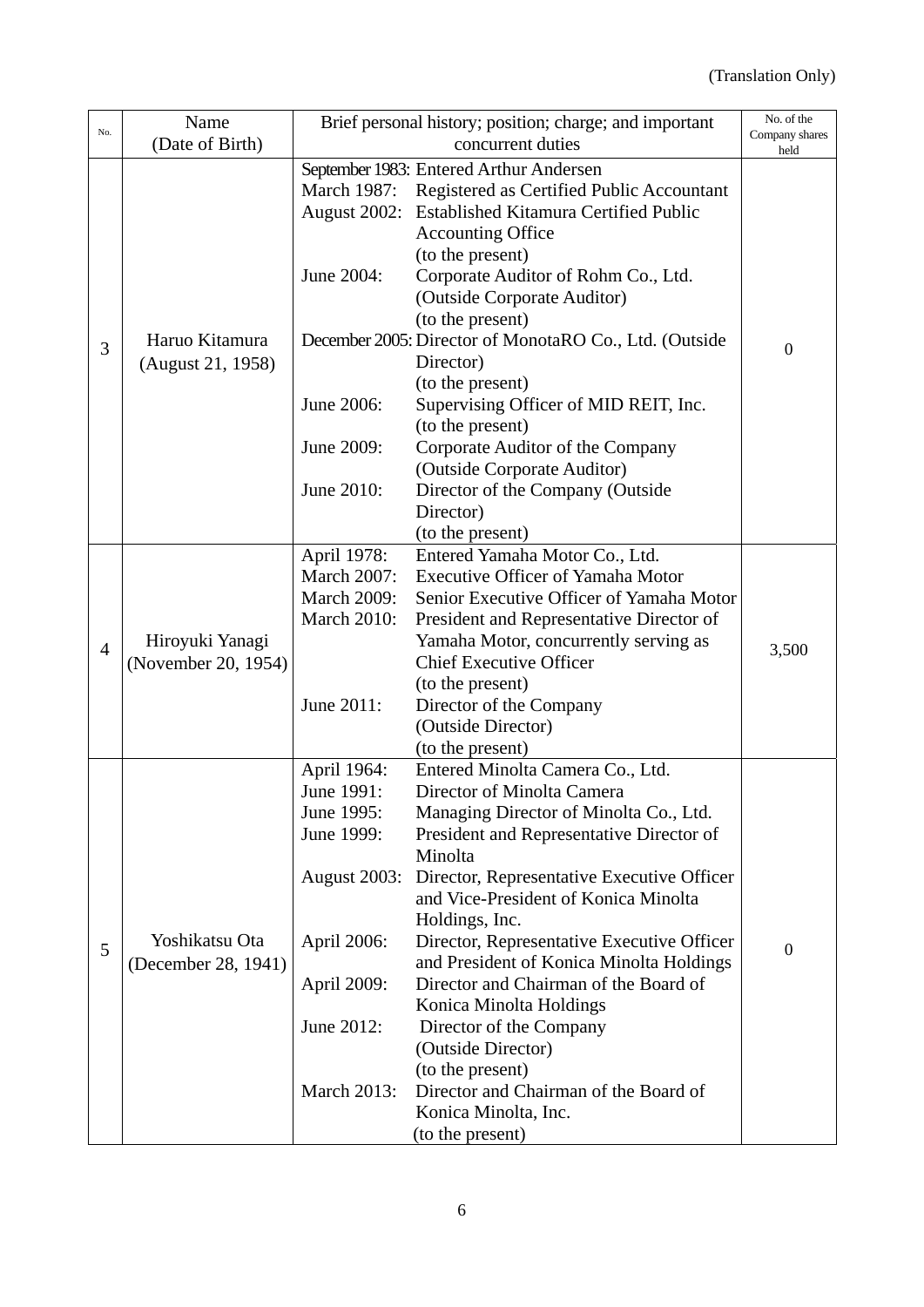| No. | Name                             | Brief personal history; position; charge; and important                                    |                                                                                                                                                                                                                                                                                                                                                                                                                             | No. of the             |
|-----|----------------------------------|--------------------------------------------------------------------------------------------|-----------------------------------------------------------------------------------------------------------------------------------------------------------------------------------------------------------------------------------------------------------------------------------------------------------------------------------------------------------------------------------------------------------------------------|------------------------|
|     | (Date of Birth)                  | concurrent duties                                                                          |                                                                                                                                                                                                                                                                                                                                                                                                                             | Company shares<br>held |
| 6   | Takuya Nakata*<br>(June 8, 1958) | April 1981:<br>June 2006:<br>June 2009:<br>April 2010:<br>June 2010:<br><b>March 2013:</b> | Entered the Company<br>Octorber 2005: General Manager of Pro Audio & Digital<br><b>Musical Instruments Division</b><br><b>Executive Officer</b><br>Director & Exective Officer<br>President of Yamaha Corporation of<br>America<br>Senior Executive Officer of the Company<br>(to the present)<br>Assistant Senior General Manager of<br>Musical Instruments & Audio Products<br>Sale & Marketing Group<br>(to the present) | 13,600                 |

Notes:

- 1. The nominee for director who has special interests in the Company is as follows:
	- Hiroyuki Yanagi

Hiroyuki Yanagi doubles as President and Representative Director of Yamaha Motor Co., Ltd., with which the Company conducts transactions for the lease of real estate, etc.

- 2. Haruo Kitamura, Hiroyuki Yanagi, and Yoshikatsu Ota are nominees for outside director.
- 3. Special notes concerning the nominee for outside director: Haruo Kitamura
	- 1) He has never been involved in corporate management in any capacity other than as an outside director or outside corporate auditor. We anticipate that he will supervise and advise the management of the Company based on his longstanding experience and expertise as a certified public accountant. Therefore, we will propose that he be elected as an outside director.
	- 2) His term of office as an outside corporate director of the Company will be three years at the conclusion of this Ordinary General Shareholders' Meeting.
	- 3) He entered into an agreement with the Company to limit the liability for damage stipulated in Article 423, Paragraph 1 of the Corporate Law. The maximum amount of liability under the agreement is the minimum amount stipulated in laws and regulations. If his re-election is approved, we will renew the liability limitation agreement under the same conditions.
	- 4) The Company files documentation with the Tokyo Stock Exchange to establish that he is an independent outside director under the provisions set forth by the Tokyo Stock Exchange. Hiroyuki Yanagi
	- 1) We anticipate that he, from his standpoint as a corporate manager as president and representative director of Yamaha Motor Co., Ltd., will supervise and advise the management of the Company and improve the value of the Yamaha brand, which both Yamaha Motor Co.,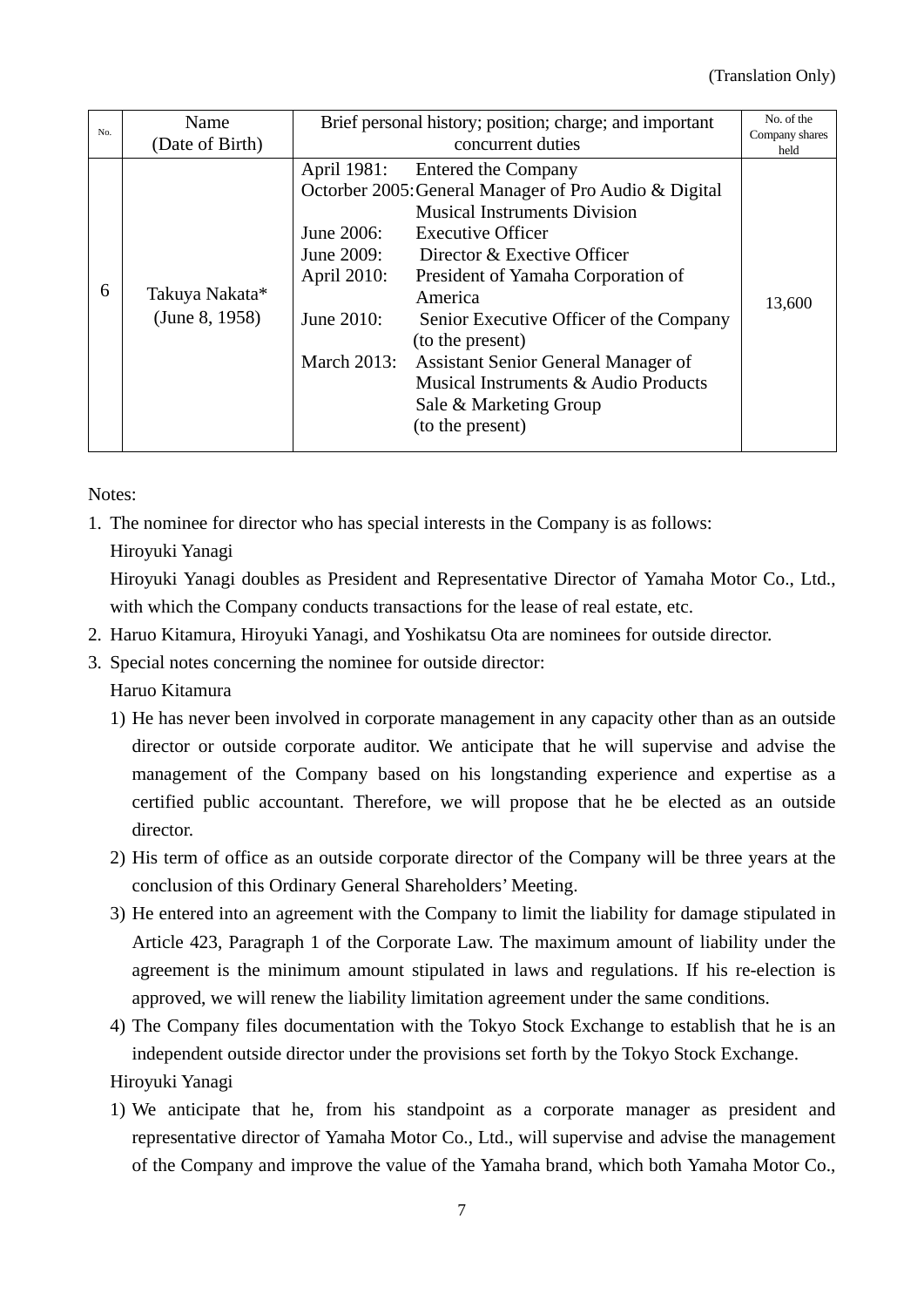Ltd. and the Company use in common. Therefore, we will propose that he be elected as an outside director.

- 2) His term of office as an outside corporate director of the Company will be two years at the conclusion of this Ordinary General Shareholders' Meeting.
- 3) He entered into an agreement with the Company to limit the liability for damage stipulated in Article 423, Paragraph 1 of the Corporate Law. The maximum amount of liability under the agreement is the minimum amount stipulated in laws and regulations. If his re-election is approved, we will renew the liability limitation agreement under the same conditions.

Yoshikatsu Ota

- 1) We anticipate that he will supervise and advise the management of the Company based on his ample experience and advanced knowledge as a corporate manager. Therefore, we will propose that he be elected as an outside director.
- 2) His term of office as an outside corporate director of the Company will be one year at the conclusion of this Ordinary General Shareholders' Meeting.
- 3) He entered into an agreement with the Company to limit the liability for damage stipulated in Article 423, Paragraph 1 of the Corporate Law. The maximum amount of liability under the agreement is the minimum amount stipulated in laws and regulations. If his re-election is approved, we will renew the liability limitation agreement under the same conditions.
- 4) The Company files documentation with the Tokyo Stock Exchange to establish that he is an independent outside director under the provisions set forth by the Tokyo Stock Exchange.
- 4. The asterisk (\*) indicates new nominee for director.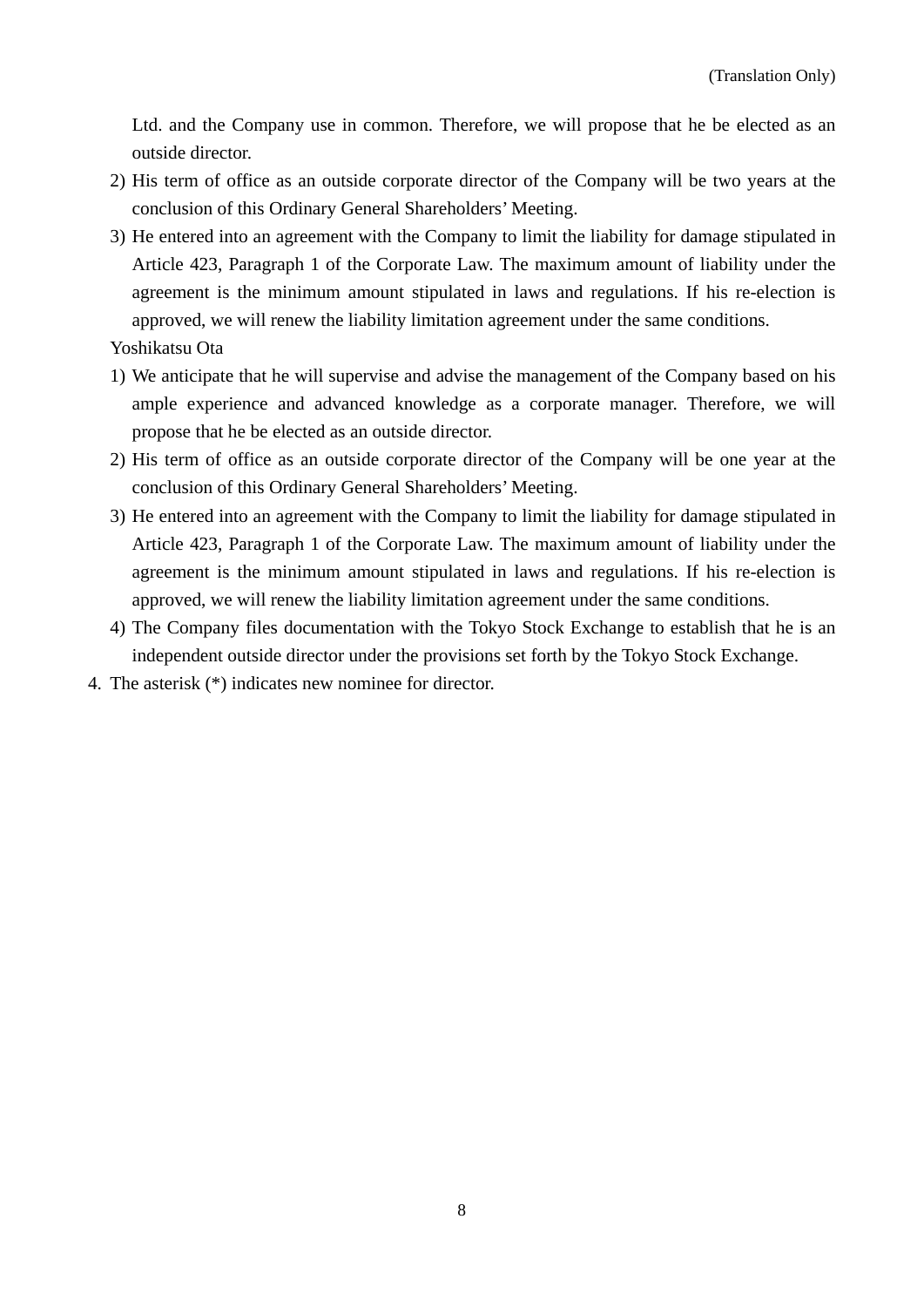## **Proposal 3** –Payment of Bonuses to Directors

In consideration of the consolidated operating results of this fiscal year and other factors, we will propose the payment of bonuses of 21,600,000 yen in the aggregate to three directors (excluding outside directors) in office at the end of this fiscal year, comprehensively.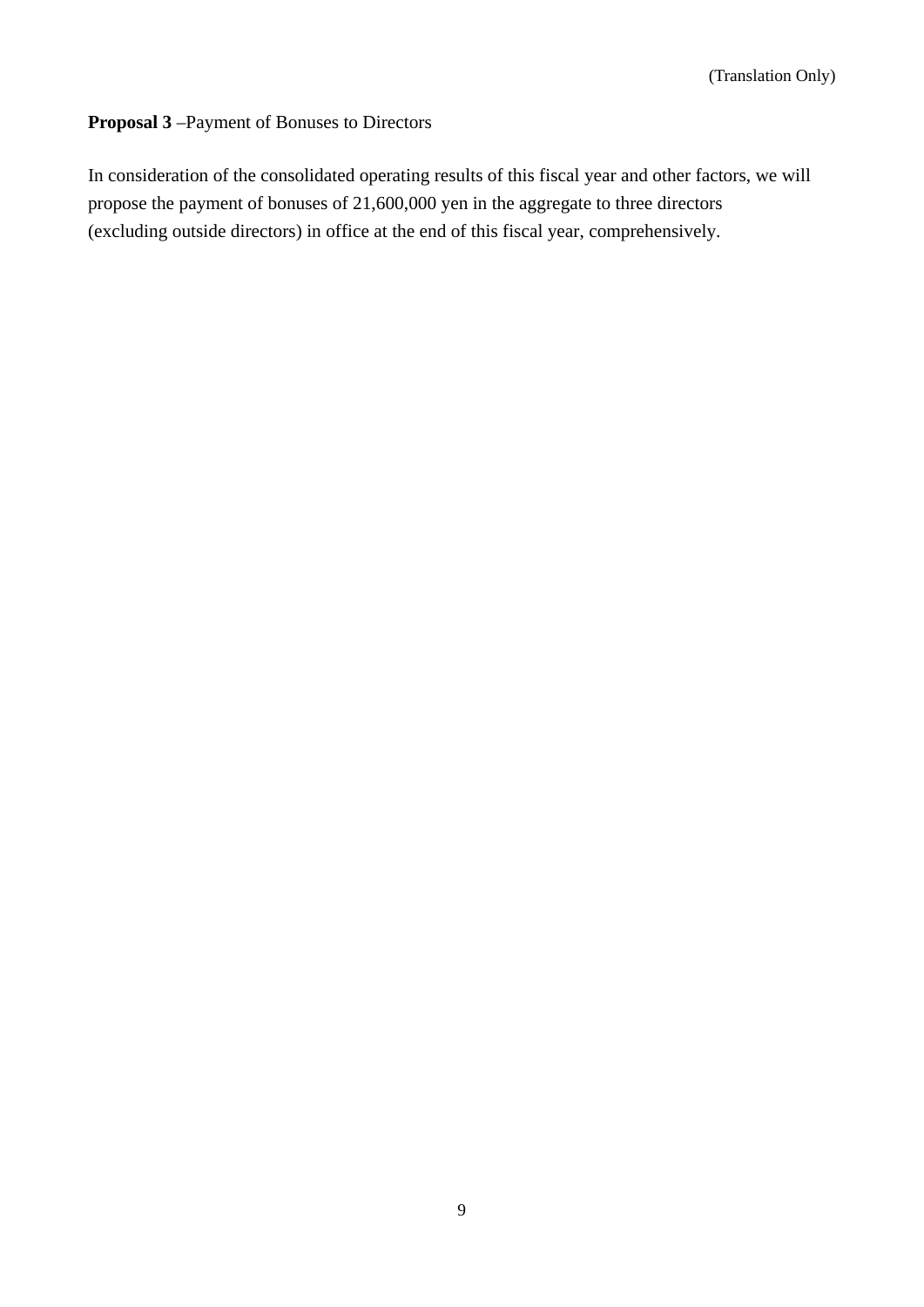## **Proposal 4** – Renewal of Measures for the Large Purchase of Company Shares (Anti-Takeover Measures)

The Company renewed the measures for the large purchase of Company shares (anti-takeover measures; hereinafter, "the Old Plan") in conjunction to the approval of the shareholders at the 186th Ordinary General Shareholders Meeting held on June 25, 2010, and the effective period of the Old Plan will terminate at the closing of this Ordinary General Shareholders Meeting. In order to continuously ensure and enhance the corporate value and common interests of shareholders of the Company, we intend to partially revise and renew the Old Plan (hereinafter, such renewal is referred to as "the Renewal," and the plan after the revision is referred to as "the Plan"). Accordingly, we propose for the approval of the Renewal by the shareholders.

Major changes from the Old Plan are as follows:

- i) A general deadline was established for requests for the additional submission of necessary information (as defined in (c) of 3.(3) "Procedures Relating to the Plan");
- ii) Details of necessary information were reviewed and revised; and
- iii) The maximum extension of the period for the examination by the Independent Panel (as defined in (d)(ii) of 3.(3) "Procedures Relating to the Plan") shall be 30 days, without exception, and the Period for the Examination by the Independent Panel, inclusive of any extension, shall not exceed 120 days at the longest.

The Renewal was approved unanimously at the Board of Directors' meeting held on April 30, 2013 where all Directors including Outside Directors were present, given the condition of approval of the shareholders at this Ordinary General Shareholders Meeting is met. In addition, all Corporate Auditors including Outside Corporate Auditors expressed their consent to the Renewal.

1. Basic Policy on the Composition of Persons to Control Decision-Making over the Financial and Business Policies of the Company

We believe that persons who control the decision-making over the financial and business policies of the Company must be those who fully understand and appreciate the financial and business circumstances as well as the source of the corporate value of the Company, and are capable of continuously and sustainably ensuring and enhancing the corporate value of the Company and common interests of shareholders.

We also believe that the final judgment as to whether to accept a purchase offer accompanying the transfer of controlling rights in the Company should be based on the will of all of the shareholders.. We will not reject large purchases of shares of the Company as far as it is beneficial to the corporate value of the Company and common interests of shareholders.

However, a review of the purposes, etc. of the large purchases of shares reveals that many of the purchases make no contribution to the corporate value of the companies targeted for purchase or the common interests of their shareholders. In many cases a large purchase clearly impairs the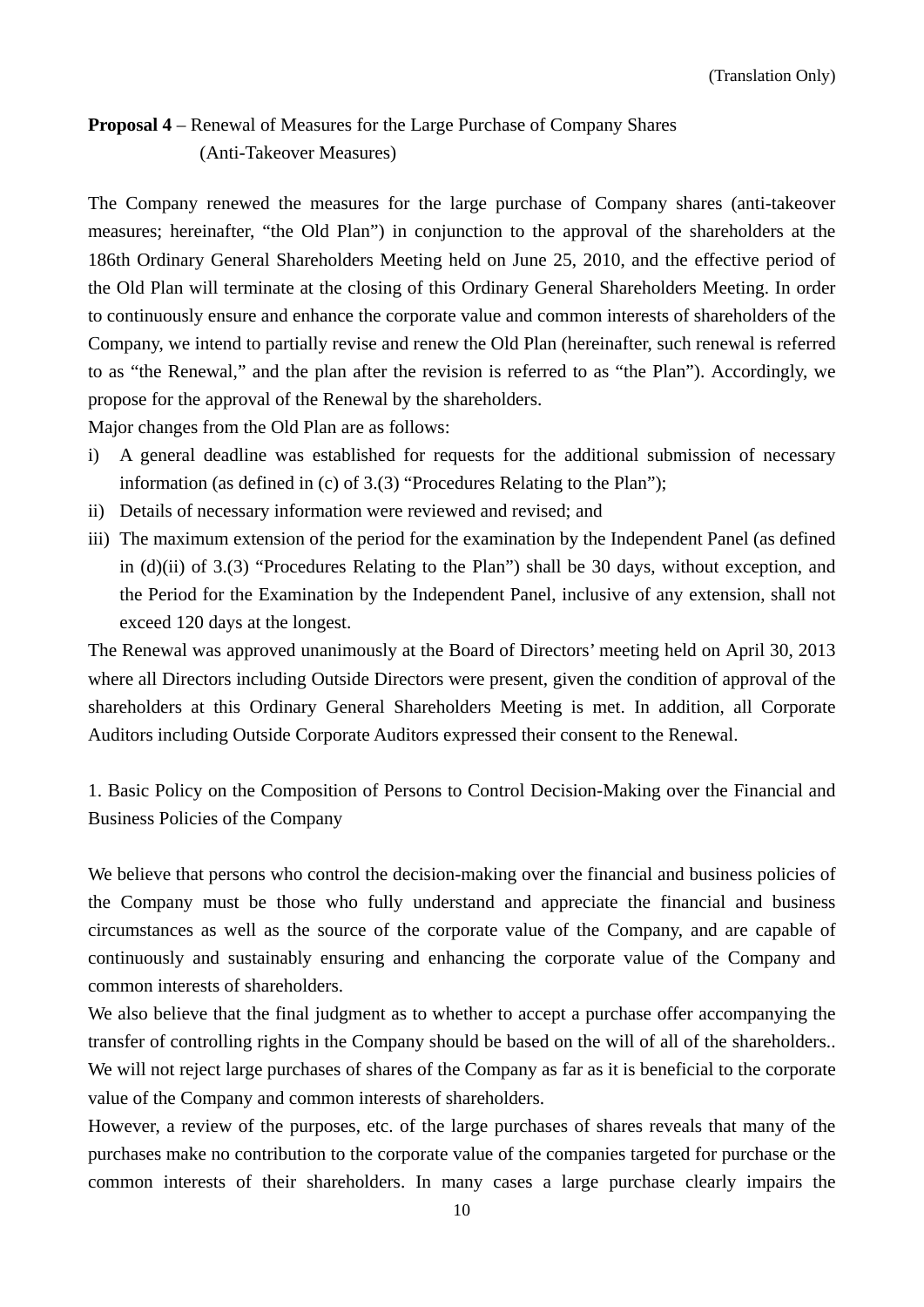corporate value of the targeted company and common interests of its shareholders, or exposes the shareholders of the targeted company to the risk of being forced to sell their shares, or fails to provide the Board of Directors and shareholders of the targeted company sufficient time and information to examine the purchaser's conditions or offer alternative plans, or requires the targeted company to negotiate with the purchaser in order to obtain more advantageous conditions than those offered by the purchaser.

It must be emphasized that those who attempt a large purchase of shares of the Company must fully understand and appreciate not only the financial and business circumstances of the Company, but also the factors that constitute the source of the corporate value of the Company, including: (i) Inherent connections between our manufacturing operations, which are focused on musical instruments and related hardware, and our service operations, which include Yamaha music schools; (ii) Accumulation of traditional as well as state of the art technologies and the product development capabilities that integrate them; (iii) Global production system that ensures high product quality and cost performance as well as stable supply of products, and user-oriented marketing activities leveraging our global distribution network; (iv) Research and development activities along with Yamaha design that promote unique value creation; and (v) Long-term retention and development of human resources who serve as the basis of all corporate activities, and positive CSR (corporate social responsibility) activities, and must be capable of ensuring and developing these advantages on a medium-to-long term basis. Otherwise, such purchase should only end up damaging the corporate value of the Company and common interests of shareholders.

We believe that the persons engaged in large purchases that are not beneficial to the corporate value of the Company and common interests of shareholders as described above, are inappropriate as those who control the decision-making over the financial and business policies of the Company, and that we must protect the corporate value of the Company and common interests of shareholders by taking necessary and appropriate measures against such purchases.

2. Source of the Corporate Value of the Yamaha Group and Special Effort to Contribute to Realization of Basic Policy

(1) Source of the Corporate Value of the Yamaha Group

In the belief that continuous provision of quality products and services leads to "customer satisfaction" which is what the Group is about, and provides access to new customers, we have been dedicated to the growth of the Group as a whole and enhancement of the corporate value of the Company, putting up "customer-oriented approach" and "quality-conscious attitude" as the two main values that should never be compromised.

In pursuit of "customer-oriented approach" and "quality-conscious attitude," along with the greater corporate value, the Group is placing particular importance to the following areas.

11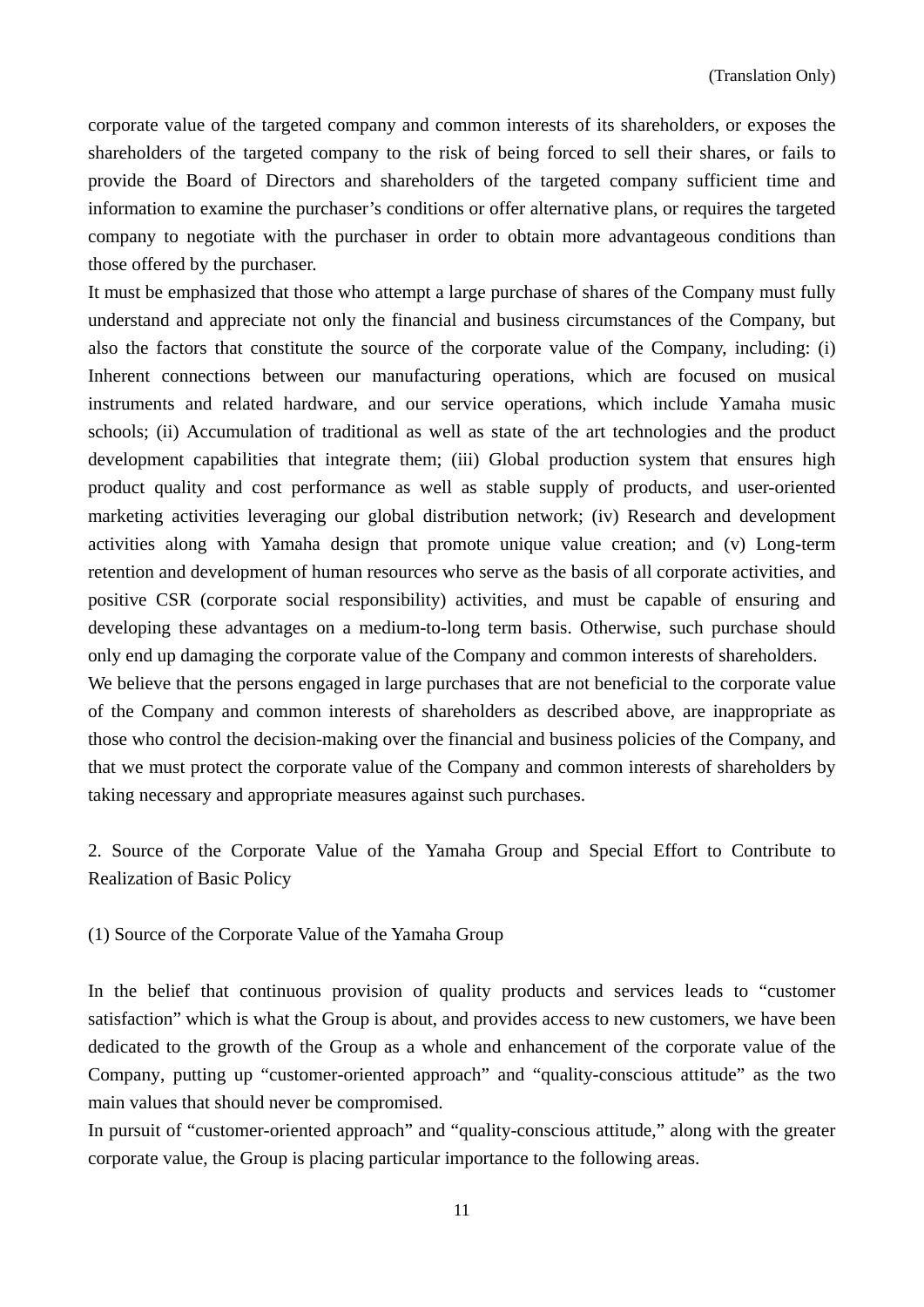(i) Inherent connections between our manufacturing operations, which are focused on musical instruments and related hardware, and our service operations, which include Yamaha music schools

In our flagship musical instrument business, we believe in popularization of music through operating music schools and organizing various music events, and artist relations activities such as supporting artists' music activities and assisting their pursuit of ideal sound, etc., as a key driver of our manufacturing operations. With such a belief, the Group has aggressively moved forward with these activities based on relationships built on trust with business partners in the musical instrument and music business. Since the fact that Yamaha's musical instruments are regularly used by famous artists as their favorite, winning their personal trust and support, is generating an excellent brand image identified with quality musical instruments, we believe the integration of these activities and the human resources that support them is critical in maximizing the corporate value of the Group.

(ii) Accumulation of traditional as well as state of the art technologies and the product development capabilities that integrate them

By integrating sound creation and craftsmanship in acoustic instruments such as pianos and wind instruments, with sound source technology and digital networking technology in electronic musical instruments and audio equipment, we have been developing new music instruments and audio equipment which make it much easier for us to familiarize with the joy of performing and the pleasure of music. We believe that our unique and progressive product development systems in which traditional delicate production technologies we have accumulated as a music instruments manufacturer for longer than a century, and advanced electronic technologies are not only coexisting but also integrated as appropriate, are the critical factor in differentiating ourselves from competitors, and in enabling development of highly competitive products.

(iii) Global production system that ensures high product quality and cost performance as well as stable supply of products, and user-oriented marketing activities leveraging our global distribution network

The Group has been actively developing overseas businesses ahead of our competitors. With 16 manufacturing sites overseas, the Group has established a production system that enables stable supply of products while maintaining high quality manufacturing and enhancing cost competitiveness. Moreover, we have built a global distribution network with 28 sales and service offices overseas, whereby solid relationship of trust with customers is established in each country. This has resulted in a greater recognition of Yamaha brand overseas. We believe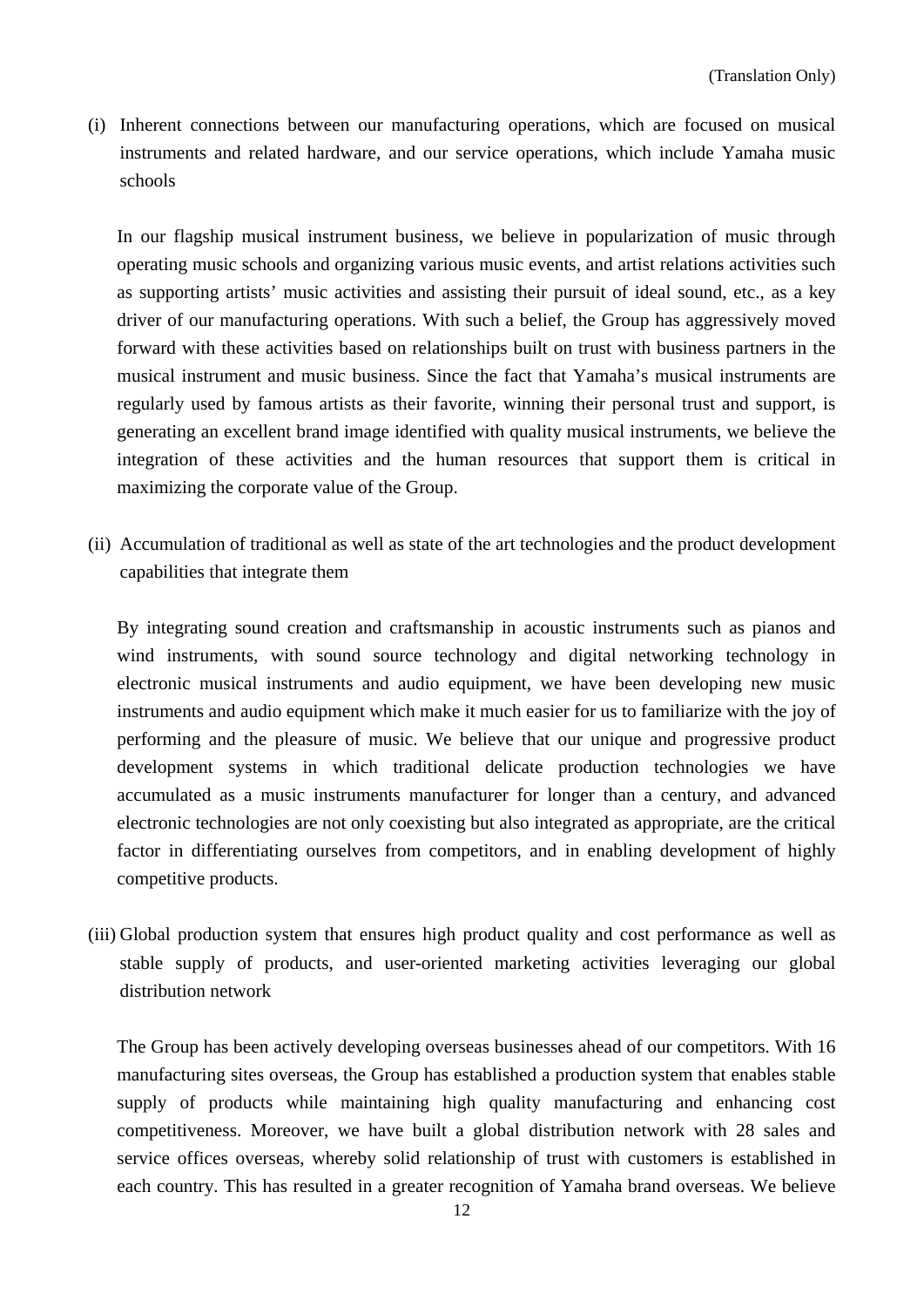that our global business development will continue to play a major role in building up stable earning structure and enhancing customer satisfaction.

(iv) Research and development activities along with Yamaha design that promote unique value creation

The basis of our unique value creation is the technological development capabilities that have been accumulated within the Group. To further enhance such capabilities, we have been actively investing resources into R&D (research and development) activities. We regard skilled R&D staff with specialist expertise as critical management resources that constitute the source of the corporate value of the Group, and thus will keep up effort to retain and develop them. We continue to create innovative product design based on the forward-looking concept with fresh sensitivity. Uniqueness and design quality of the so called Yamaha design are highly evaluated around the world. We are confident that this differentiated customer appeal by Yamaha design contributes to further reinforcing competitiveness of the Group, and constantly drives up the corporate value of the Group.

(v) Long-term retention and development of human resources who serve as the basis of all corporate activities, and positive CSR (corporate social responsibility) activities

We believe that it is essential for us to retain and develop in the long-term the employees who take an active role in the aforementioned corporate activities, and that maximizing their potential and growing them is fundamental to ensuring the corporate value of the Company and common interests of shareholders. Moreover, we define our CSR (corporate social responsibility) activities as "constantly creating 'kando (an inspired state of mind)' by pursuing sustainable business, leveraging our core technologies and assets and deepening communication with all stakeholders in accordance with our corporate philosophy," thus promoting our unique activities such as contributing to local communities and culture, developing and manufacturing products that pursue efficient utilization of resources and minimization of environmental burden, and restoring forests.

- (2) Effort to Contribute to Realization of Basic Policy
- (a) Corporate Philosophy

With the corporate objective of "Creating 'kando' together – Yamaha will continue to create 'kando' and enrich culture with technology and passion born of sound and music, together with people all over the world," we are committed to enhancing the Company's corporate and brand value, by fulfilling our corporate social responsibility in the areas such as compliance,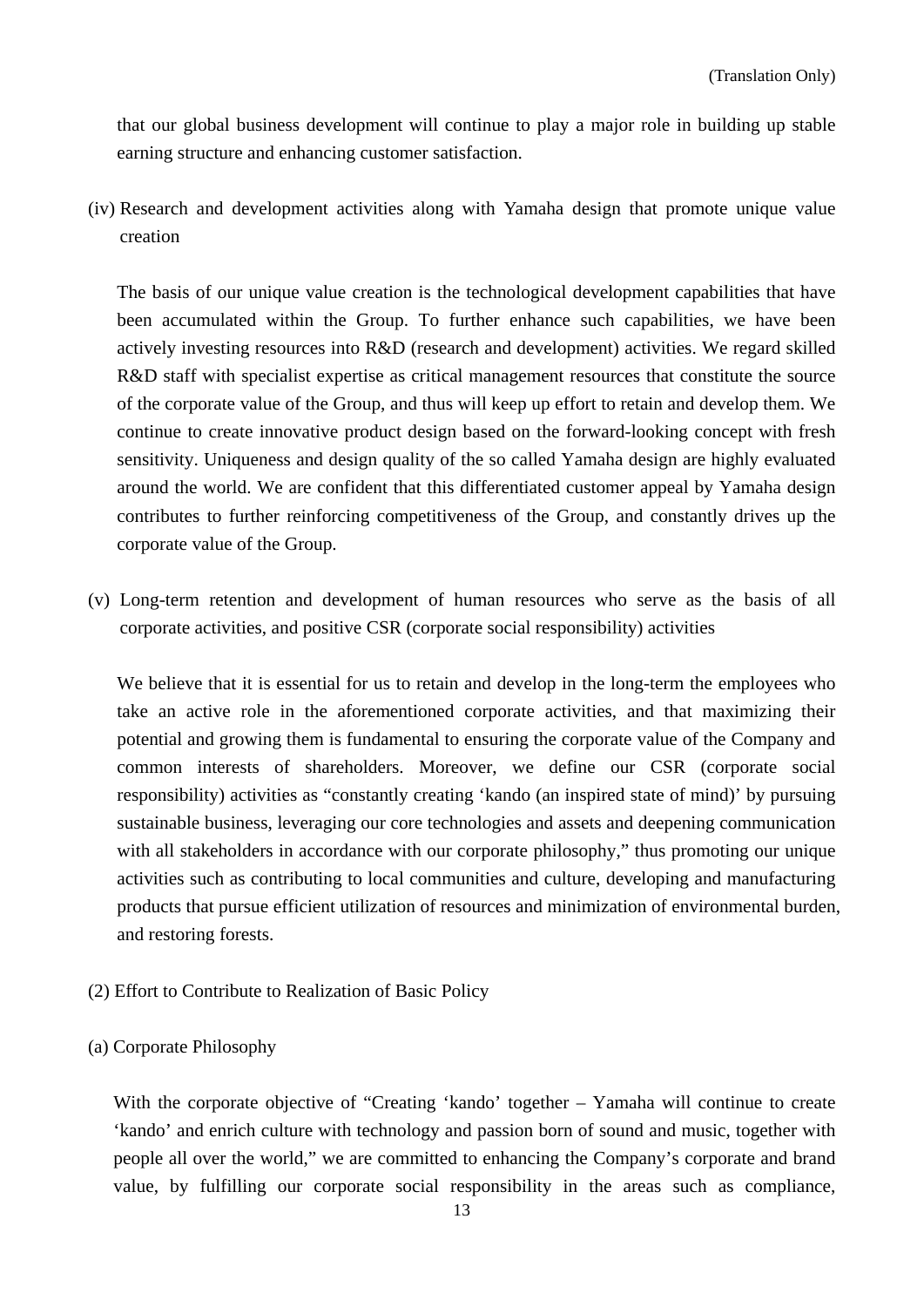environment, safety, and contribution to local communities, while pursuing management efficiency to achieve global competitiveness and higher profitability. To achieve such objective, we are dedicated to maximizing management efficiency and transparency, by establishing optimum management structures and systems, while implementing necessary measures along with adequate information disclosure.

In the course of managing the Company, we are paying great attention to strike a balance between the interests of each stakeholder, namely shareholders, customers, employees and local society, where we are endeavoring to maximize the corporate value of the Company while enhancing each stakeholder's satisfaction through careful coordination of the interests between them.

### (b) Medium Term Management Policy

In preparing the new medium-term management plan "Yamaha Management Plan 2016" (hereinafter, "YMP2016") implemented in April 2013, we redefined our two business domains -- formerly our "core business domain" and "related business domain" -- based on technologies and know-how. While the technologies and know-how owned by Yamaha can mainly be grouped into three categories, namely, "wood and metal processing technology," "digital signal processing and network technology," and "expertise in content creation and facility management," we believe that our technologies and know-how, amplified by the "sound and music" essence we have cultivated over many years, have formed Yamaha's unique and valuable core competencies (including technologies, skills, know-how, assets and brand that create our unique value). Based on this belief, Yamaha has realigned its overall business into four business domains under YMP2016. Going forward, Yamaha will strive to steadily expand its existing businesses and develop new businesses by devising clear-cut strategies for each of its business domains. Also, Yamaha will focus on the creation of synergy effects by utilizing its core competencies to the fullest in each of its business domains.

We have not revised the Yamaha management vision set out during the development of the former medium-term management plan, namely, "what Yamaha is aiming for," and we will be maintaining this management vision in YMP2016, as shown in (i) below.

(i) "What Yamaha is aiming for (the Group's medium- to long-term management vision)?"

- Being "a brand that is trusted and admired"
- Being a company with "operations centered on sound and music"
- Attaining "growth driven by both products and services"

(ii) Redefining business domains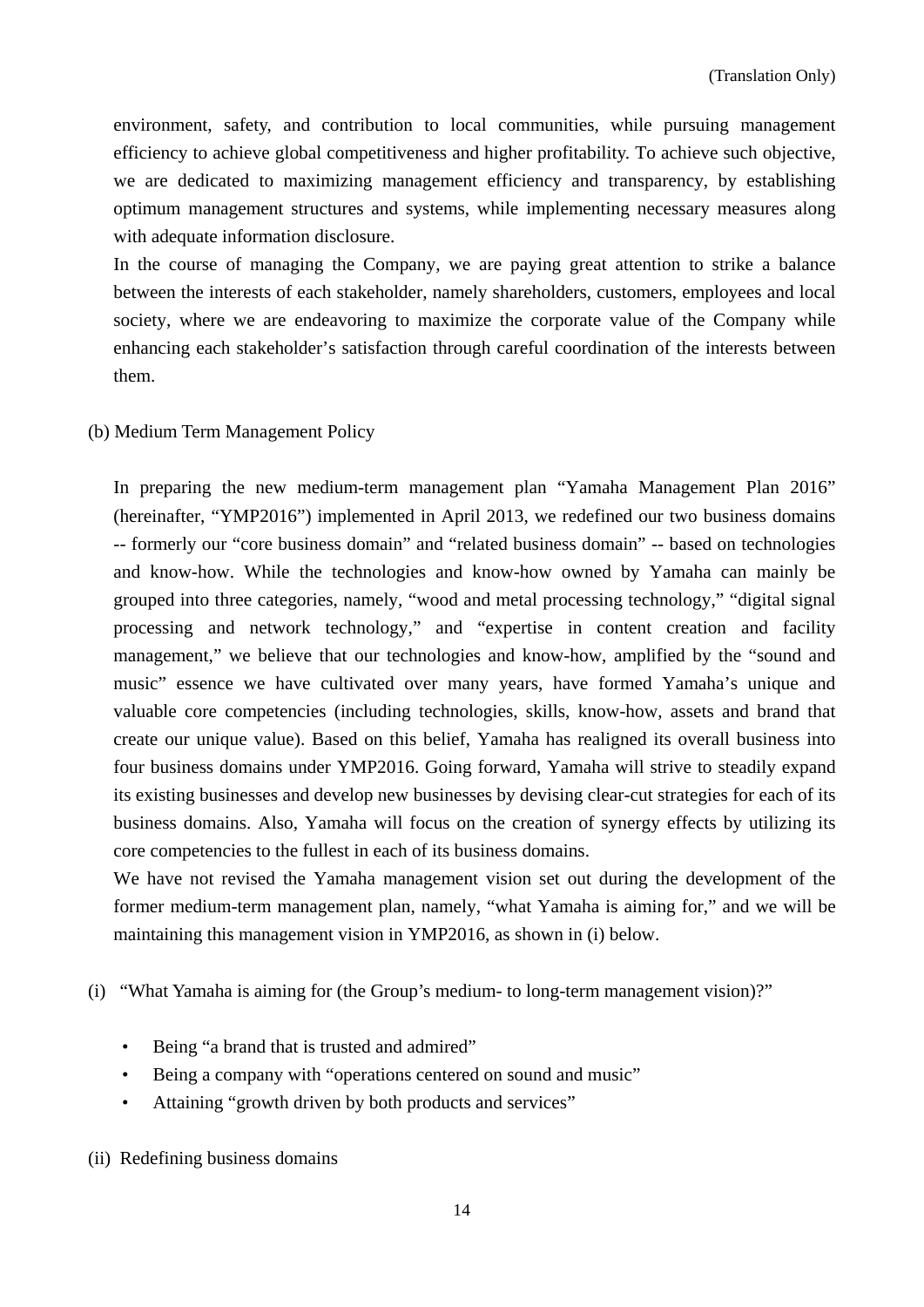Acoustic musical instruments business domain:

Business domain in which Yamaha delivers richer sounds to more customers by wedding excellent craftsmanship for the precision-processing of wood and metal with production and technical capabilities

Electronics business domain:

Business domain in which Yamaha provides customers with new added value by applying advanced technologies such as digital signal processing technology and network technology

Education and leisure business domain:

Business domain in which Yamaha provides customers with high-quality lifestyles by augmenting original Yamaha service content with facility management know-how

Industrial parts and machinery business domain:

Business domain in which Yamaha supports the expansion of customer companies by utilizing Yamaha's core competencies to the maximum degree.

- (iii) To realize the above management vision, Yamaha will tackle the following tasks in the course of YMP2016.
	- <Accelerating growth in China and other emerging markets>

To accelerate growth, Yamaha will promote the development of its sales networks by placing focus on its management resources in the markets of China and other emerging markets. Starting April 1, 2013, business began for an overseas sales affiliate in Vietnam and a sales branch in Turkey. Also, to promote the development of markets in Southern Africa, Yamaha established a representative office in that region.

Meanwhile, with an aim to increase the number of people who play and perform with musical instruments in emerging markets, Yamaha will promote enlightenment activities geared towards the development of music schools and the introduction of musical education at schools.

<Increasing sales in the electronics business domain>

Yamaha will strive to differentiate itself by newly developing sound sources and keyboards so as to duplicate the sounds of real musical instruments with electronic pianos, portable keyboards, and other electronic keyboards, and at the same time address in detail market needs through the expansion of local content. Through these initiatives, Yamaha will establish overwhelming dominance in the markets. Yamaha will also develop and introduce new entry models for emerging countries to increase sales.

For audio equipment for professional use, Yamaha will expand product lines by strengthening the development of system equipment focused on digital networks. To increase its operations, Yamaha will enter the professional audio market for commercial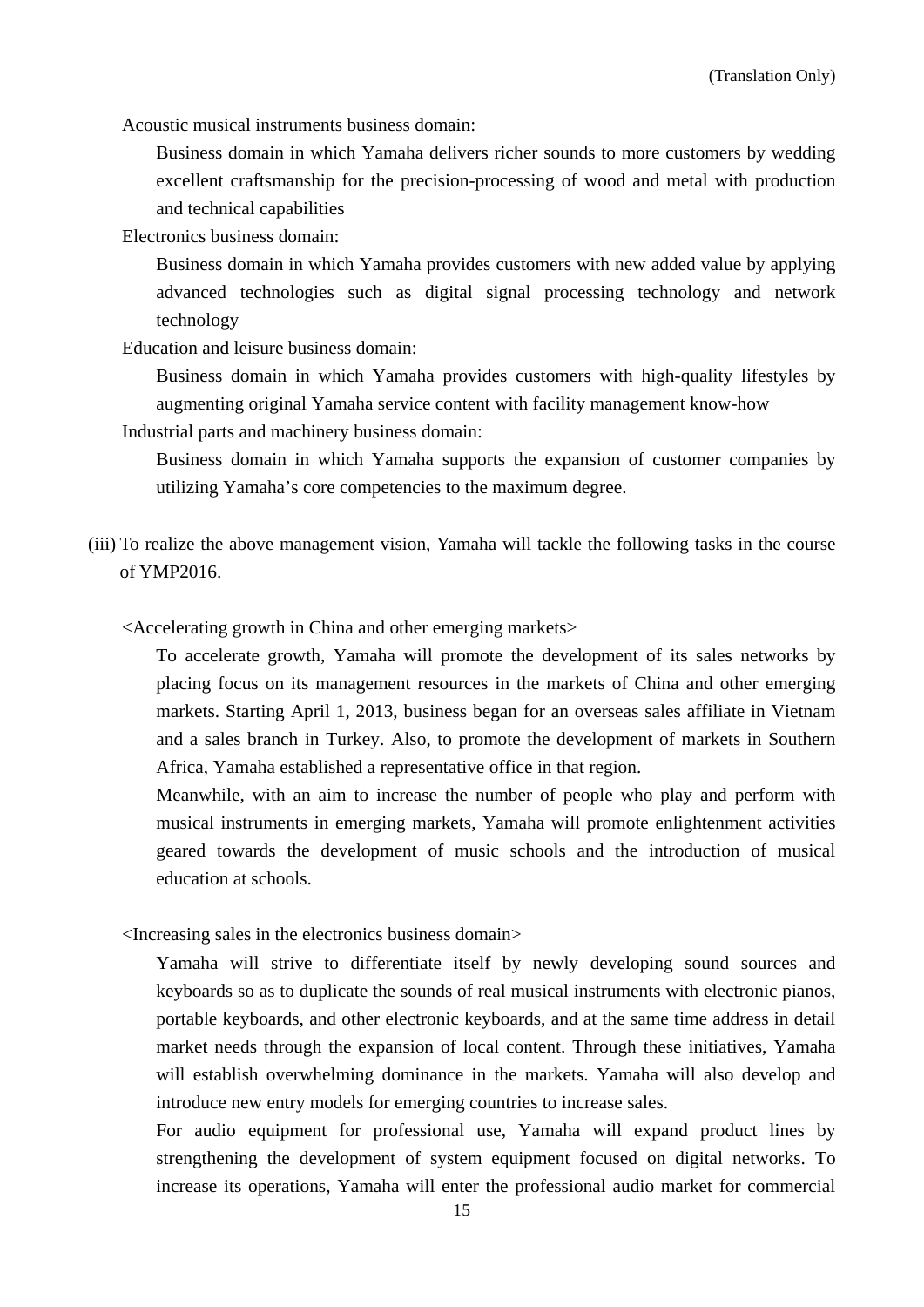space and the production markets for professional use.

Furthermore, Yamaha will expand its "ICT (Information & Communication Technology) devices business" with a focus on routers for SOHO and USB microphones and speakers for Web conferences; products that command large shares in the Japan market. Yamaha will transform the router business for SOHO into a "solution-type business for network equipment." Meanwhile, Yamaha will expand its USB microphone and speaker business for Web conferences into a full-fledged "voice communication equipment business."

### <Strengthening cost-competitiveness>

Upon specifying the roles and functions of its existing manufacturing bases, Yamaha will strive to enhance its manufacturing capabilities and decrease production costs by increasing utilization ratios. Yamaha will transform its domestic production operations into a compact system capable of flexibly adapting to changes by spinning off its musical instruments production department as a subsidiary. To meet rising labor costs for overseas production in China and Indonesia, Yamaha will endeavor to raise the capabilities of its production technologies by introducing new manufacturing methods, improving processes, together with the local procurement of raw materials and self-production of parts.

#### <New business development>

In order to make a leap forward to the next stage by expanding the operations of its existing businesses, Yamaha will proactively implement mergers, acquisitions and capital alliances. Especially, Yamaha will focus on investment in professional-use audio business with the potential for further growth.

Yamaha will also focus on investment in venture companies to acquire next-generation technologies and services from outside that will propel the Company's future growth along with the yamaha+ activities (activities generating new businesses) it started two years ago.

#### (c) Policy of Profit Distribution

Taking into account the improvement of consolidated return on equity, and based on the level of the medium-term consolidated profits, the Company is adopting a basic policy of ensuring appropriate internal reserves in order to strengthen its operating base, such as R&D, sales investments, and capital investments, and of paying dividends that closely reflect the consolidated operating results.

### (d) Enhancement of Corporate Governance

The Company positions the enhancement of corporate governance as an important issue of business operations and is striving to enhance corporate governance in a proactive manner as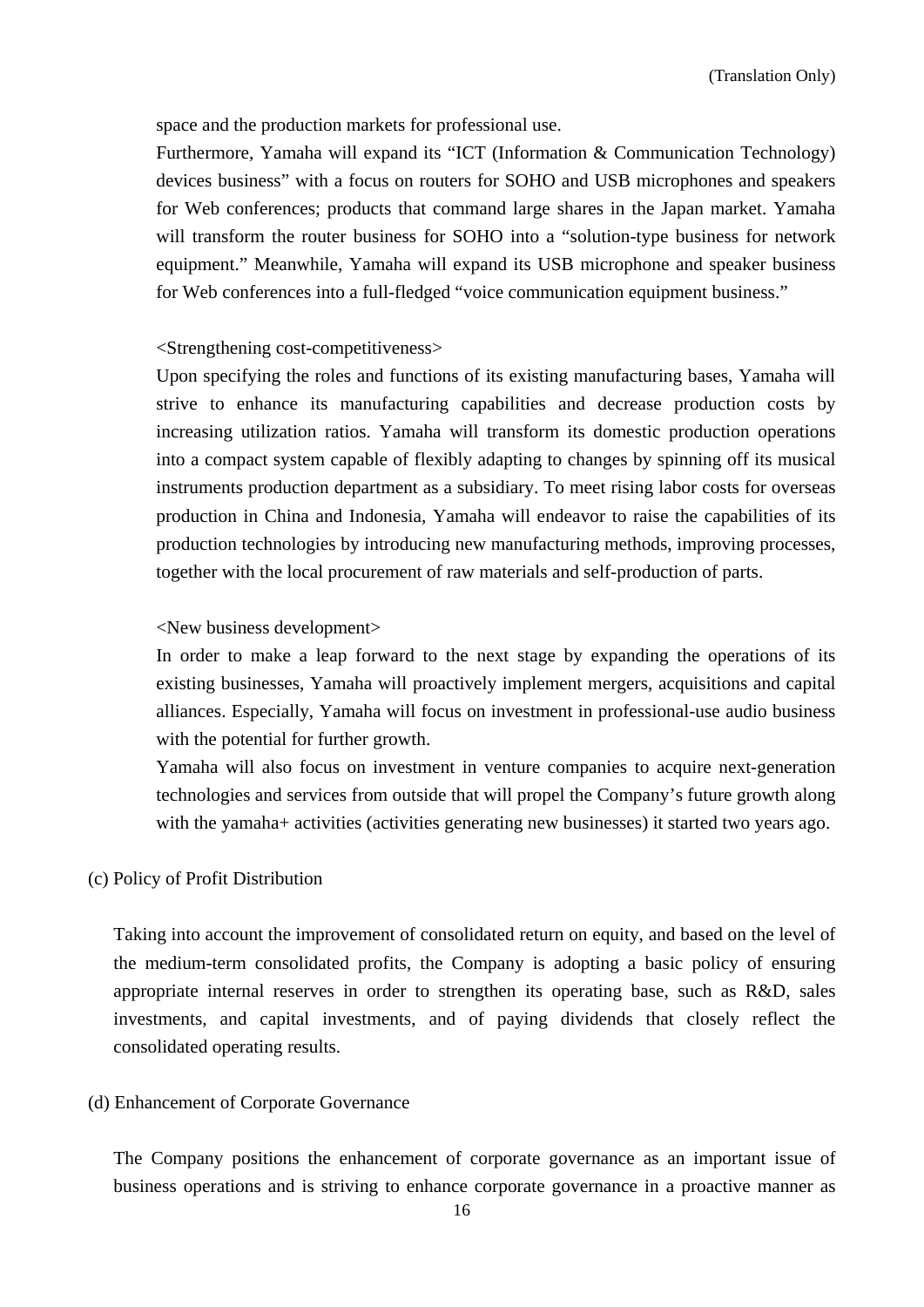described below.

The Company's Board of Directors comprising six Directors, is responsible for group-wide management functions, including strategy planning, the monitoring of the execution of departmental business, and guidance of the corporate group therefor. In order to enhance management transparency through the management decisions made from objective standpoints at the Board of Directors meetings and the enhancement of supervision functions over the Directors' business execution, and to obtain appropriate advice from Outside Directors based on their management experience in different areas as well as sophisticated knowledge and experience as professionals, the Company elects three Outside Directors (for whom the Company files documentation with the Tokyo Stock Exchange to establish that two Outside Directors are independent outside directors under the provisions set forth by the Tokyo Stock Exchange). Furthermore, to define the management responsibility of the Directors, the term of office of each Director is determined to be one year.

The Company also adopts the executive officer system in order to enhance business execution functions of the Group. With regard to Executive Officers, our Managing Executive Officers assist the President who is the Chief Executive Officer. In consideration of the importance of their duties under the President, the Managing Executive Officers or Senior Executive Officers are responsible, in principle, for the business performance of the business domains and staff divisions under their control as department heads, and appropriately supervise the divisions and instruct the divisions to fulfill their functions. In addition, the Company positions Executive Officers in the departments that assume responsibility for major administrative issues in each of the divisions.

Further, the Company has four Corporate Auditors (of whom two are Outside Corporate Auditors, and the Company files documentation with the Tokyo Stock Exchange to establish that the two Outside Corporate Auditors are independent corporate auditors under the provisions set forth by the Tokyo Stock Exchange). To ensure correct judgment of the operational audit and the appropriateness of the accounting audit, persons with expertise in finance and accounting are appointed as the Full-time Corporate Auditors. To enable fair and impartial audit from an objective viewpoint, independent professionals (such as lawyers and certified public accountants) are appointed as the Outside Corporate Auditors. Corporate Auditors are executing auditing work in close coordination with the Accounting Auditor and internal auditing units.

The Company has also established an Internal Auditing Department as an internal auditing unit to review and assess the Company's system for the control and operation of overall management activities, as well as the performance of business executions, in view of legitimacy and rationality. Based on the results of this review and assessment, the Internal Auditing Department provides the Representative Director with information related thereto and advice and recommendations for improvement and realignment. It also endeavors to improve audit efficiency by closely communicating and consulting with the Corporate Auditors and Accounting Auditor.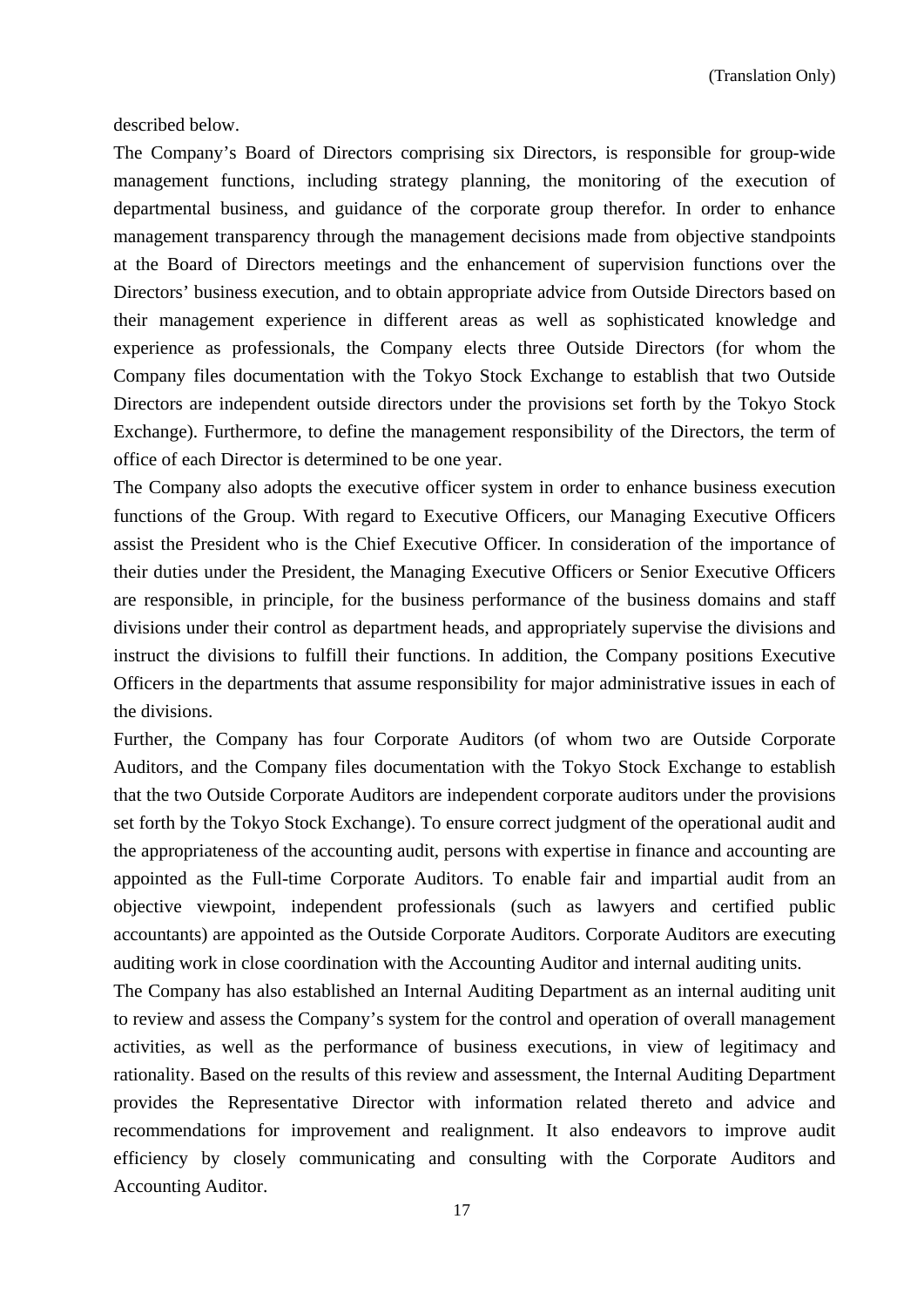On top of the above, the Company has established "Company-wide Governance Committees" consisting of the Officers Personnel Affairs Committee and the Risk Management Committee, each of which has Outside Directors as members. Each committee is engaged in ensuring transparency and fairness in personnel affairs for officers and decision-making on risk management policies.

Through the above efforts, the Company is endeavoring to strengthen the corporate governance functions within the Group and improve effectiveness thereof.

3. Efforts to Keep the Control over Decision-Making on Financial and Business Policies out of the Hands of Inappropriate Persons in Light of the Basic Policy

(1) Purpose of the Renewal

The Renewal is to be made subject to approval of the shareholders at the Ordinary General Shareholders Meeting, to secure and enhance the corporate value of the Company and common interests of shareholders, in line with the Basic Policy as described in 1. "Basic Policy on the Composition of Persons to Control Decision-Making over the Financial and Business Policies of the Company" above.

As stated in the Basic Policy, the Board of Directors of the Company believes that the persons engaged in large purchases of shares of the Company that are not beneficial to the corporate value of the Company and common interests of shareholders, are inappropriate as those who control the decision-making over the financial and business policies of the Company. The Plan is intended to avoid any large purchase that may harm the Company's corporate value and common interests of shareholders, in the event of such large purchases of shares of the Company, by ensuring sufficient information and time for the Board of Directors of the Company to offer alternative plans to the shareholders, or for the shareholders to judge whether or not they should accept the offer of such large purchases, and enabling the Board of Directors of the Company to negotiate with the would-be purchaser on behalf of the Company's shareholders.

Note that Yamaha has not received a concrete offer for a large purchase of Company shares from a third party at present.

#### (2) Outline of the Plan

#### (a) Establishment of Procedures Relating to the Plan

When a purchaser purchases (purchase as defined in (a) of (3) "Procedures Relating to the Plan" below; hereinafter, the same) shares etc. of the Company, the Plan establishes procedures for presenting the management's plan or alternative plans, etc. to shareholders or for conducting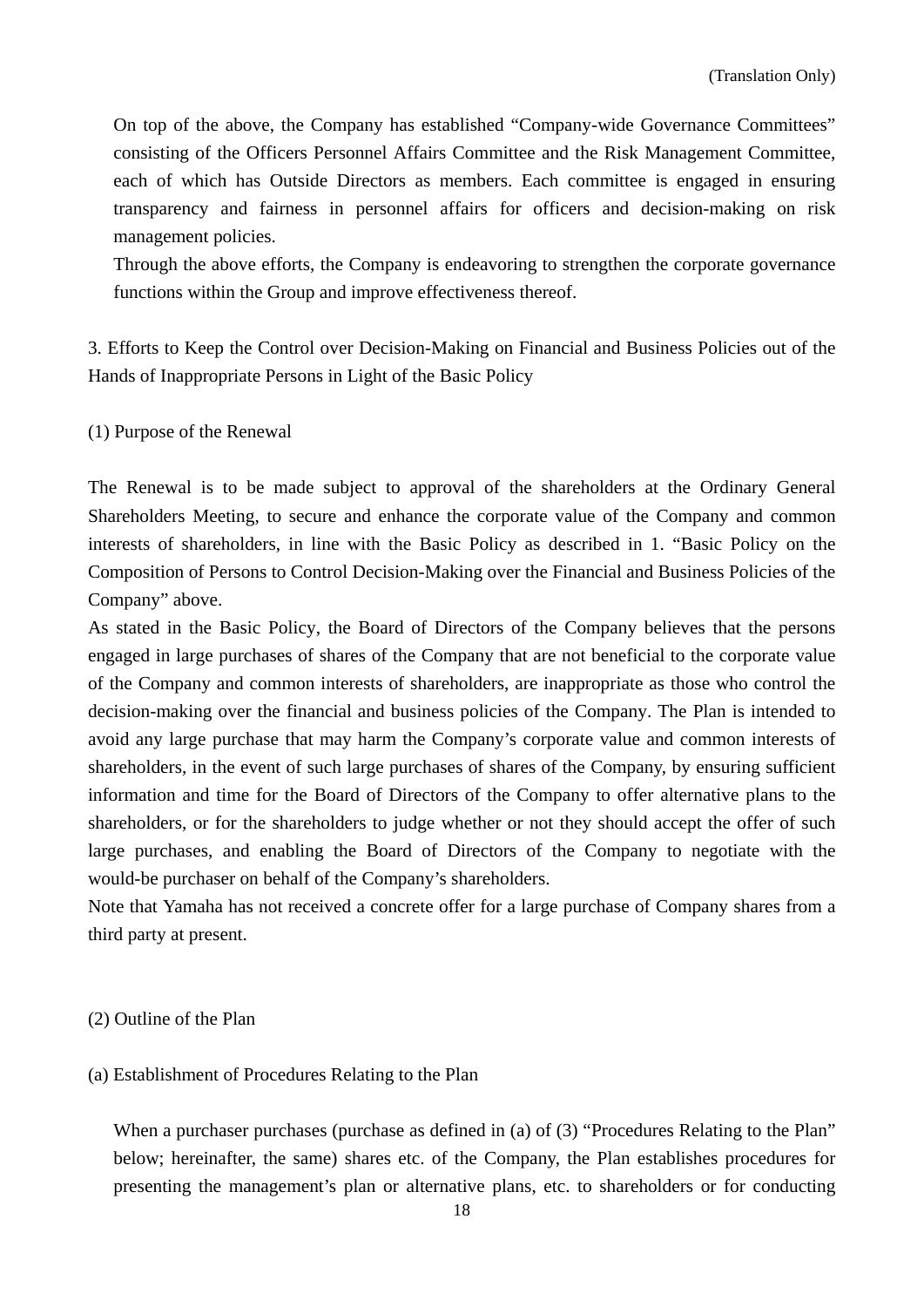negotiations, etc. with the person making such purchase (hereinafter referred to as the "Purchaser") upon securing a period for the Company to gather information and perform examinations, etc. concerning the relevant purchase by requesting the Purchaser to provide information on the relevant purchase in advance (for details, please see (3) "Procedures Relating to the Plan" below).

(b) Implementation of the Plan by the Allotment of the Stock Acquisition Rights without compensation

When the Company recognizes the risk of a purchase that may impair the corporate value of the Company and common interests of shareholders, such as a purchase of shares etc. of the Company not in accordance with the procedures prescribed in the Plan (for details, please see (4) "Requirements for the Allotment of Stock Acquisition Rights without Compensation" below), the Company will grant all of its shareholders (excluding the Company itself) Stock Acquisition Rights at the relevant point of time in accordance with the method for the allotment of Stock Acquisition Rights without compensation (as set forth in Article 277 and subsequent Articles of the Japanese Corporate Law), with the exercise condition that the relevant Purchaser will not be allowed to exercise the Stock Acquisition Rights, and with the acquisition provision that the Company will acquire the Stock Acquisition Rights in exchange for Company shares from persons other than the relevant Purchaser (whose details will be described in (5) "Overview of the Allotment of Stock Acquisition Rights without Compensation" below, the "Stock Acquisition Rights" hereinafter).

(c) Use of an Independent Panel and the Confirmation of the Shareholders' Intent

For judgment on execution, non-execution, etc. of Stock Acquisition Rights, in order to rule out arbitrary judgments by the Board of Directors, the Company has resolved to ensure transparency by entrusting the judgment solely to an independent panel (panel members scheduled as of the Renewal are listed in Exhibit 2.; hereinafter the "Independent Panel") made up exclusively of Outside Officers and other independent persons in accordance with the Independent Panel Rules (for an outline, please see Exhibit 1).

Furthermore, for the purpose of confirming the intent of the shareholders with respect to the allotment of the Stock Acquisition Rights without compensation, the Board of Directors of the Company may call for the general shareholders meeting specifically for such purpose, as applicable under the Plan (for details, please refer to (g) of (3) "Procedures relating the Plan" below.; such general shareholders meeting is hereinafter referred to as the "General Shareholders Meeting for Confirmation of the Shareholders' Intent").

(d) Exercise of Stock Acquisition Rights and Acquisition of Stock Acquisition Rights by the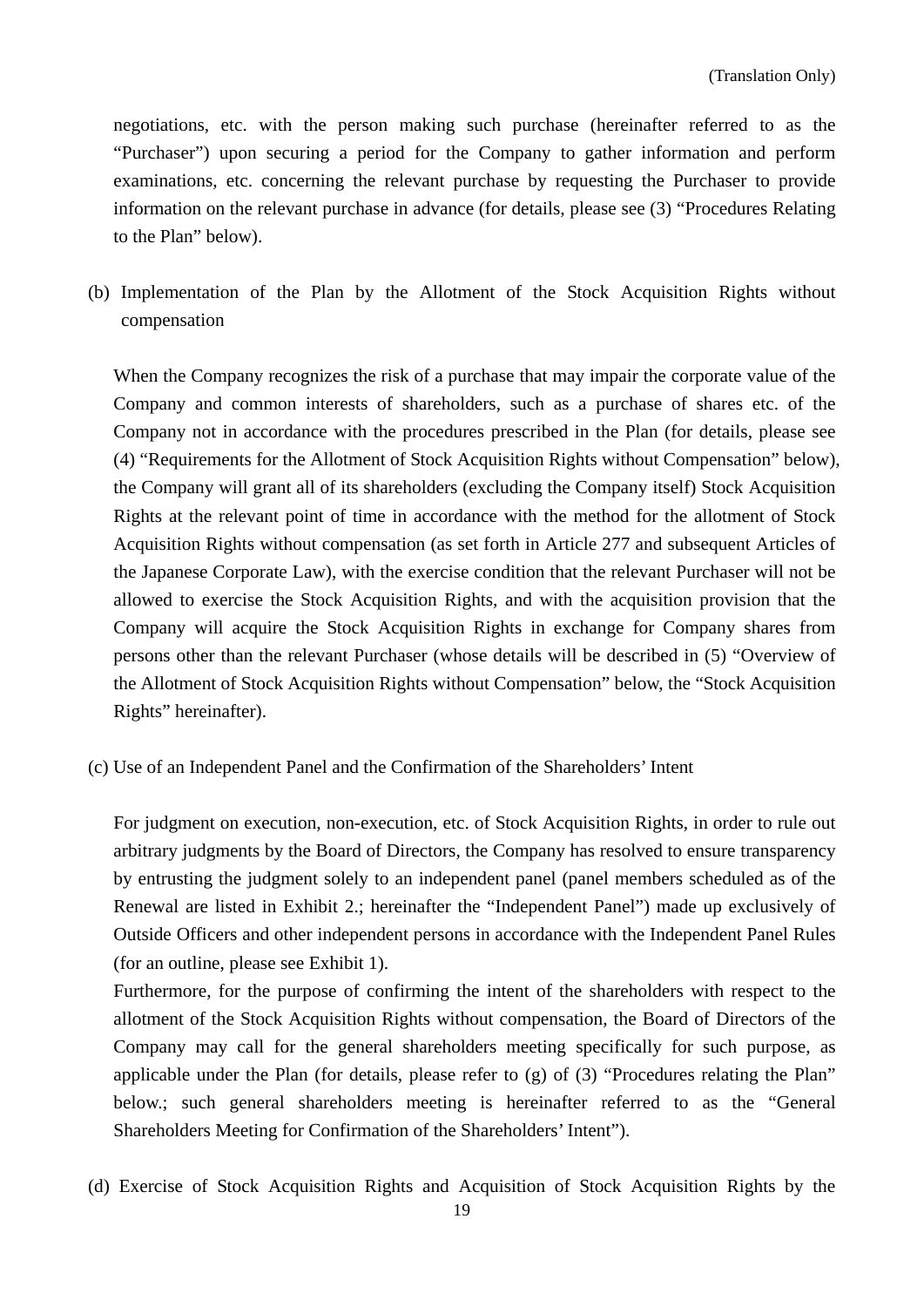### Company

If Stock Acquisition Rights are allotted without compensation in accordance with the Plan and the Stock Acquisition Rights are exercised by the shareholders other than the Purchaser, or Company shares are granted to the shareholders other than the Purchaser in exchange for the acquisition of Stock Acquisition Rights by the Company, the relevant Purchaser's share of voting rights of the Company shares may be diluted by up to 50%.

- (3) Procedures Relating to the Plan
- (a) Purchases Subject to the Plan

The Plan shall be applicable in the event of purchase or other acquisition as described in (i) or (ii) below, or other acts of the similar nature, or offer<sup>1</sup> thereof (hereinafter collectively referred to as the "Purchase," excluding the cases which the Board of Directors of the Company specifically decided not applicable to the Plan).

- (i) Concerning shares, etc.<sup>2</sup> issued by the Company, any purchase that increases the holding ratio of shares etc.<sup>3</sup> of the holder<sup>4</sup> to 20% or greater,
- (ii) Concerning shares etc.<sup>5</sup> issued by the Company, a tender offer<sup>6</sup> that increases the total sum of the ratio of ownership of shares etc.<sup>7</sup> of the relevant purchaser and the ratio of ownership of the shares etc. of a Special Stakeholder $8$  to 20% or greater.

The Purchaser shall follow the procedures as set forth in the Plan, and accordingly shall not implement the Purchase until the resolution not to allot the Stock Acquisition Rights without compensation is made at the Board of Directors' meeting or the General Shareholders Meeting for Confirmation of the Shareholders' Intent.

(b) Submission of the Manifestation of Intent

<sup>&</sup>lt;sup>1</sup> "Offer" includes soliciting the involvement of third parties.<br> $\frac{2}{5}$  As defined in Personand 1, Article 27, 23 of the Einengiel In

<sup>&</sup>lt;sup>2</sup> As defined in Paragraph 1, Article 27-23 of the Financial Instruments and Exchange Law of Japan; hereinafter the same unless otherwise stipulated. otherwise stipulated.<br> $3 \text{ A} \cdot \text{defined in } \text{Bergens}$ 

<sup>&</sup>lt;sup>3</sup> As defined in Paragraph 4, Article 27-23 of the Financial Instruments and Exchange Law of Japan; hereinafter the same.  $\frac{4}{3}$  Includes holders in accordance with Personal 3, Article 27.23 of the Einensial Instrumen

<sup>&</sup>lt;sup>4</sup> Includes holders in accordance with Paragraph 3, Article 27-23 of the Financial Instruments and Exchange Law of Japan (including any person to whom, in the opinion of the Board of Directors, this definition applies); hereinafter the same.

As defined in Article 27-2, Paragraph 1 of the Financial Instruments and Exchange Law of Japan. 6

As defined in Paragraph 6, Article 27-2 of the Financial Instruments and Exchange Law of Japan; hereinafter the same. 7

As defined in Paragraph 8, Article 27-2 of the Financial Instruments and Exchange Law of Japan; hereinafter the same. 8

As defined in Paragraph 7, Article 27-2 of the Financial Instruments and Exchange Law of Japan (including any person to whom, in the opinion of the Board of Directors, this definition applies); provided, however, any person referred to in Item 1 of the relevant paragraph shall exclude any person prescribed in Paragraph 2, Article 3 of the Cabinet Order Concerning Disclosure of Tender Offer of Shares etc. by Persons Other than Issuer; likewise hereinafter.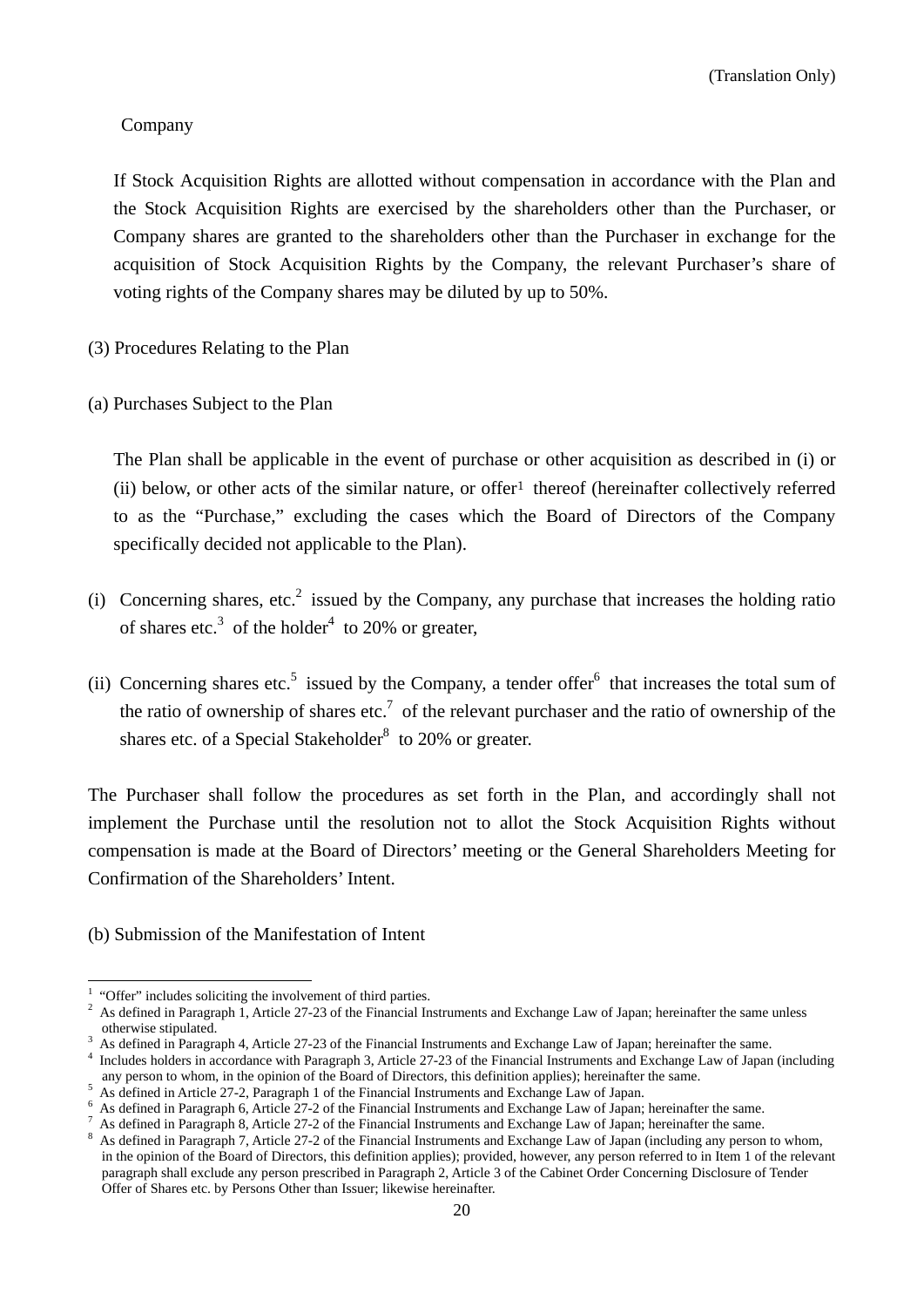A Purchaser shall, prior to commencing or executing the Purchase, submit to the Company a written statement in the form prescribed by the Company with a legally binding pledge avowing that the relevant Purchaser will comply with the procedures prescribed in the Plan (with signature or seal of the representative of the Purchaser, and without any terms, conditions and reservation), along with the qualification certificate of the representative whose signature or seal is provided therein (hereinafter collectively referred to as the "Manifestation of Intent"). The Manifestation of Intent shall specify individual or company name of the Purchaser, personal address or address of the head office or business office, governing law for establishment, name of the representative, contact in Japan, outline of the intended Purchase. For the purpose of the Manifestation of Intent, the Explanation of Purchase as defined in (c) below, and other materials the Purchaser submits to the Company or to the Independent Panel, Japanese should be the only language to be used.

(c) Request for Provision of Information by the Purchaser

Within 10 business days of the receipt of the Manifestation of Intent, the Company shall supply the form of the Explanation of Purchase (as defined hereunder) to the Purchaser, which includes the list of information the Purchaser is requested to provide to the Company. A Purchaser shall, prior to executing such Purchase, submit to the Company a written statement (hereinafter collectively referred to as the "Purchase Explanation") with all of the information that the Company needs to examine the details of the Purchase, as enumerated in the subsequent respective items (hereinafter "Necessary Information"), prepared in the form prescribed by the Company.

When the Board of Directors receives the Purchase Explanation, it will promptly provide it to the Independent Panel. Then, if the Independent Panel judges that, after considering the circumstances of the Purchase including the approach taken by the Purchaser, the contents of the description of the relevant Purchase Explanation are not sufficient as Necessary Information, the Independent Panel may itself request the Purchaser to submit additional Necessary Information or make such request via the Board of Directors, setting a reply deadline as necessary. In these instances, the Purchaser must provide the additional Necessary Information by the relevant deadline. The Independent Panel shall, in principle, request the Purchaser to submit the additional Necessary Information within no more than 60 days after the Independent Panel receives the Purchase Explanation: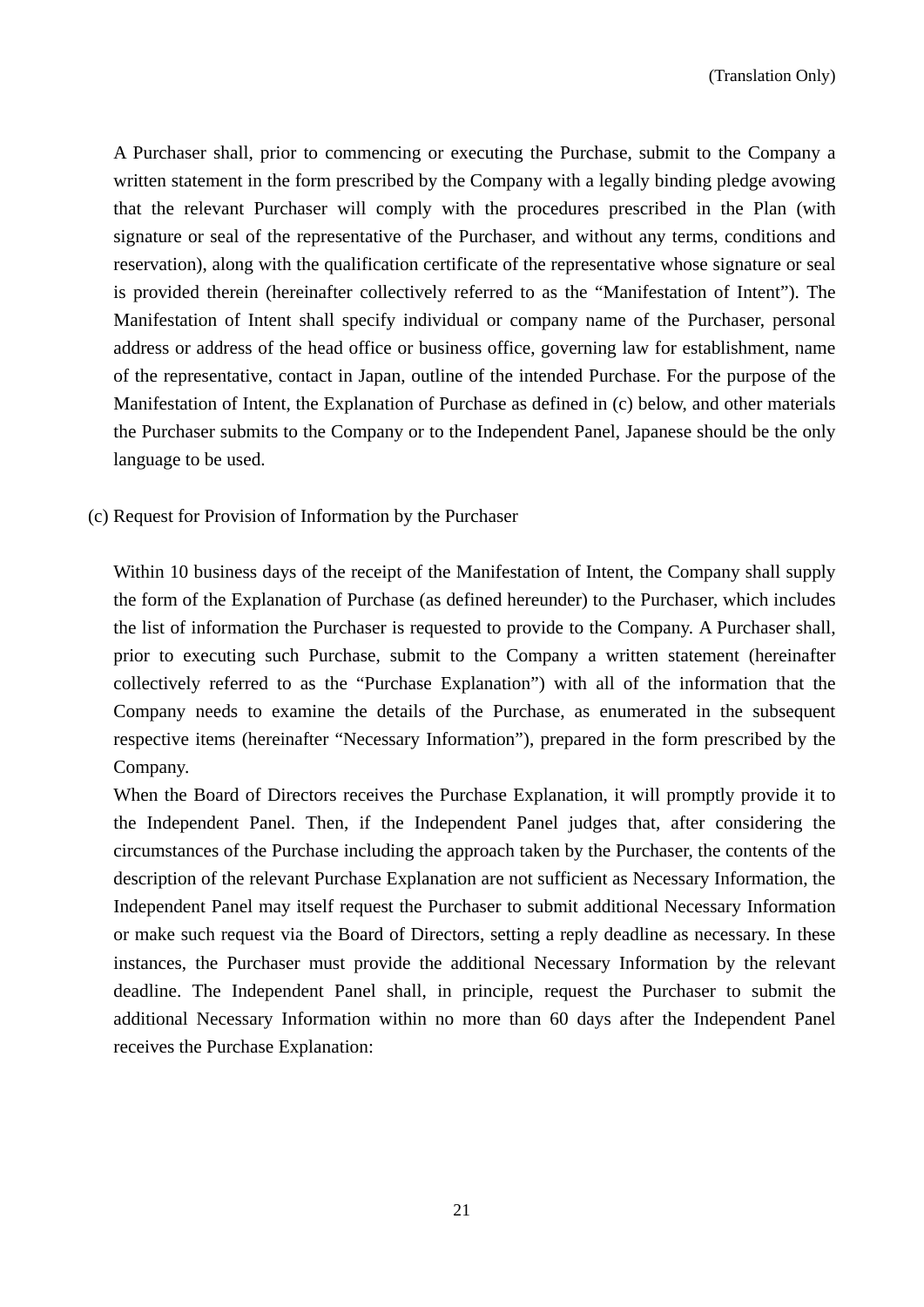- (i) Details of the Purchaser and the Purchaser's group (including Joint Shareholders<sup>9</sup>, Special Stakeholders, Special Stakeholders of a person to whom the Purchaser is related as a controlled entity<sup>10</sup>, and association members, as well as other constituent members if the said Purchaser is a fund), including the specific names, history, capital structure, business description, financial structure, legal compliance status, and past transactions similar to the Purchase
- (ii) The purpose, method, and specific nature of the Purchase, including the purchase price and form of payment, purchase timing, relevant transaction methods, legality of the proposed purchase method, and the possibility of purchase execution
- (iii) The basis for determination of the purchase price, including the facts and assumptions on which the determinations are based, the calculation methods, the numerical information used to make the determinations, and the estimated contents of synergies arising from the series of transactions involved in the Purchase, and among these, the contents of synergies to be distributed to the minority shareholders
- (iv) Information regarding the history of the past acquisition of share certificates, etc. of the Company by the Purchaser
- (v) Corroboration of purchase funding availability, including the specific name of the funding provider (including the material provider), procurement method, and nature of relevant transactions
- (vi) Management policies, business plans, capital policies and dividend policies of the Company following completion of the Purchase
- (vii) Policies pertaining to the treatment of the shareholders of the Company (excluding the Purchaser), employees, business partners, customers, and other stakeholders of the Group following the Purchase
- (viii) Information regarding relationships with anti-social forces
- (ix) Other information reasonably judged by the Independent Panel to be necessary
- (d) Examination of the Nature of the Purchase, Negotiations with the Purchaser, and Presentation of

<sup>&</sup>lt;sup>9</sup> This refers to a Joint Shareholder as set forth in Paragraph 5, Article 27-23 of the Financial Instruments and Exchange Law of Japan, including a person deemed to be a Joint Shareholder in accordance with Paragraph 6 of the relevant provisions; the same shall apply hereinafter (including any person to whom, in the opinion of the Board of Directors, this definition applies).<br><sup>10</sup> As defined in Paragraph 5, Article 9 of the Order for Enforcement of the Financial Instruments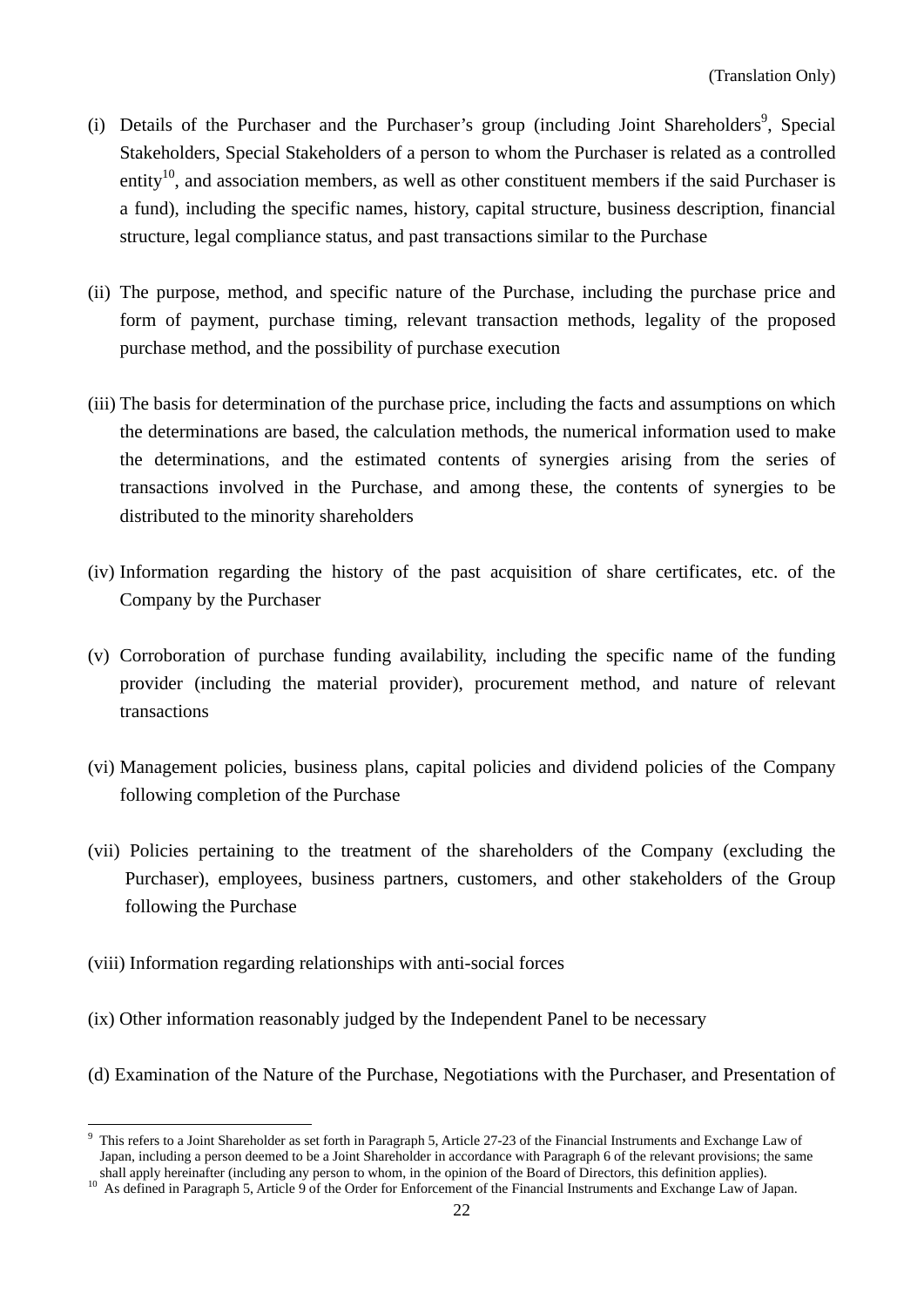### an Alternative Plan

### (i) Request to the Board of Directors for information provision

When the Independent Panel receives from the Purchaser the Purchase Explanation and the additional Necessary Information at the Independent Panel's request, the Independent Panel may request the Board of Directors to provide an expeditious presentation of an opinion on the nature of the Purchase by the Purchaser (including an opinion to the effect that the opinion is being held back, and hereinafter the same), supporting material for the opinion, an alternative plan, and other information and materials considered to be necessary by the Independent Panel, setting up a reply deadline as appropriate, which shall be set within the Period for the Examination by the Independent Panel as defined in (ii) below.

(ii) Examination by the Independent Panel

The Independent Panel shall examine the nature of the Purchase, gather information and conduct comparative examinations, etc. with regard to the business plans of the Purchaser and Board of Directors, and examine the alternative plan prepared by the Board of Directors, after receiving the opinions, supporting materials thereof and alternative plans from the Board of Directors according to (i) above, for a period not exceeding 90 days of the receipt of the Purchase Explanation and the additional Necessary Information from the Purchaser at the request of the Independent Panel (provided, however, that this period can be extended by a period not exceeding 30 days in the case as described in (e) (iii) below; hereinafter referred to as the "Period for the Examination by the Independent Panel"). Additionally, when necessary, the Independent Panel will hold consultations and negotiations with the relevant Purchaser, either directly or through the Board of Directors etc., in order to improve the nature of the relevant Purchase and thereby secure and enhance the corporate value of the Company and common interests of the shareholders.

When the Independent Panel requests materials for examination, other information, consultations, negotiations, etc., either directly or through the Board of Directors, etc., the Purchaser must respond to this request promptly.

The Independent Panel may seek advice from independent third parties, including financial advisors, certified public accountants, lawyers, tax accountants, consultants and other experts, at the expense of the Company, to ensure that the judgment by the Independent Panel furthers the corporate value of the Company and common interests of shareholders.

### (e) Recommendation by the Independent Panel

When a Purchaser appears, the Independent Panel shall make recommendations to the Board of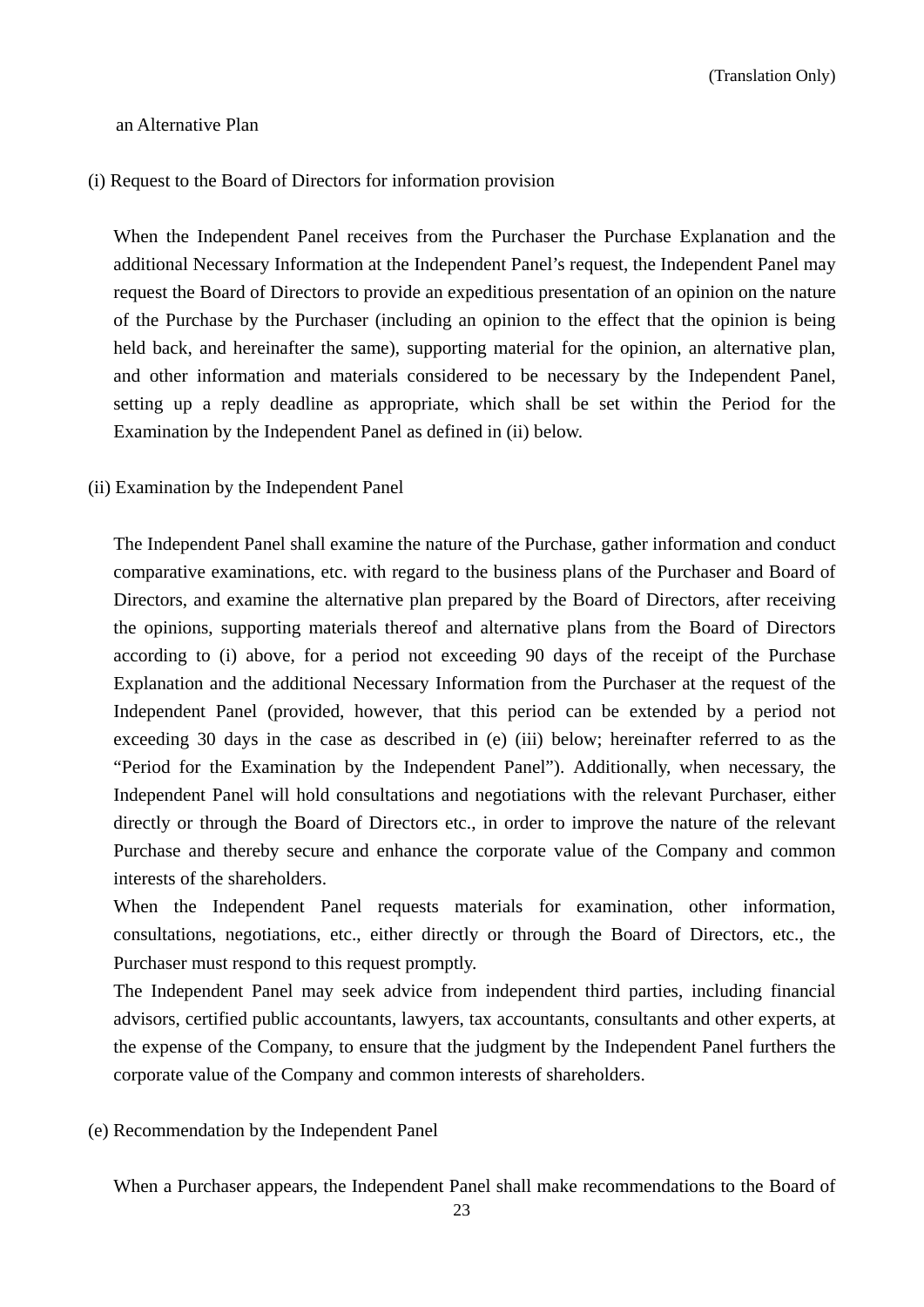Directors according to the following procedures.

(i) When the Independent Panel recommends the allotment of the Stock Acquisition Rights without compensation

When the Independent Panel judges that any one of the reasons (hereinafter referred to as the "Reasons for Implementation") in (4) "Requirements for the Allotment of Stock Acquisition Rights without Compensation" below applies to the Purchase, the Independent Panel will recommend to the Board of Directors implementation of the allotment of Stock Acquisition Rights without compensation regardless of the commencement or completion of the Period for the Examination by the Independent Panel. The Independent Panel shall be able to make reservations to the effect that such implementation shall require confirmation of the shareholders' intent in advance.

However, if the Independent Panel judges, after it has recommended the implementation of the allotment of Stock Acquisition Rights without compensation, that any one of the following events applies, the Independent Panel may newly recommend cancellation of the allotment of the Stock Acquisition Rights without compensation until the business day prior to the business day immediately preceding the ex-date for such Stock Acquisition Rights, or recommend the acquisition of the Stock Acquisition Rights without compensation on or after the date of effectuation of the allotment of the Stock Acquisition Rights without compensation and up to the day immediately preceding the first day of the exercise period for the Stock Acquisition Rights.

- i) When the Purchaser withdraws from the Purchase or in any other case where the Purchase ceases to exist after the relevant recommendation
- ii) When there are changes in the facts preconditioning the judgment of the relevant recommendation and the Purchase by the Purchaser is not applicable to any one of the Reasons for Implementation,
- (ii) When the Independent Panel recommends that the allotment of Stock Acquisition Rights without compensation not to be implemented

When the Independent Panel judges that the Purchase by the Purchaser does not fall under any of the Reasons for Implementation, the Independent Panel will recommend that the Board of Directors not implement the allotment of Stock Acquisition Rights without compensation, even if the Period for the Examination by the Independent Panel has come to an end.

However, if the Independent Panel judges, after it has recommended that the allotment of Stock Acquisition Rights without compensation not be implemented, that any subsequent changes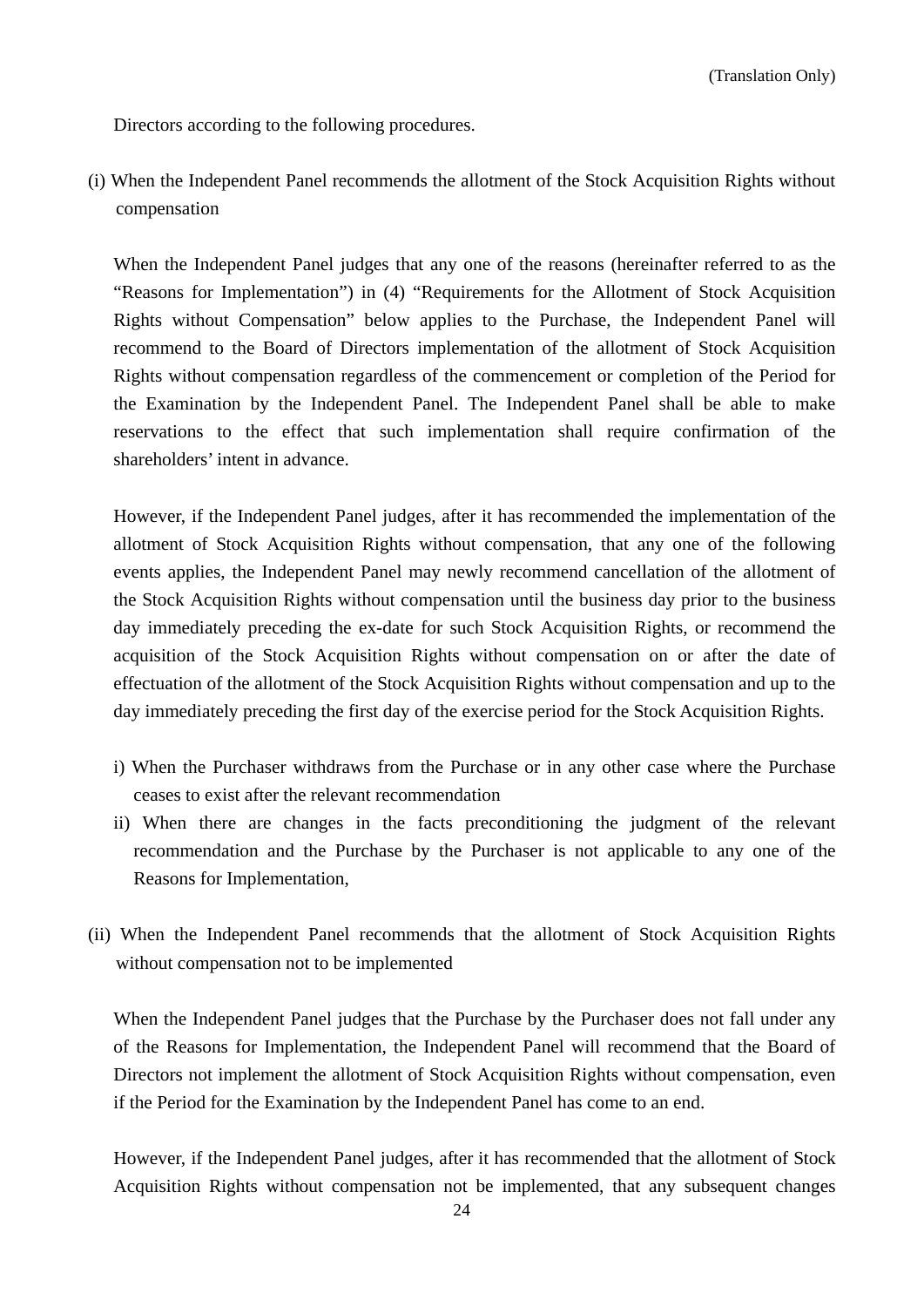have occurred in the facts that precondition the judgment of the relevant recommendation or that any one of the Reasons for Implementation applies to the Purchase by the Purchaser, the Independent Panel may newly recommend the allotment of Stock Acquisition Rights without compensation.

### (iii) When the Independent Panel extends the Period for the Examination

If the Independent Panel judges that there exists reasonable grounds not to give a recommendation for or against the implementation of the allotment of Stock Acquisition Rights without compensation before the initial Period for the Examination by the Independent Panel comes to an end, the Independent Panel will adopt a resolution for extension of the Period for the Examination by the Independent Panel, within the scope considered reasonably necessary for examination of the nature of the Purchase by the relevant Purchaser or consultations and negotiations with the relevant Purchaser, and examination of an alternative plan, etc. ; provided, however, that such extension period shall be up to 30 days.

When the Period for the Examination by the Independent Panel is extended by the resolution for extension above, the Independent Panel will continue to gather information and perform examination, and recommend the implementation or non-implementation of the allotment of Stock Acquisition Rights without compensation.

(f) Resolutions by Board of Directors

The Board of Directors will, as an organ under the Japanese Corporate Law, adopt a resolution with respect to implementation or non-implementation of the allotment of Stock Acquisition Rights without compensation, paying utmost attention to the above recommendation by the Independent Panel.

Nonetheless, in case the General Shareholders Meeting for Confirmation of the Shareholders' Intent is held according to (g) below, the Board of Directors of the Company shall follow the resolution of the General Shareholders Meeting for Confirmation of the Shareholders' Intent, and accordingly adopt a resolution as an organ under the Japanese Corporate Law on whether or not to allot the Stock Acquisition Rights without compensation.

(g) Holding of the General Shareholders Meeting for Confirmation of the Shareholders' Intent

In allotting the Stock Acquisition Rights without compensation according to the Plan, the Board of Directors of the Company shall be able to call for the General Shareholders Meeting for Confirmation of the Shareholders' Intent to confirm the shareholders' intent regarding the allotment of the Stock Acquisition Rights without compensation, if i) the Independent Panel, in its recommendation for allotting the Stock Acquisition Rights without compensation, makes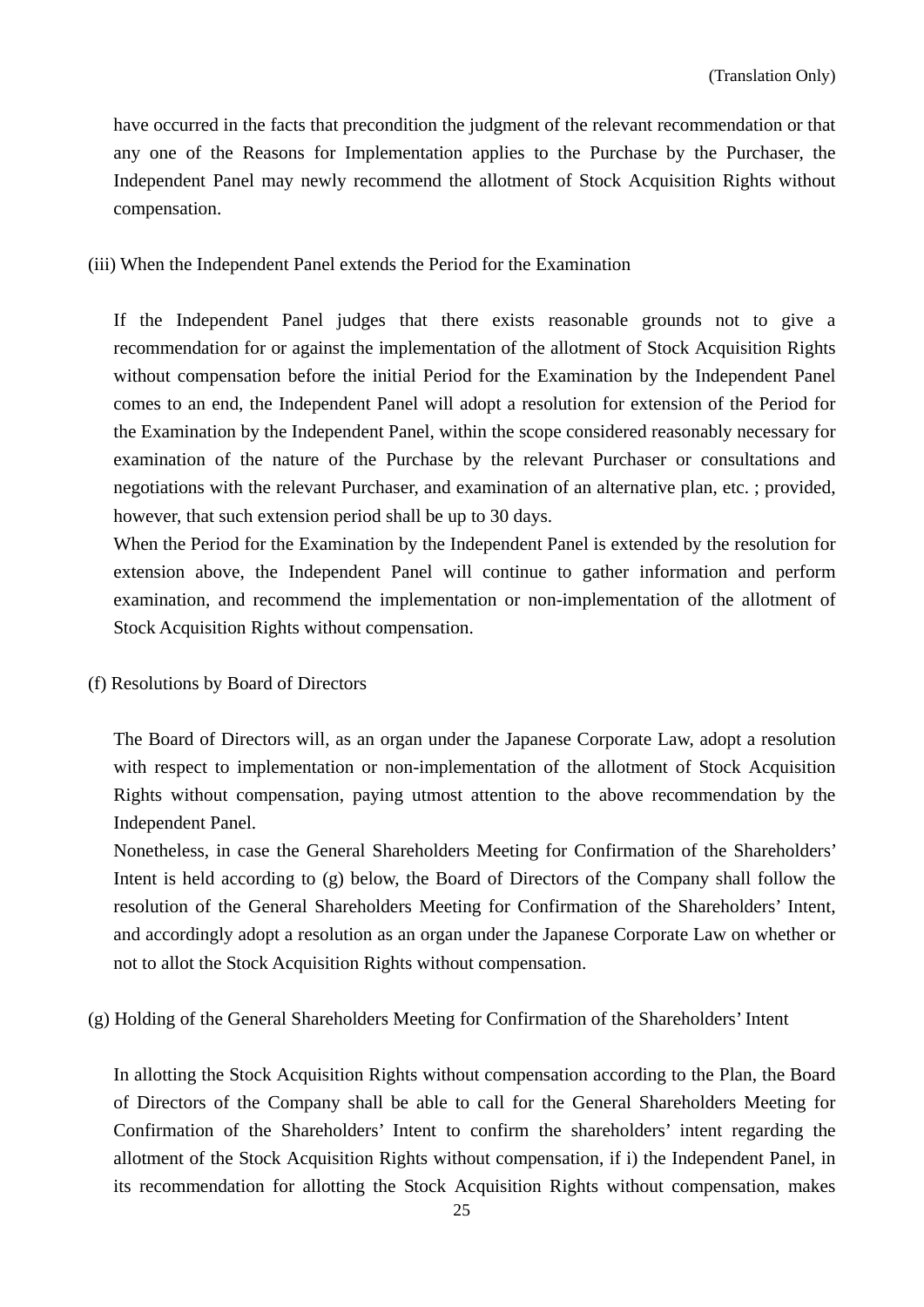reservations to the effect that such implementation shall require confirmation of the shareholders' intent in advance, or if ii) the Board of Directors believes, with due care of a prudent manager, it appropriate to call for the General Shareholders Meeting for Confirmation of the Shareholders' Intent to confirm the shareholders' intent, after having considered the factors including the time required for organizing such General Shareholders Meeting for Confirmation of the Shareholders' Intent.

(h) Disclosure of information

In implementing the Plan, the Company shall, in compliance with applicable laws and regulations, as well as the regulations of the relevant financial instruments exchange, make timely disclosure with respect to the progress of each procedure under the Plan (including confirmation of the submission of the Manifestation of Intent or the Explanation of Purchase, commencement of the Period for Examination by the Independent Panel and the extension thereof, and period of the extension and the reason therefor), outline of the recommendation by the Independent Panel, outline of the resolution by the Board of Directors of the Company or the General Shareholders Meeting for Confirmation of the Shareholders' Intent, and other matters deemed necessary by the Independent Panel or the Board of Directors of the Company.

(4) Requirements for the Allotment of Stock Acquisition Rights without Compensation

Requirements for the allotment of Stock Acquisition Rights without compensation as part of the implementation of the Plan are as follows. As stated in (e) of (3) Procedures Relating to the Plan above, the applicability of the following requirements must be determined solely based on the judgment of the Independent Panel, and by no other means.

Reason for Implementation (I)

The Purchase is found not in compliance with the procedures under the Plan (including failing to provide sufficient time or information reasonably needed for evaluating the conditions of such Purchase), and the allotment of the Stock Acquisition Rights without compensation is deemed reasonable.

Reason for Implementation (II)

The Purchase is applicable to either of the following, and the allotment of the Stock Acquisition Rights without compensation is deemed reasonable.

(a) The Purchaser poses a risk of clear infringement of the corporate value of the Company and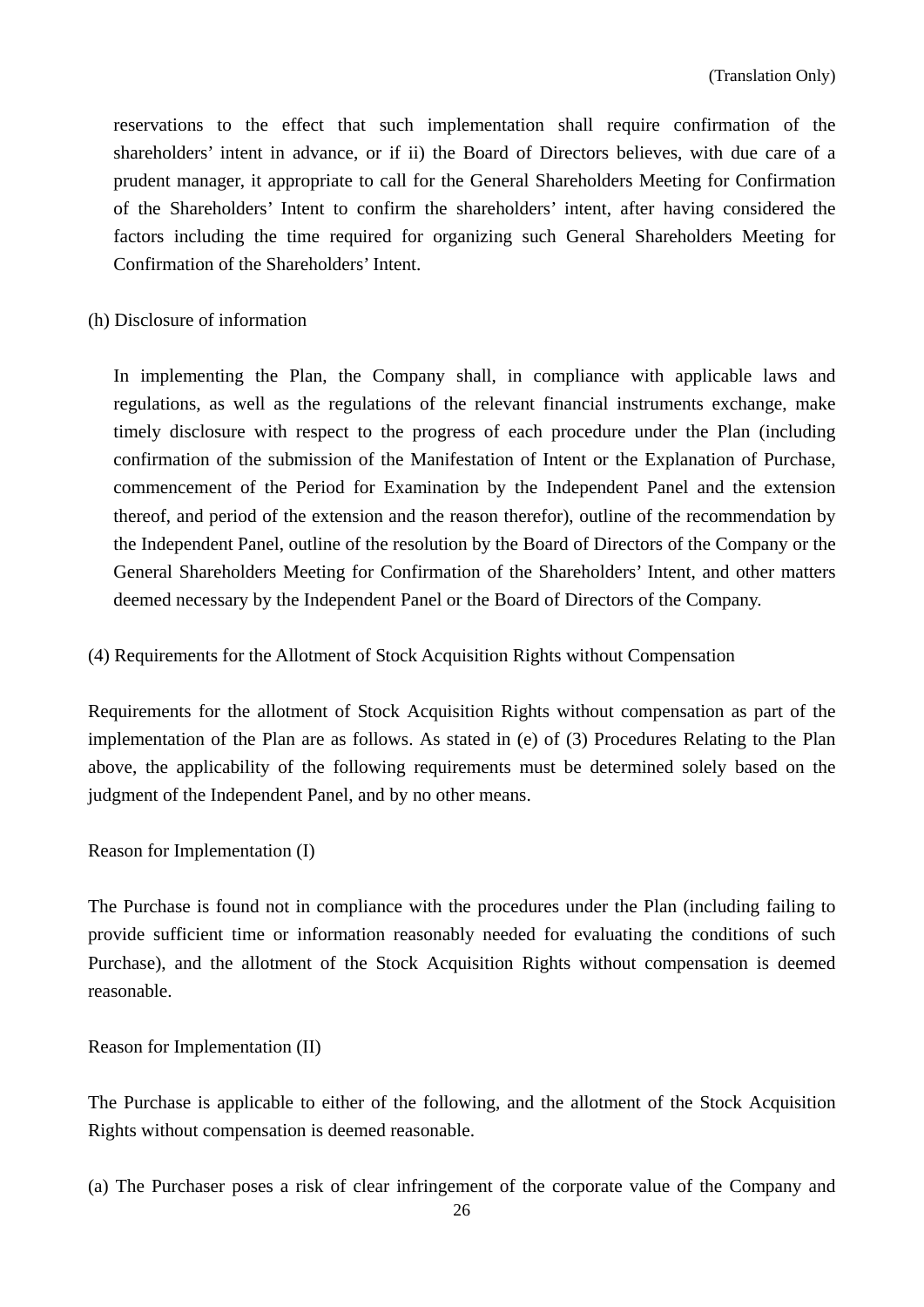common interests of shareholders through the actions enumerated in the following or similar actions:

- (i) The Purchaser buys up shares and demands the Company or the related parties to repurchase the relevant shares at an inflated price.
- (ii) The Purchaser manages the Company to realize the interests of itself at the expense of the Company, just like that the Purchaser manages the Company temporarily and get the Company's valuable assets at a lower price.
- (iii) The Purchaser misappropriates the Company's assets to collateral or liquidation for the Purchaser or its affiliate companies.
- (iv) The Purchaser manages the Company temporarily and forces the Company to sell out the valuable assets unused for business at the moment. After that, the Purchaser demands high-dividend from the profit on disposal, or sell its own Company shares taking an opportunity of high stock price by it.
- (b) The Purchaser poses a risk of forcing shareholders to engage in a de facto sale of the shares by means such as a coercive two-stage purchase (to make a stock purchase, such as a tender offer, without soliciting the purchase of all the shares in the first purchase, and setting disadvantageous purchase conditions or deliberately making the conditions unclear for shareholders in the second stage).
- (c) The conditions for the Purchase proposed by the Purchaser, including the purchase price, form of payment, purchase timing, legality of the proposed purchase method, the possibility of purchase execution, and the policies pertaining to the handling towards other stakeholders such as shareholders of the Company following the Purchase, are insufficient or inappropriate in consideration of the intrinsic value of the Company.
- (d) The Purchaser damages the brand of the Company, damages relationships with the shareholders, employees, business partners, customers, and other persons essential to creating and upholding the corporate value of the Company, and poses a serious risk of harming the corporate value of the Company and common interests of shareholders.
- (5) Overview of the Allotment of Stock Acquisition Rights without Compensation

Following is an Overview of the allotment of Stock Acquisition Rights without compensation to be implemented in accordance with the Plan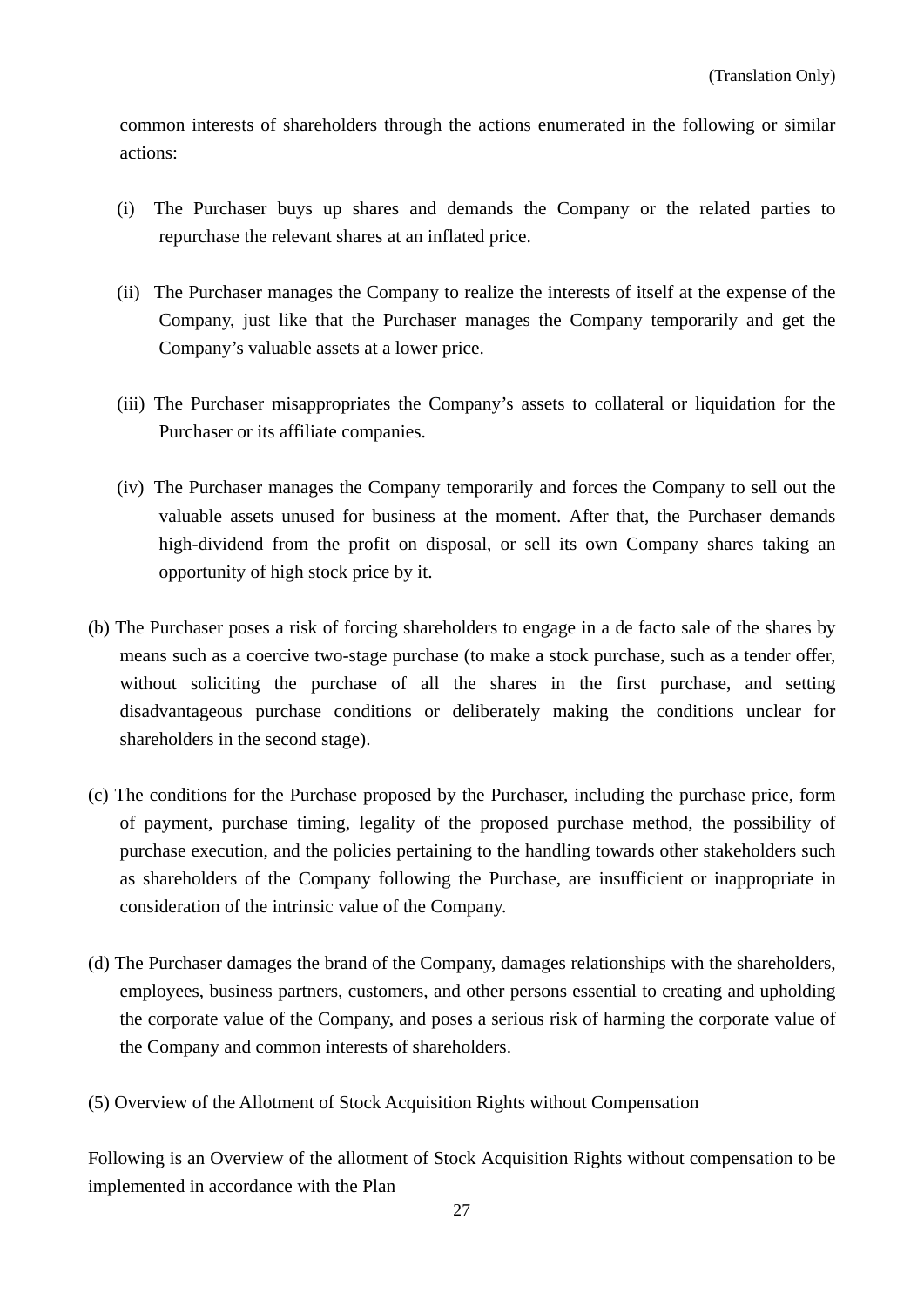(a) Number of Stock Acquisition Rights to be allotted

The number of Stock Acquisition Rights to be allotted will be the final number corresponding to the total number of issued shares of the Company on the allotment date (hereinafter the "Allotment Date") separately determined by resolution of the Board of Directors on the allotment of Stock Acquisition Rights without compensation (hereinafter, the "Resolution on the Allotment of Stock Acquisition Rights without Compensation") (however, the number of shares of the Company held by the Company at the relevant point of time must be deducted).

(b) Shareholders entitled to receive Stock Acquisition Rights

One Stock Acquisition Right will be granted without compensation for each share held by shareholders other than the Company recorded in the register of shareholders as of the Allotment Date.

(c) Date when the allotment of Stock Acquisition Rights takes effect

The Board of Directors shall separately determine the date on which the allotment of Stock Acquisition Rights takes effect in the Resolution on the Allotment of Stock Acquisition Rights without Compensation.

(d) Number of shares to be issued upon exercise of Stock Acquisition Rights

In principle one share shall be granted for each Stock Acquisition Right exercised (the "Number of Shares Covered by Stock Acquisition Rights").

(e) Amount to be paid upon the exercise of Stock Acquisition Rights

The consideration of the payment upon the exercise of Stock Acquisition Rights shall be money, and the amount per share of the Company to be paid upon the exercise of Stock Acquisition Rights (hereinafter referred to as the "Exercise Price") shall be equal to an amount separately determined by the Board of Directors in the Resolution on the Allotment of Stock Acquisition Rights without Compensation, within the range of ¥1 at minimum to half of the market price of one share of the Company stock at maximum. "Market value" for this purpose shall be the average of the closing price (including quotations) of common shares of the Company in regular transactions on Tokyo Stock Exchange (to be rounded up to the nearest yen) for 90 days (excluding the days when no transactions are concluded) prior to the date of the Resolution on the Allotment of Stock Acquisition Rights without Compensation.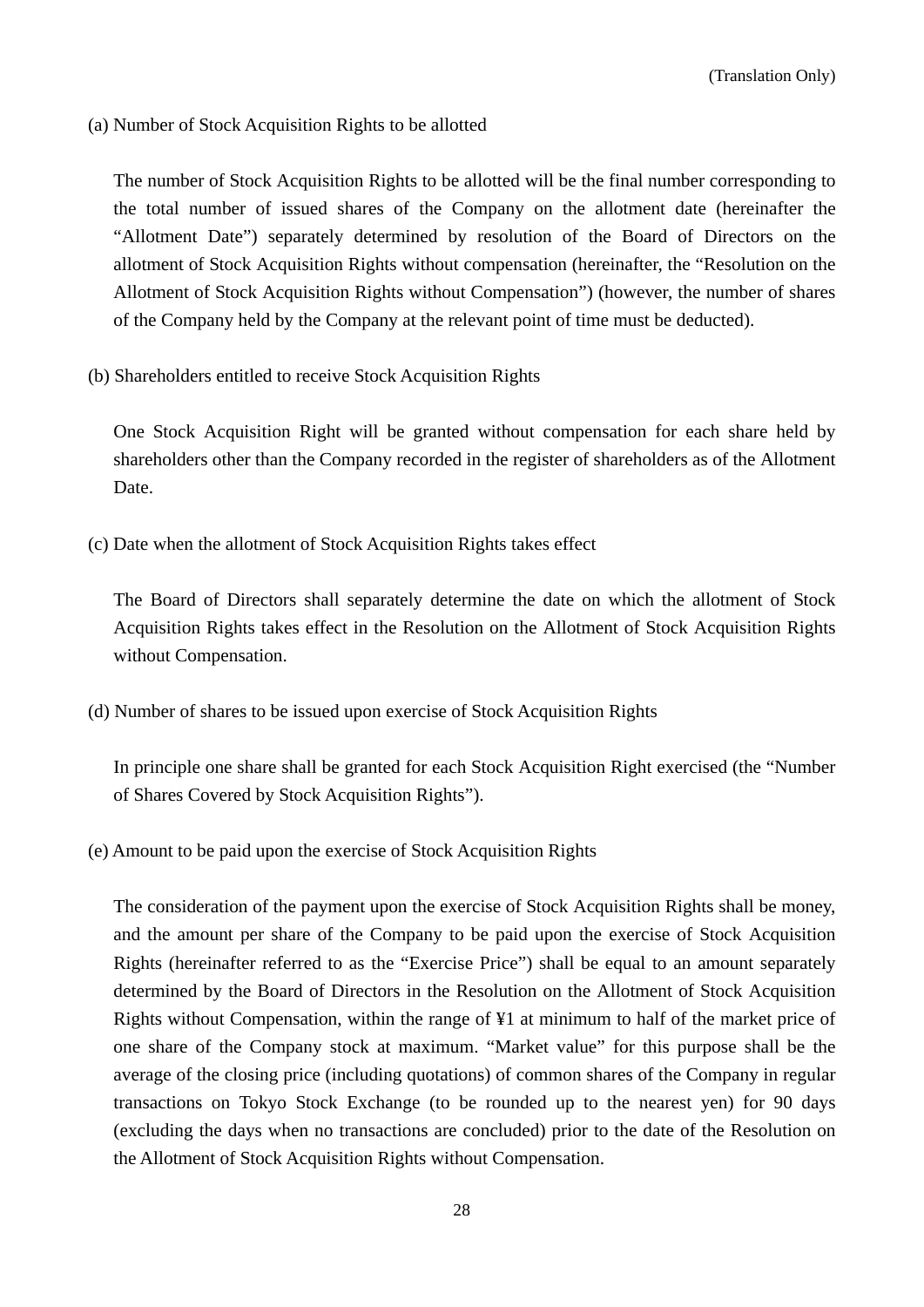(f) Exercise period for the Stock Acquisition Rights

The exercise period for the Stock Acquisition Rights shall be the period separately determined by the Board of Directors in the Resolution on the Allotment of Stock Acquisition Rights without Compensation within the scope of one to six months in principle, starting from the date separately determined by the Board of Directors in the Resolution on the Allotment of Stock Acquisition Rights without Compensation.

#### (g) Exercise conditions for the Stock Acquisition Rights

(i) Specified Large Shareholders<sup>11</sup>, (ii) Specified Joint Shareholders, (iii) Specified Large Purchasers<sup>12</sup>, (iv) Special Stakeholders of the Specified Large Purchasers, or (v) persons who are assigned or succeed Stock Acquisition Rights from persons to which any item from (i) to (iv) above applies without obtaining approval by the Board of Directors, or (vi) related parties to a person<sup>13</sup> applicable to (i) to (v) above (hereinafter persons to which any item from (i) to (vi) apply shall be collectively referred to as the "Non-qualified Parties.") may not in principle exercise the Stock Acquisition Rights. Additionally, non-residents of Japan for whom prescribed procedures are necessary upon the exercise of the Stock Acquisition Rights under the applicable laws of the foreign country may not exercise the Stock Acquisition Rights, either (however, certain persons among non-residents, such as persons who can utilize the application exclusion provisions under the applicable laws of the relevant foreign country, can exercise Stock Acquisition Rights, and the Stock Acquisition Rights of non-residents may be subject to acquisition by the Company in consideration of the stock of the Company as stated in (i) (ii) below. Those who have not submitted a pledge in the form specified by the Company, which

<sup>11</sup> A "Specified Large Shareholder" means, in principle, a holder of shares etc. issued by the Company, for whom the ratio of shares etc. held relating to the relevant shares etc. is 20% or greater (including any person to whom, in the opinion of the Board of Directors, this definition applies); provided, however, that those whose acquisition or holding of share certificates, etc. of the Company is found by the Board of Directors of the Company not to compromise the corporate value of the Company and common interests of shareholders, as well as those defined by the Resolution on the Allotment of Stock Acquisition Rights without Compensation, shall not be treated as "Specified Large Shareholder"; hereinafter the same.<br><sup>12</sup> A "Specified Large Purchaser" means, in principle, a person who has publicly disclosed his/her plan to make a purchase (as

defined in Paragraph 1 of Article 27-2 of the Financial Instruments and Exchange Law of Japan; hereinafter the same in this footnote) by a tender offer of shares etc. (as defined in Paragraph 1 of Article 27-2 of said Law; likewise hereinafter in this footnote) of the Company issued by the Company, when, after the relevant purchase, the total sum of the ratio of ownership of shares etc. relating to the possession (including the case to be similar to the case as provided in Paragraph 1 of Article 7 of the Enforcement Order of the Financial Instruments and Exchange Law of Japan) of the relevant person and the ratio of ownership of shares etc. of Special Stakeholders with the relevant person is 20% or greater (including any person to whom, in the opinion of the Board of Directors, this definition applies); provided, however, that those whose acquisition or holding of share certificates, etc. of the Company is found by the Board of Directors of the Company not to compromise the corporate value of the Company and common interests of shareholders, as well as those defined by the Resolution on the Allotment of Stock Acquisition Rights without

Compensation, shall not be treated as "Specified Large Purchaser"; hereinafter the same.<br><sup>13</sup> A "related party" of a person refers to a person who has substantial control over the relevant person, who is substantially controlled by the relevant person, or who is under the same control as the relevant person (including any person to whom, in the opinion of the Board of Directors, this definition applies), or a person recognized by the Board of Directors to be a person who acts in collaboration with the relevant person. "Control" refers to "cases of control over decision-making on the financial and business policies" of other companies, etc. (as defined in Paragraph 3 of Article 3 of the Enforcement Regulations of the Corporate Law of Japan).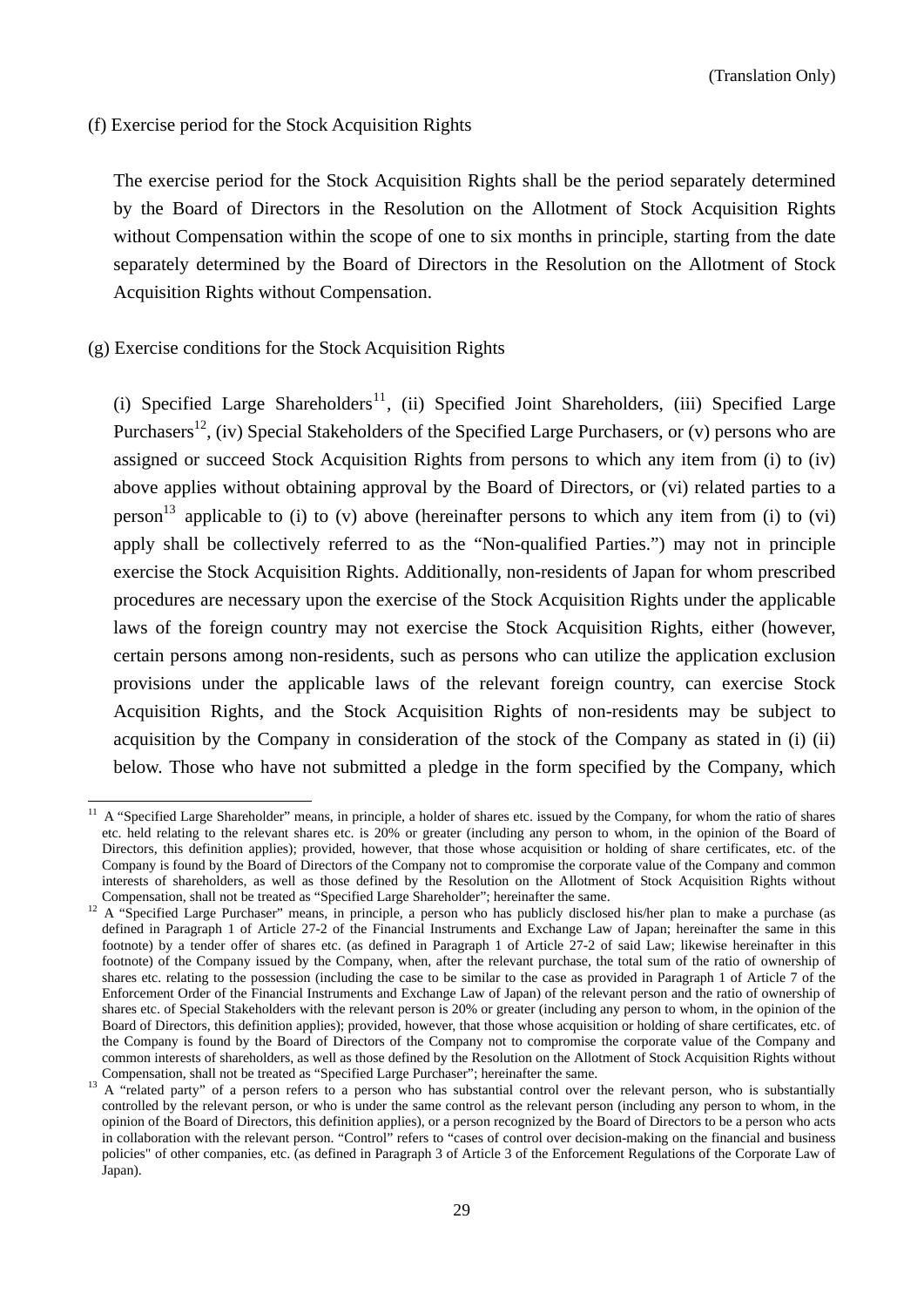contains representation and warranty clause, compensation clause and other covenant wording to the effect that they satisfy the conditions for exercising the Stock Acquisition Rights, shall not be able to exercise the Stock Acquisition Rights either.

(h) Transfer of Stock Acquisition Rights

Stock Acquisition Rights may be transferred with the approval of the Board of Directors.

- (i) Acquisition of Stock Acquisition Rights by the Company
- (i) The Company may, at any time until the day preceding the first day of the exercise period for Stock Acquisition Rights, acquire all Stock Acquisition Rights without compensation, as of a day separately determined by the Board of Directors, when the Board of Directors judges it appropriate for the Company to acquire Stock Acquisition Rights.
- (ii) The Company may acquire, as of a day separately determined by the Board of Directors, all Stock Acquisition Rights that remain unexercised by the business day preceding the relevant date, from among the Stock Acquisition Rights held by persons other than Non-qualified Parties, and in exchange may grant the stock of the Company in the Number of Shares Covered by Stock Acquisition Right per Stock Acquisition Right. Furthermore, if, after the day such acquisition is done, other parties than the Non-qualified Parties are found to exist by the Board of Directors of the Company among the holders of the Stock Acquisition Rights, the Company shall, as of the day after the initial acquisition as separately determined by the Board of Directors, may acquire all Stock Acquisition Rights that remain unexercised by the business day preceding the relevant date, from among the Stock Acquisition Rights held by such parties, and in exchange may grant the stock of the Company in the Number of Shares Covered by Stock Acquisition Right per Stock Acquisition Right.
- (j) Allotment of Stock Acquisition Rights in the case of merger (only when the Company is to be merged), absorption-type demerger, incorporation-type demerger, share-for-share exchange, or share transfer.

It shall be separately decided in the Resolution on the Allotment of Stock Acquisition Rights without Compensation.

(k) Issuance of Stock Acquisition Right certificate

Stock Acquisition Right certificates relating to Stock Acquisition Rights shall not be issued.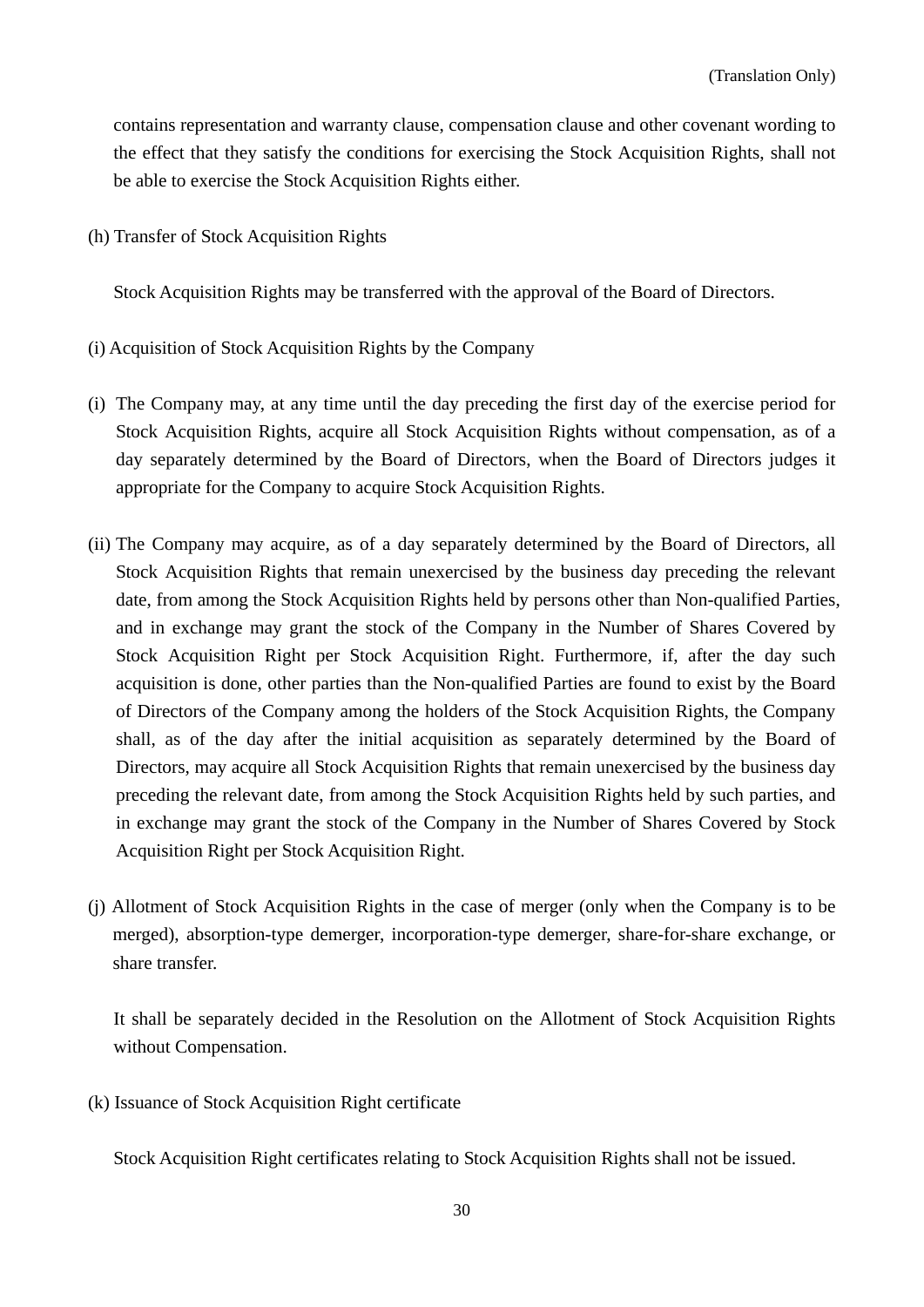(l) Other

Other details of the Stock Acquisition Rights than stipulated above shall be separately determined in the Resolution on the Allotment of Stock Acquisition Rights without Compensation.

### (6) Effective Period of the Plan

The Plan shall remain in effect until the closing of the Ordinary General Meeting of Shareholders for the fiscal year ending on March 31, 2016 (hereinafter referred to as the "Effective Period").

(7) Abolition, Revision and Amendment of the Plan

If, at any time from the Renewal up to the scheduled expiration of the Effective Period, the abolition of the Plan is adopted by a resolution of either the general shareholders meeting of the Company or the Board of Directors, the Plan shall be abolished in accordance with the resolution. Meanwhile, the Board of Directors of the Company may, subject to the approval of the Independent Panel, make an amendment or change to the Plan as deemed reasonably necessary because of the changes in the Japanese Corporate Law, Financial Instruments and Exchange Law of Japan, other relevant laws and regulations or regulations of the relevant financial instruments exchange, or changes in the interpretations or applications thereof, or changes in tax system or judicial precedents.

If the Plan is abolished, revised, or amended, the Company will promptly disclose the fact of the relevant abolition, revision, or amendment (including the description of the amendments or changes in the case of the latter), and other matters judged appropriate by the Board of Directors or the Independent Panel.

(8) Modifications due to revision, etc. of laws

The provisions of the laws and ordinances cited in the Plan are the provisions in effect as of April 30, 2013. When necessary upon the new enactment or the revision or abolition of laws and ordinances on and after that day, the provisions or meanings of terms, etc. as provided in the Plan may be changed and read within a reasonable scope upon taking into consideration the purports of the relevant new enactment or revision and abolition.

4. Impact on Shareholders and Investors

(1) Impact on Shareholders and Investors When the Renewal is made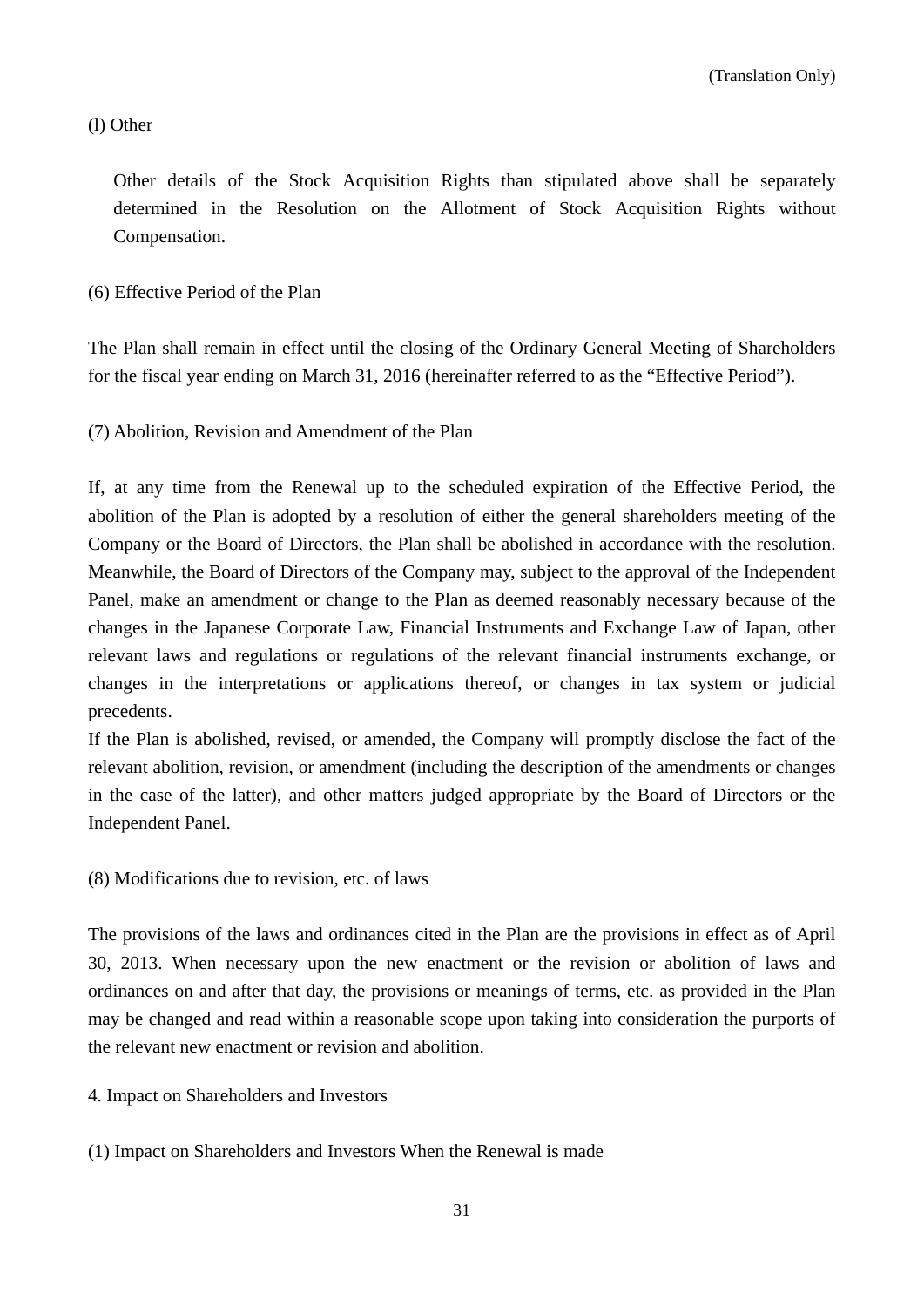When the Renewal is made, the allotment of Stock Acquisition Rights without compensation itself is not implemented, so there is no direct specific impact on the rights and interests of shareholders and investors.

- (2) Impact on Shareholders and Investors by the Allotment of Stock Acquisition Rights without Compensation
- (a) Procedures for the allotment of Stock Acquisition Rights without compensation

When a Resolution on the Allotment of Stock Acquisition Rights without Compensation is adopted at the Board of Directors meeting, the Company will determine the allotment date at the relevant resolution and give public notice. In this instance, one Stock Acquisition Right will be granted without compensation for each share held by shareholders recorded in the final register of shareholders as of the Allotment Date (hereinafter "shareholders entitled to receive Stock Acquisition Rights"). Shareholders entitled to receive Stock Acquisition Rights will automatically be Stock Acquisition Rights holders relevant to the Stock Acquisition Rights on the date when the allotment of the relevant Stock Acquisition Rights takes effect, so application procedures, etc. are unnecessary.

As described in (e) of 3.(3) "Procedures Relating to the Plan" above, the Company may cancel the allotment of Stock Acquisition Rights without compensation until the business day prior to the business day immediately preceding the ex-date for such Stock Acquisition Rights, or acquire the Stock Acquisition Rights without compensation from the date when the allotment of Stock Acquisition Rights takes effect by the day preceding the first day of the exercise period for the Stock Acquisition Rights. Because the value per share is not diluted under these circumstances, those shareholders or investors who have traded in anticipation of a dilution of the value per share may incur reasonable losses due to changes of the stock price.

(b) Procedures for exercising the Stock Acquisition Rights

The Company will in principle send to shareholders entitled to receive Stock Acquisition Rights the Stock Acquisition Right Exercise Application (including necessary matters such as the class and number of Stock Acquisition Rights to be exercised, the date of exercise of the Stock Acquisition Rights, matters for representations and warranties by shareholders themselves on the satisfaction of the exercise conditions of the Stock Acquisition Rights, etc., and indemnification provisions and other pledges, as well as the information necessary for the Company to transfer shares of the Company to the account of the shareholders entitled to receive Stock Acquisition Rights) and other necessary documents for the exercise of Stock Acquisition Rights. After the allotment of Stock Acquisition Rights without compensation, shareholders will submit the necessary documents within the exercise period for the Stock Acquisition Rights, but before the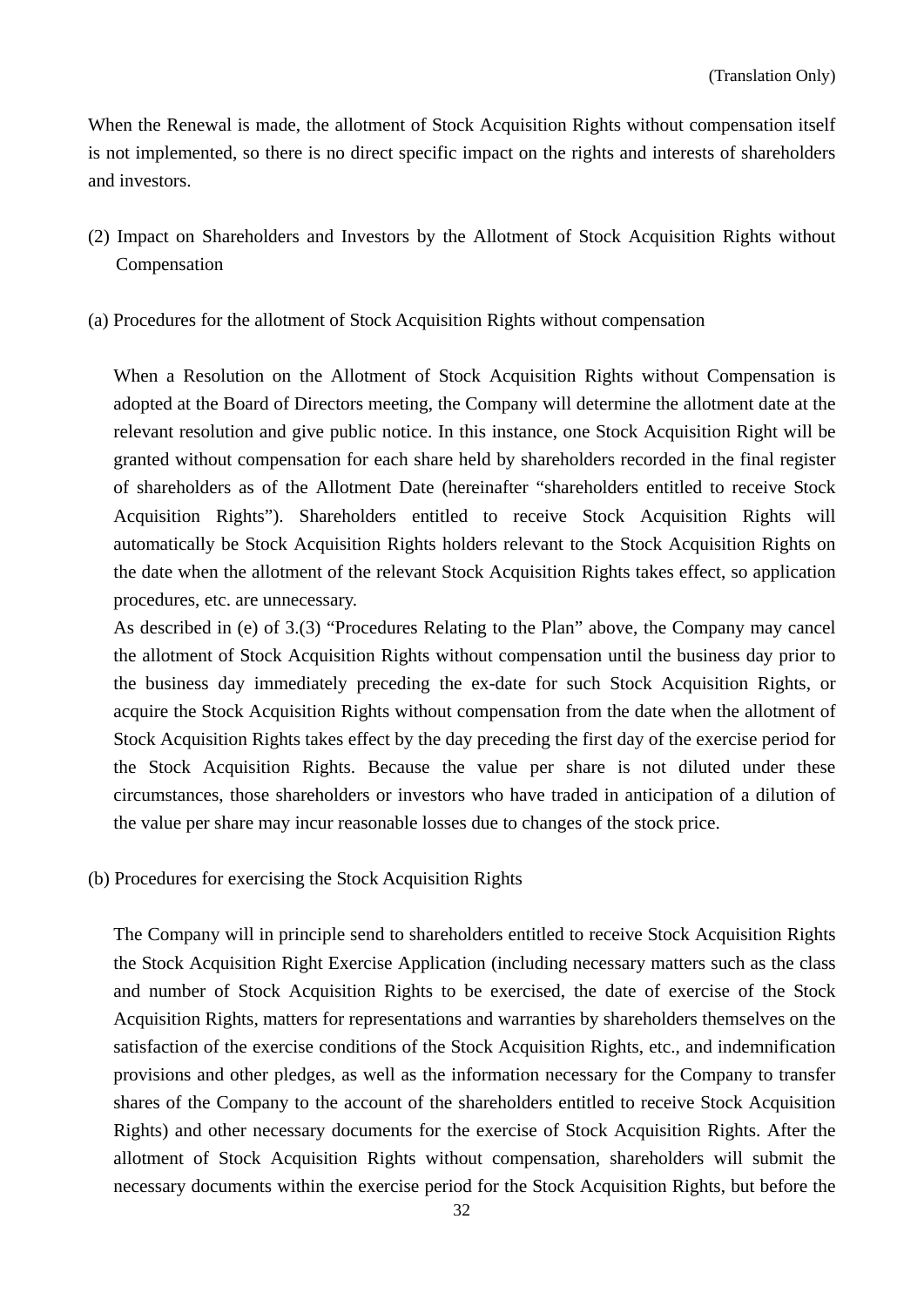acquisition of the Stock Acquisition Rights by the Company becomes effective, and pay to the payment handling bank the exercise price determined in the Resolution on the Allotment of Stock Acquisition Rights without Compensation within the scope of ¥1.00 at minimum to half of the market price of one share of stock of the Company at maximum in principle, whereupon one share of stock of the Company will be issued per Stock Acquisition Right, in principle. Exercise of the Stock Acquisition Rights by the Non-qualified Parties shall be subject to the procedures separately set out by the Company, in accordance with the purpose of (g) of 3.(5) "Overview of the Allotment of Stock Acquisition Rights without Compensation."

Should a shareholder fail to exercise the Stock Acquisition Rights and pay moneys equivalent to the exercise price, value of the Company shares held by the shareholder as a whole will be diluted by the exercise of Stock Acquisition Rights by other shareholders.

However, the Company may acquire Stock Acquisition Rights from shareholders other than the Non-qualified Parties in accordance with (c) below and then issue shares in exchange. If the Company conducts such acquisition procedures, shareholders other than the Non-qualified Parties will receive shares without exercising Stock Acquisition Rights or paying moneys equivalent to the exercise price, and the value of the Company shares held as a whole will not be diluted in principle.

(c) Procedures for acquisition of the Stock Acquisition Rights by the Company

When the Board of Directors resolves to acquire Stock Acquisition Rights, the Company may acquire Stock Acquisition Rights from shareholders other than the Non-qualified Parties and then grant Company shares to the relevant shareholders in exchange on the date separately determined by the Board of Directors in accordance with legal procedures. In this instance, the relevant shareholders will receive one share of stock of the Company per Stock Acquisition Right in principle without paying moneys equivalent to the exercise price, in consideration of acquisition by the Company of Stock Acquisition Rights. In this instance, the Company may request the relevant shareholders to submit Pledges in the form prescribed by the Company, including matters for representations and warranties by shareholders that they themselves are not the Non-qualified Parties, etc., indemnification provisions, and other pledges, separately, along with the information necessary for the Company to transfer shares of the Company to the account of the shareholders entitled to receive Stock Acquisition Rights.

In addition to the above, the Company will publicly announce or notify shareholders of the details of the method for allotment, exercise, and acquisition of Stock Acquisition Rights by the Company once the Resolution on the Allotment of Stock Acquisition Rights without Compensation is adopted. You are therefore requested to confirm the relevant contents.

5. Rationality of the Plan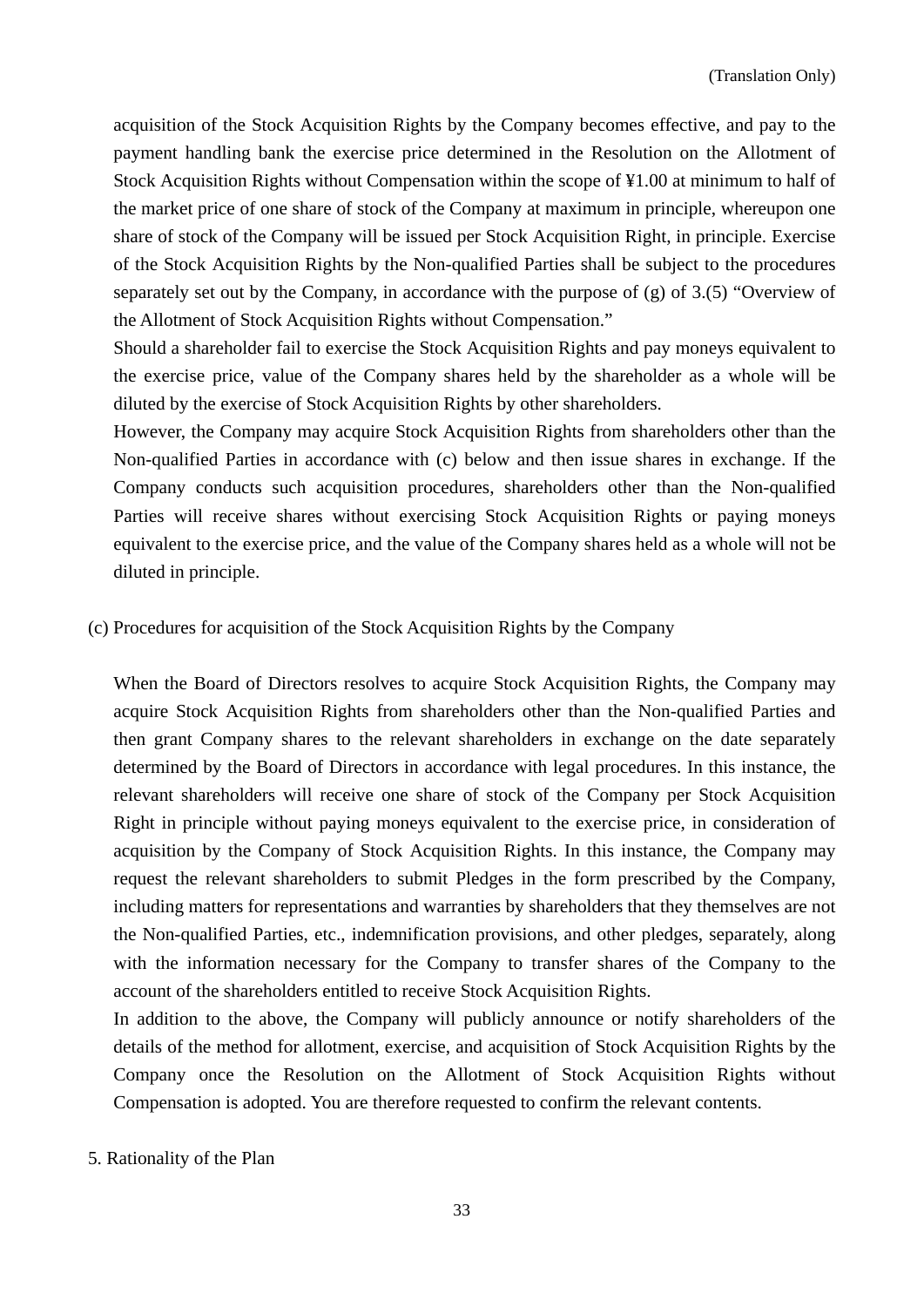(1) The Requirements for the Guidelines with Regard to the Anti-takeover Measures are Completely Satisfied

The Plan completely satisfies the three principles stipulated in "Guidelines Concerning Anti-Takeover Measures for Securing and Enhancing Corporate Value and the Common Interests of Shareholders" announced by the Ministry of Economy, Trade and Industry and Ministry of Justice on May 27, 2005 (e.g., the principle of securing and enhancing corporate value and common interests of shareholders, the principle of prior disclosure and reflection of the will of shareholders, and the principle of necessity and proportionality).

(2) The Renewal is Made in Order to Secure and Enhance the Corporate Value and Common Interests of Shareholders.

As stated in 3.(1) "Purpose of the Renewal" above, based on the above basic principles, the Renewal is made in order to secure and enhance the corporate value of the Company and common interests of the shareholders by securing sufficient information and time to enable the shareholders to judge whether to accept the offer for the relevant Purchase, to allow the Board of Directors of the Company to offer an alternative plan to the shareholders, or to enable the Board of Directors to negotiate with the Purchaser on behalf of the shareholders, etc. when a Purchaser makes an offer to purchase the Company shares.

(3) The Plan Shall Reflect the Will of the Shareholders.

As stated in 3.(1) the "Purpose of the Renewal" above, the Renewal is made subject to a resolution for approval of the Plan at the Ordinary General Shareholders Meeting.

Also, as described in (g) of 3.(3) "Procedures relating to the Plan" above, the Board of Directors of the Company shall, in certain circumstances, be able to confirm the intent of the shareholders at the General Shareholders' Meeting for Confirmation of the Shareholders' Intent regarding whether to implement the Plan.

Furthermore, the Plan has the so called sunset clause restricting its effective period at around three years, as described in 3.(6) "Effective Period of the Plan" above. Also, as stated in 3.(7) "Abolition, Revision, and Amendment of the Plan" above, if a resolution for the abolition of the Plan is adopted at the ordinary general shareholders meeting before the expiration of the effective period of the Plan, the Plan shall be abolished in accordance with the resolution, and in that sense, the will of the shareholders will be reflected in the abolition or existence of the Plan.

(4) The Judgment of Highly Independent Outsiders will be Emphasized and Information will be Disclosed.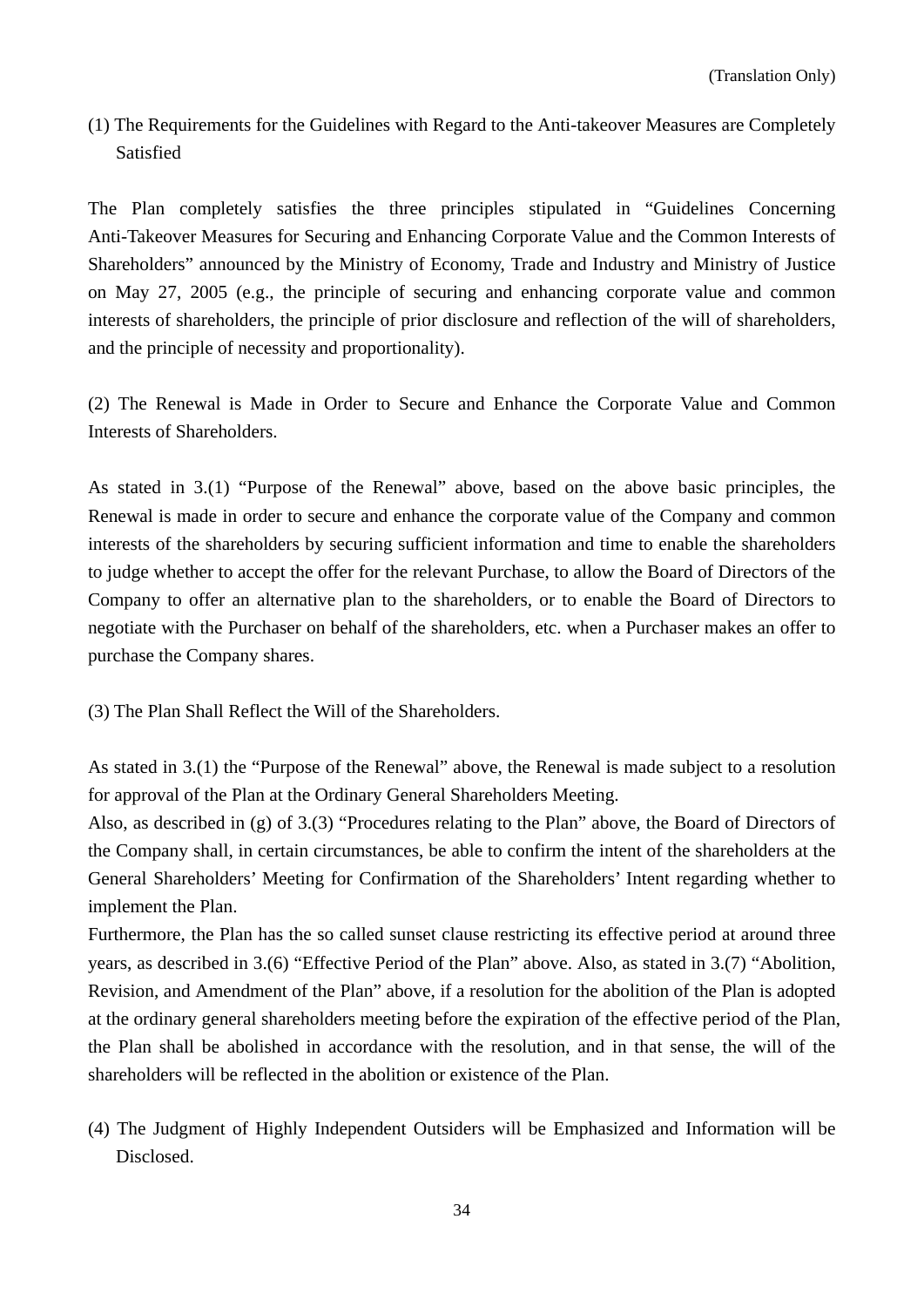As described in (e) of 3.(3) "Procedures relating to the Plan" above, implementation of the Plan in the event of the Purchase of shares in the Company shall be made always on the basis of the recommendation by the Independent Panel consisting exclusively of Outside Directors and other independent persons. Moreover, and an overview of the judgment by the Panel is disclosed to shareholders. Thus, a scheme for the transparent operation of the Plan as appropriate to the corporate value of the Company and common interests of shareholders is secured.

(5) Reasonable Objective Requirements for Implementation of the Plan are Established.

As stated in (e) of 3.(3) "Procedures Relating to the Plan" above and 3.(4) "Requirements for the Allotment of Stock Acquisition Rights without Compensation" above, the Plan is established in a manner that ensures it will not be implemented unless reasonable and detailed objective requirements determined in advance are satisfied. Thus, a scheme for preventing the arbitrary implementation of the Plan by the Board of Directors is secured.

(6) Opinions from Third Party Experts are Acquired.

As stated in (d) of 3.(3) "Procedures Relating to the Plan" above, when a Purchaser appears, the Independent Panel may seek advice from independent third parties, including financial advisors, certified public accountants, lawyers, tax accountants, consultants and other experts, at the expense of the Company. In so doing, the fairness and objectiveness of the judgments by the Independent Panel will be even further enhanced.

(7) The Term of Office of Directors of the Company is One Year.

The term of office of Directors of Yamaha is one year. Therefore, it is possible to reflect the will of shareholders in the Plan through the yearly election of directors.

(8) The Plan is Not a Dead-hand Type Anti-takeover Measure or a Slow-hand Type Anti-takeover Measure.

As stated in 3.(7) "Abolition, Revision, and Amendment of the Plan," the Plan can be abolished by the Company's Board of Directors. Thus, it is possible for a person who purchases a large amount of shares etc. of the Company to have Directors of his/her choice appointed at a general shareholders' meeting and then to abolish the Plan via a board of directors made up of such directors.

Therefore, the Plan is not a dead-hand type anti-takeover measure (an anti-takeover measure whose implementation cannot be avoided even after a majority of the constituent members of the Board of Directors are replaced).

Moreover, as Yamaha has not adopted a system of staggered terms of office, the Plan is not a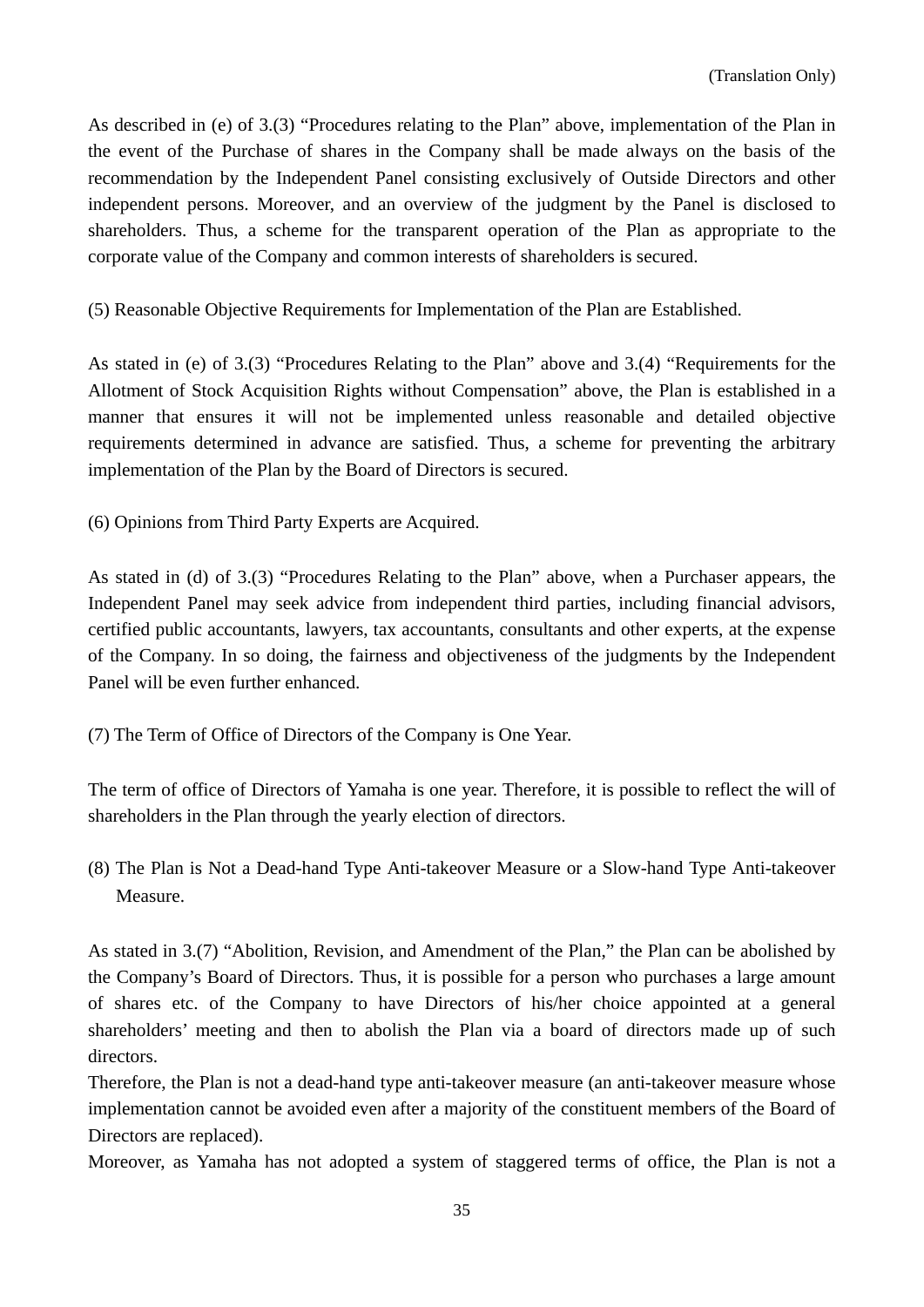slow-hand type anti-takeover measure (an anti-takeover measure whose implementation cannot be avoided until sufficient time has elapsed, as it is impossible to replace the constituent members of the Board of Directors in one round).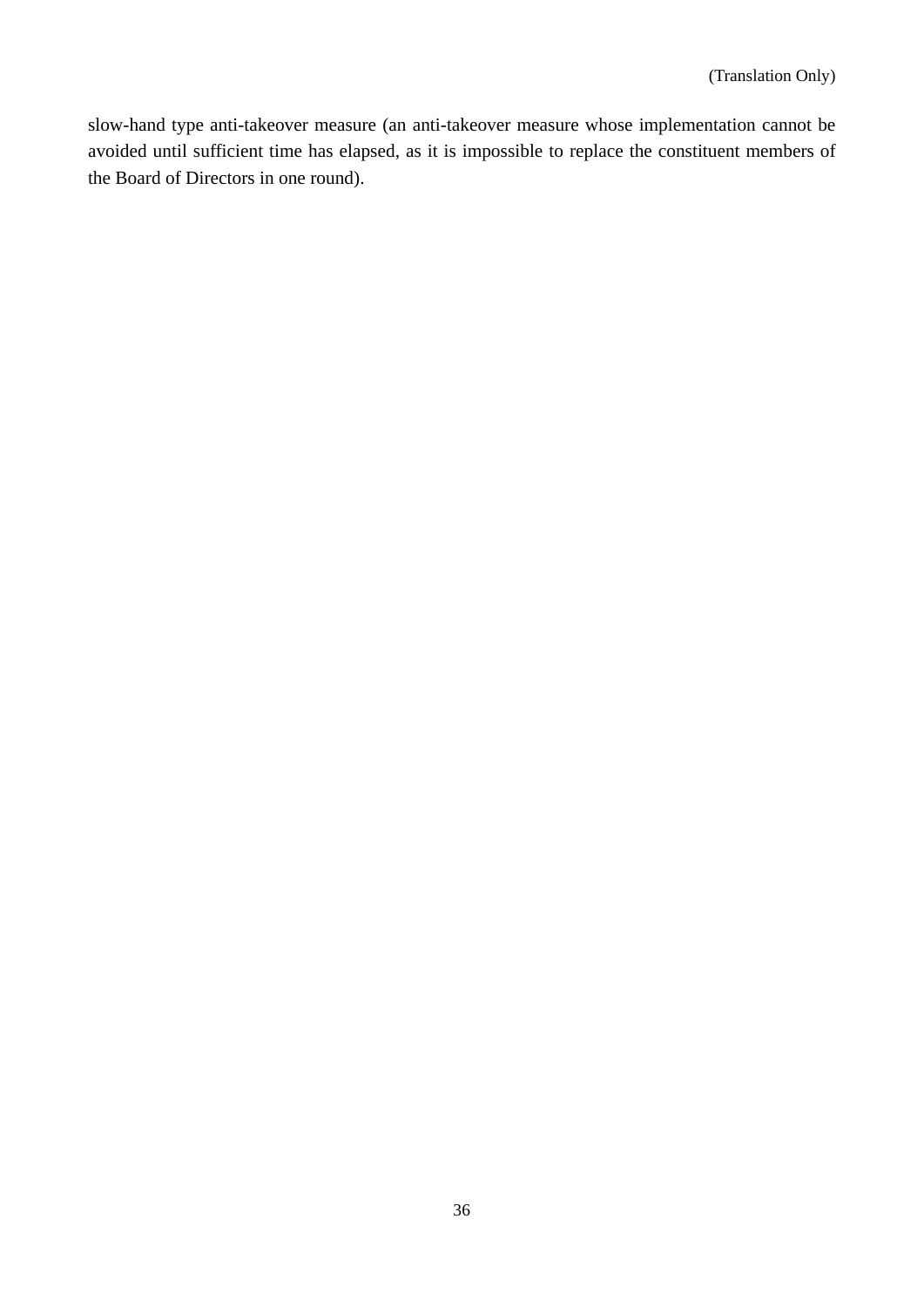### Overview of Independent Panel Rules

- The Independent Panel is established by resolution of the Board of Directors.
- The number of panel members of the Independent Panel shall be three (3) or greater, and they shall be elected by the Board of Directors from among (i) outside directors of the Company, (ii) outside corporate auditors of the Company, and/or (iii) knowledgeable persons outside the company.

However, knowledgeable persons outside the company must be either corporate managers with proven track records, persons from governmental offices, persons with expert knowledge in the investment banking business, lawyers, certified public accountants, academic experts, or other similar persons, and must execute agreements with due diligence obligation provisions with the Company, as designated by the Company.

- The term of office of panel members of the Independent Panel shall expire at the close of the Ordinary General Shareholders' Meeting for the fiscal year ending on March 31, 2016, unless otherwise determined by resolution by the Board of Directors. Additionally, when a panel member who also acts as an outside director or outside corporate auditor ceases to be a director or corporate auditor of the Company (except for cases where he/she is reappointed), his/her term of office as a member of the Independent Panel shall also end.
- The Independent Panel determines matters enumerated in the subsequent respective items and recommends to the Board of Directors the contents of determinations with reasoning. The Board of Directors will honor the recommendations by the Independent Panel to the fullest degree and, as an organ under the Japanese Corporate Law, adopt resolutions with respect to implementation or non-implementation of the allotment of Stock Acquisition Rights without compensation (however, if resolution is otherwise made at the General Shareholders' Meeting for Confirmation of the Shareholders' Intent regarding the implementation of the allotment of the Stock Acquisition Rights without compensation, the Board of Directors of the Company shall follow such resolution). Each member of the Independent Panel and each Director of the Company must determine such matters from the viewpoint of whether such matters will contribute to the corporate value of the Company and common interests of shareholders, and must not pursue self interest or the interest of the management of the Company.
	- (i) whether to allot Stock Acquisition Rights without compensation,
	- (ii) cancellation of allotment of Stock Acquisition Rights without compensation or acquisition of Stock Acquisition Rights without compensation,
	- (iii) other matters to be judged by the Board of Directors and subject to consultation with the Independent Panel by the Board of Directors.

37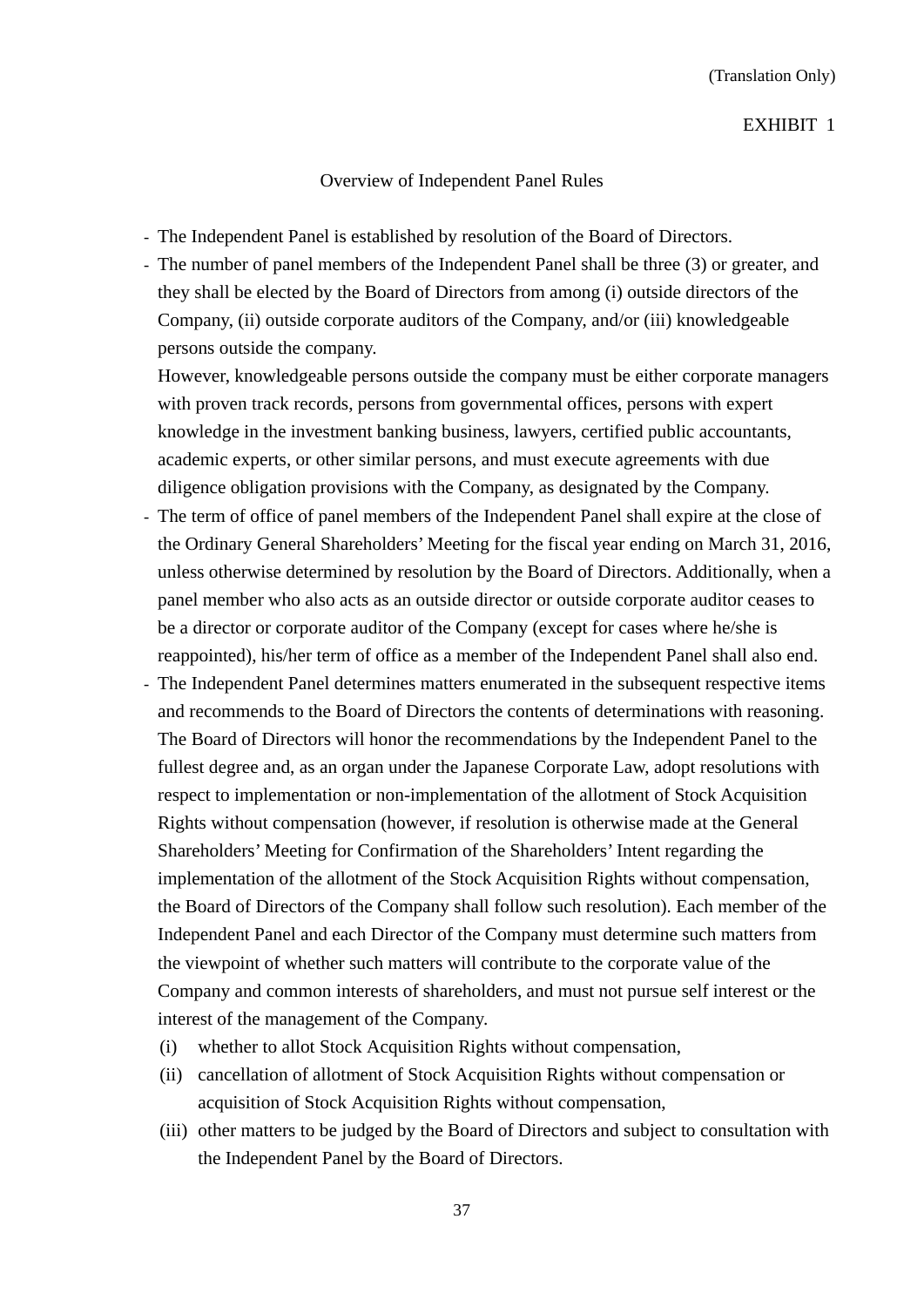- In addition to the above, the Independent Panel performs the matters enumerated in the subsequent respective items:
	- (i) Judgment on whether a particular large-scale purchase should be treated as the relevant Purchase that is to be targeted for implementation of the Plan,
	- (ii) determination of the information to be provided to the Independent Panel by the Purchaser and Board of Directors, and the reply deadline,
	- (iii) establishment and extension of the Period for the Examination by the Independent Panel,
	- (iv) detailed verification and examination of the nature of the Purchase by the Purchaser, Examination and consideration of the Purchase by the Purchaser,
	- (v) negotiations and consultations with the Purchaser,
	- (vi) request for the submission of an alternative plan, and examination of the alternative plan,
	- (vii) judgment whether it is necessary to obtain approval for the allotment of the Stock Acquisition Rights without compensation by the general shareholders meeting,
	- (viii) Approval of amendments or changes to the Plan,
	- (ix) Other matters the Independent Panel is supposed to be capable of doing under the Plan,
	- (x) other matters separately determined by the Board of Directors to be performable by the Independent Panel
- The Independent Panel shall, if the descriptions of the Purchase Explanation are not sufficient as Necessary Information, request the Purchaser to additionally submit Necessary Information. Moreover, if the Purchaser submits a Purchase Explanation and additional Necessary Information at the request to the Independent Panel, the Independent Panel may also request to the Board of Directors to present its opinion on the nature of the Purchase by the Purchaser, with supporting materials for the opinion, as well as an alternative plan and other information and materials considered to be necessary by the Independent Panel, within a prescribed reasonable period.
- The Independent Panel will, directly or through the Board of Directors of the Company, hold consultations and negotiations with the Purchaser in order to improve the nature of the relevant Purchase by the Purchaser, if necessary for the purpose of ensuring and enhancing the corporate value of the Company and common interests of shareholders, and provide the shareholders with the alternative plan of the Board of Directors.
- The Independent Panel may request the attendance of directors, corporate auditors, executive officers, employees, and other persons judged necessary by the Independent Panel and request explanations of the matters required by the Independent Panel for necessary information gathering.
- The Independent Panel may seek advice from independent third parties, including financial advisors, certified public accountants, lawyers, tax accountants, consultants, and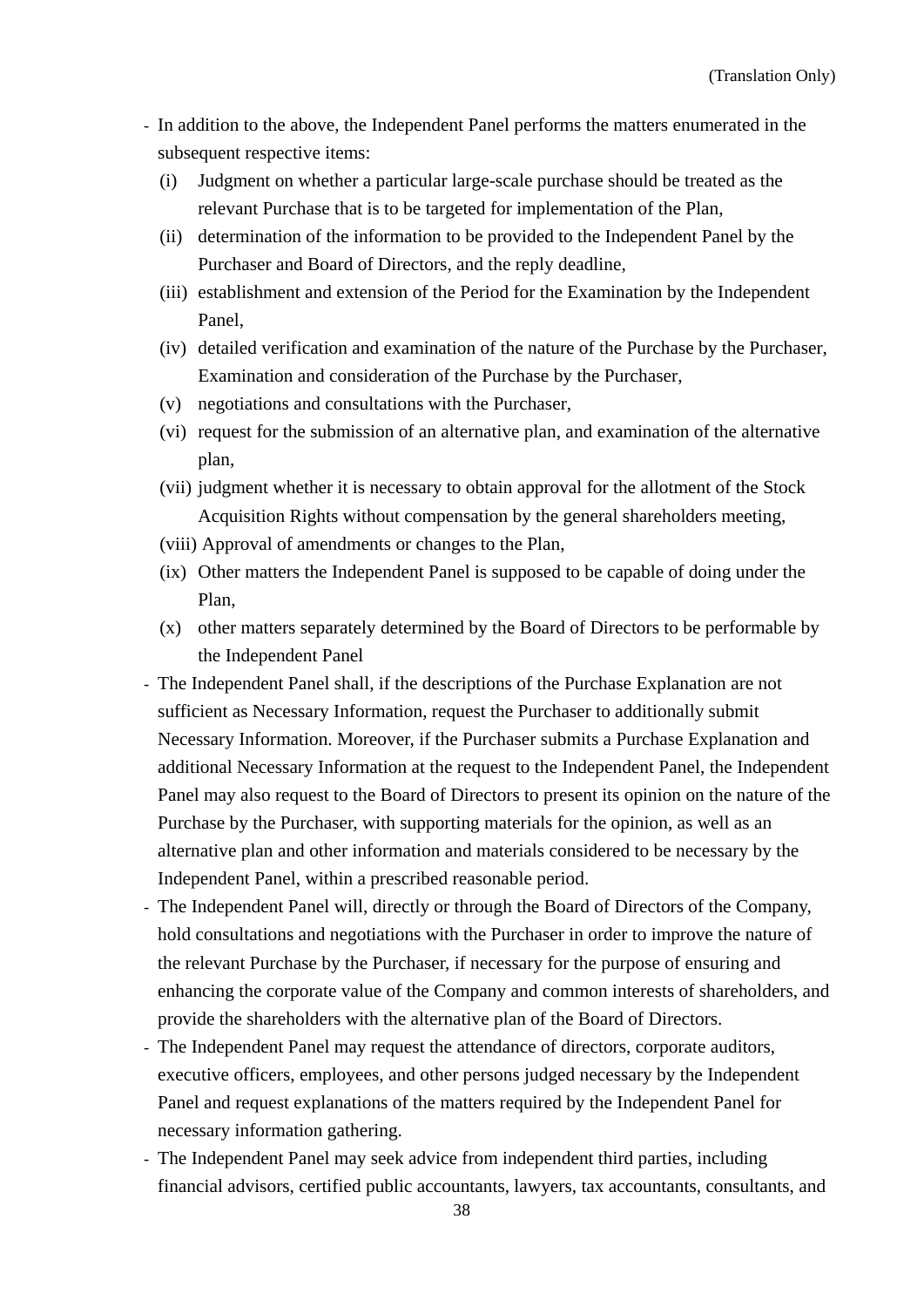other experts at the expense of the Company.

- Each panel member of the Independent Panel may convene the Independent Panel whenever a large purchase of the Company shares is offered or another event occurs.
- Resolutions of the Independent Panel shall in principle be adopted by a majority of the Panel Members present (including teleconferences and conference calls; hereinafter the same), and the present members shall be made up of all of the Panel Members. If a panel member is unable to be present or if there is any other reason for his/her absence, however, the resolutions of the Independent Panel may be adopted by a majority of the Panel Members in attendance who constitute a majority of the total number of Members.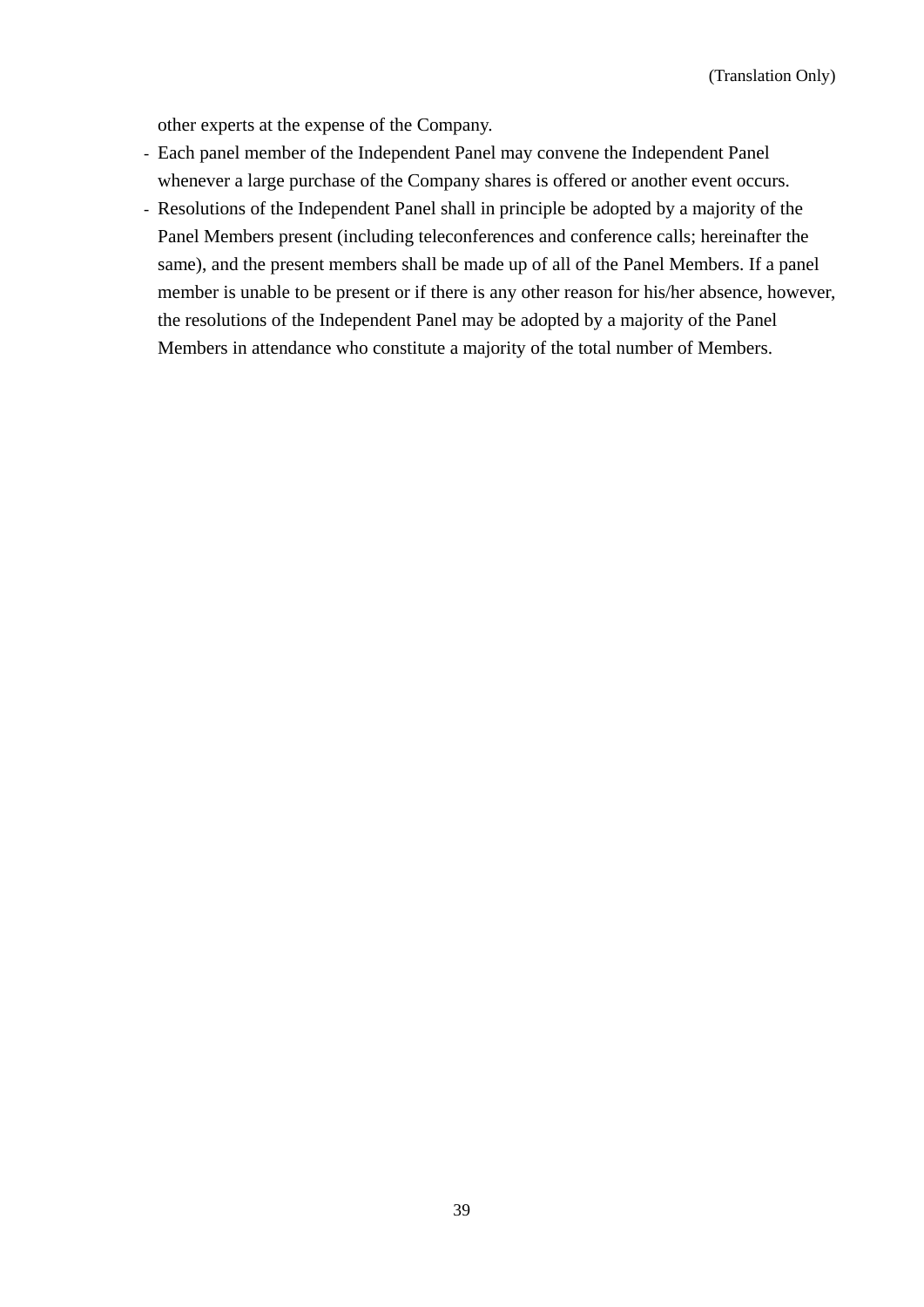## (Translation Only)

## EXHIBIT 2

# Career Summary of the members of the Independent Panel

## Mr. Haruo Kitamura

| [Career Summary]   | September 1983   | Joined Arthur Andersen                                     |
|--------------------|------------------|------------------------------------------------------------|
|                    | March 1987       | Registered as Certified Public Accountant                  |
|                    | August 2002      | Established Kitamura Certified Public Accounting Office    |
|                    |                  | (to the present)                                           |
|                    | June 2004        | Outside Corporate Auditor of Rohm Co., Ltd.                |
|                    |                  | (to the present)                                           |
|                    | December 2005    | Outside Director of MonotaRO Co., Ltd.<br>(to the present) |
|                    | <b>June 2006</b> | Supervising Officer of MID REIT, Inc.<br>(to the present)  |
|                    | June 2009        | <b>Outside Corporate Auditor of the Company</b>            |
|                    | June 2010        | <b>Outside Director of the Company</b>                     |
|                    |                  | (to the present)                                           |
| Mr. Hirohiko Ikeda |                  |                                                            |
| [Career Summary]   | April 1987       | Registered as Attorney                                     |
|                    |                  | Joined Oh-Ebashi Law Offices                               |
|                    | September 1991   | Joined Weil, Gotshal & Manges (U.S.A)                      |
|                    | June 1992        | <b>Admitted to New York State Bar</b>                      |
|                    | April 1993       | Partner of Oh-Ebashi Law Offices                           |
|                    | August 2002      | Partner of Oh-Ebashi LPC & Partners                        |
|                    |                  | (to the present)                                           |
|                    | June 2011        | <b>Outside Corporate Auditor of the Company</b>            |
|                    |                  | (to the present)                                           |
| Mr. Yoshikatsu Ota |                  |                                                            |
| [Career Summary]   | April 1964       | Entered Minolta Camera Co., Ltd.                           |
|                    | June 1991        | Director of Minolta Camera                                 |
|                    | June 1995        | Managing Director of Minolta Co., Ltd.                     |
|                    | <b>June 1999</b> | President and Representative Director                      |
|                    |                  | of Minolta                                                 |
|                    | August 2003      | Director, Representative Executive Officer and             |
|                    |                  | Vice President of Konica Minolta Holdings, Inc.            |
|                    | April 2006       | Director, Representative Executive Officer and President   |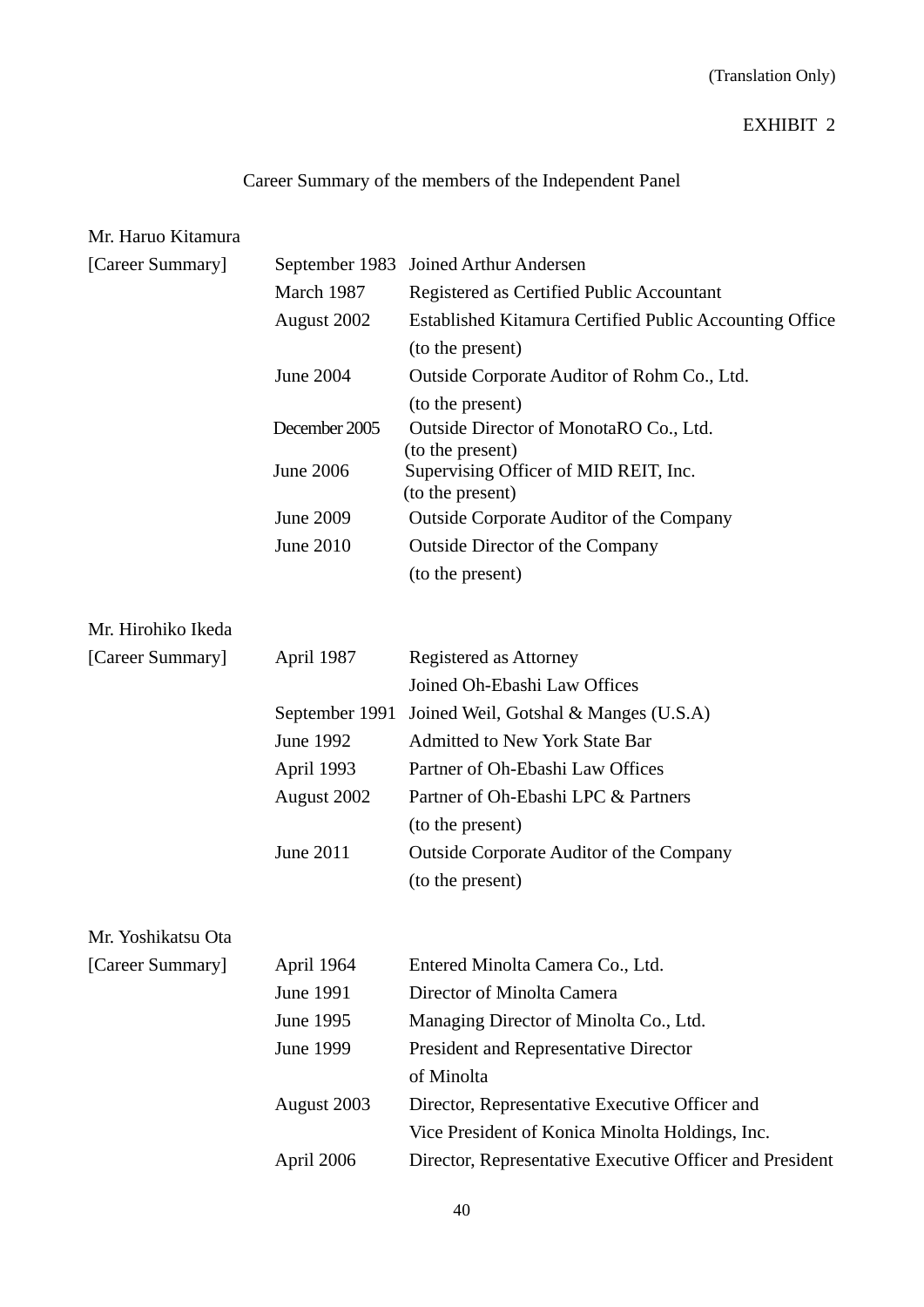|             | of Konica Minolta Holdings                            |
|-------------|-------------------------------------------------------|
| April 2009  | Director and Chairman of the Board of Konica Minolta  |
|             | Holdings                                              |
| June $2012$ | <b>Outside Director of the Company</b>                |
|             | (to the present)                                      |
| April 2013  | Director and Chairman of the Board of Konica Minolta, |
|             | Inc.                                                  |
|             | (to the present)                                      |

\* The Company files documentation with the Tokyo Stock Exchange to establish that Messrs. Haruo Kitamura, Yoshikatsu Ota and Hirohiko Ikeda are independent outside directors and independent outside corporate auditor under the provisions set forth by the Tokyo Stock Exchange.